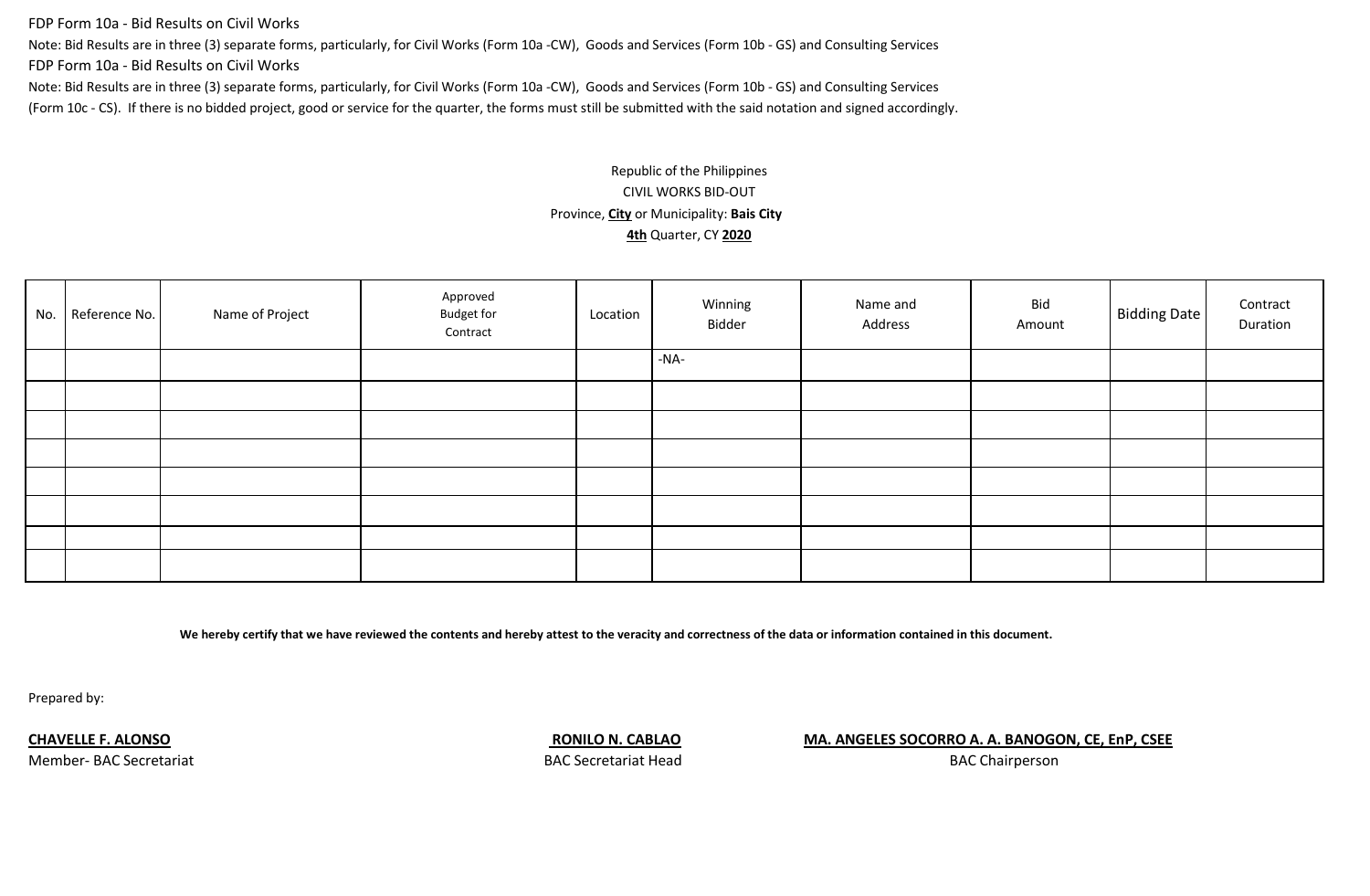FDP Form 10b - Bid Results on Goods and Services

Note: Bid Results are in three (3) separate forms, particularly, for Civil Works (Form 10a -CW), Goods and Services (Form 10b - GS) and Consulting Services (Form 10c - CS). If there is no bidded project, good or service for the quarter, the forms must still be submitted with the said notation and signed accordingly.

### Republic of Philippines GOODS AND SERVICES BID-OUT

### Province, City or Municipality: Bais City 1st Quarter, CY 2021

|    | Reference<br>No. |      | <b>Item Description</b>                               | <b>Approved Budget for</b><br>Contract | <b>Winning Bidder</b>         | <b>Name and Address Of</b><br><b>Bidder</b> | <b>Bid Amount</b> | <b>Date of Bidding</b> |
|----|------------------|------|-------------------------------------------------------|----------------------------------------|-------------------------------|---------------------------------------------|-------------------|------------------------|
|    | 7451564          |      |                                                       |                                        |                               |                                             |                   | 16-Feb-21              |
|    |                  | Unit | Water Dispenser, U.S. Trad Mon                        |                                        | 9,000.00 Verlyn's Enterprises | VE, Dumaguete City                          | 6,440.00          |                        |
|    |                  |      | - Hot and Cold                                        |                                        |                               |                                             |                   |                        |
| 2. | -1               | Unit | Printer                                               | 7,000.00 No bid                        |                               | No bid                                      | None              |                        |
|    |                  |      | Print, Scan, Copy                                     |                                        |                               |                                             |                   |                        |
|    |                  |      | On-demand Inkjet                                      |                                        |                               |                                             |                   |                        |
|    |                  |      | <b>Bi-directional Printing</b>                        |                                        |                               |                                             |                   |                        |
|    |                  |      | CIS Sensor Type                                       |                                        |                               |                                             |                   |                        |
| 3. |                  | Unit | <b>Heavy Duty Digital Copier</b>                      | 70,000.00                              | <b>AC/DC Enterprises</b>      | AC/DC Enterprises,<br>Dumaguete City        | 65,000.00         |                        |
|    |                  |      | Fully multifunctional A3 b/w device with<br>20ppm.    |                                        |                               |                                             |                   |                        |
|    |                  |      | Laser electrostatic image transfer                    |                                        |                               |                                             |                   |                        |
|    |                  |      | Standard copy                                         |                                        |                               |                                             |                   |                        |
|    |                  |      | A5-A3 Printable paper size                            |                                        |                               |                                             |                   |                        |
|    |                  |      | OC-512 Original Cover                                 |                                        |                               |                                             |                   |                        |
|    |                  |      | GDI: 600 x 600 dpi Resolution                         |                                        |                               |                                             |                   |                        |
|    |                  |      | colour scanning functionality (incl. Scan-to-<br>USB) |                                        |                               |                                             |                   |                        |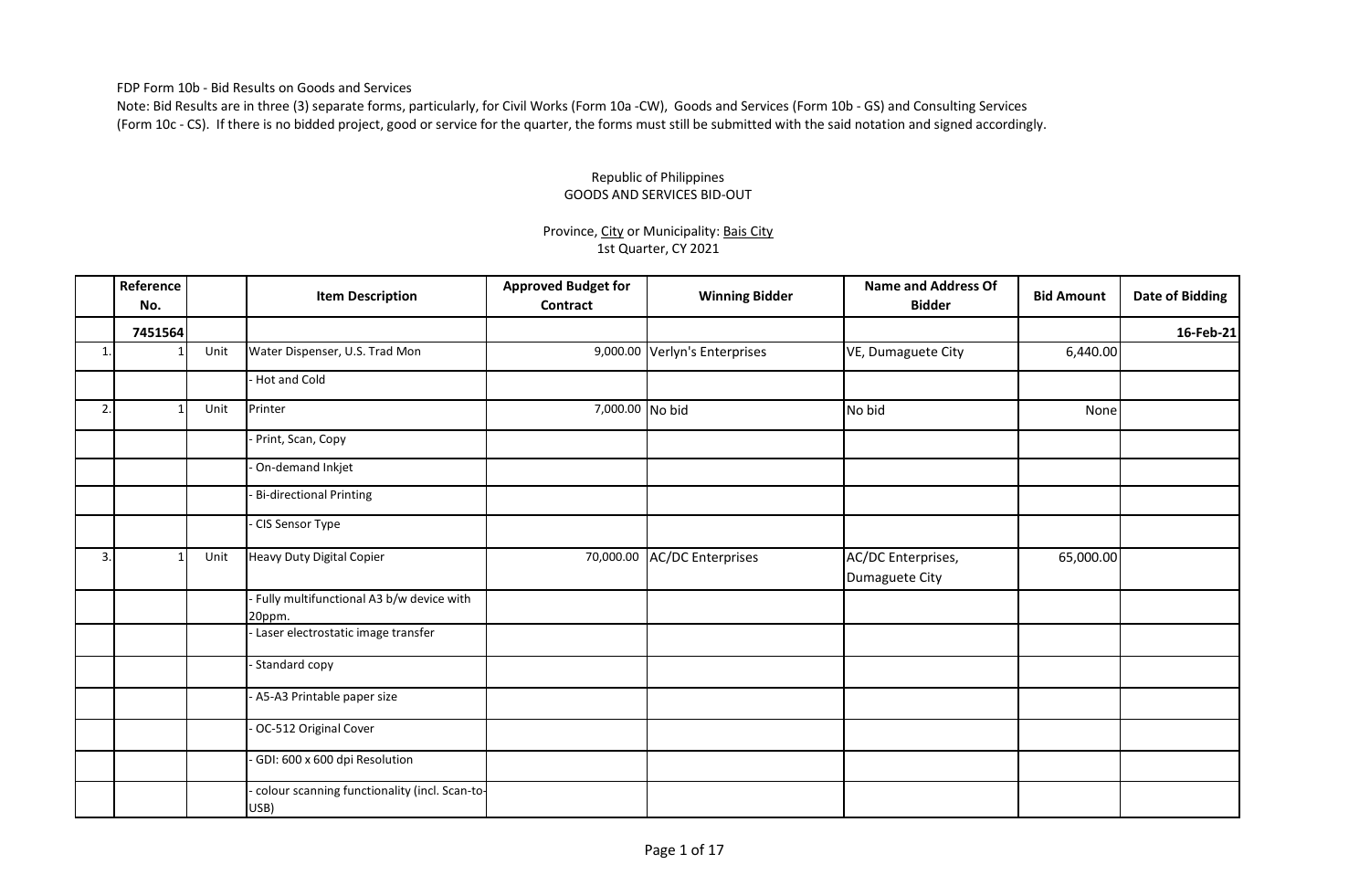|    | Reference<br>No. |      | <b>Item Description</b>                                      | <b>Approved Budget for</b><br>Contract | <b>Winning Bidder</b>                  | <b>Name and Address Of</b><br><b>Bidder</b>    | <b>Bid Amount</b> | <b>Date of Bidding</b> |
|----|------------------|------|--------------------------------------------------------------|----------------------------------------|----------------------------------------|------------------------------------------------|-------------------|------------------------|
|    |                  |      | Paper capacity of 350 sheets(incl. multi-<br>bypass tray)    |                                        |                                        |                                                |                   |                        |
|    |                  |      | 128 MB standard memory                                       |                                        |                                        |                                                |                   |                        |
|    |                  |      | 2in1; 4in1; book copy; ID copy; shift<br>margin; erase;      |                                        |                                        |                                                |                   |                        |
|    |                  |      | image rotation; program registration                         |                                        |                                        |                                                |                   |                        |
|    |                  |      | Analague Fax @ 408 x 392 dpi                                 |                                        |                                        |                                                |                   |                        |
| 4. |                  | Unit | Stand fan, Standard                                          |                                        | 7,000.00 Verlyn's Enterprises          | VE, Dumaguete City                             | 5,200.00          |                        |
|    |                  |      | 18 inches, good quality                                      |                                        |                                        |                                                |                   |                        |
|    |                  |      |                                                              |                                        |                                        |                                                |                   |                        |
|    | 7451589          |      |                                                              |                                        |                                        |                                                |                   |                        |
| 1. |                  | Unit | DRONE, DJI Mavic 2 Pro                                       |                                        | 130,000.00 Acelogic Computer Solutions | Acelogic Computer<br>Solutions, Dumaguete City | 115,000.00        |                        |
|    |                  |      | Weight: 907g                                                 |                                        |                                        |                                                |                   |                        |
|    |                  |      | Max Speed: 72 kph (S-mode)                                   |                                        |                                        |                                                |                   |                        |
|    |                  |      | Max Service Ceiling above sea: 19685 ft<br>(6000 m)          |                                        |                                        |                                                |                   |                        |
|    |                  |      | Operating Temperature: -10°C to 40°C                         |                                        |                                        |                                                |                   |                        |
|    |                  |      | GNSS GPS + GLONASS                                           |                                        |                                        |                                                |                   |                        |
|    |                  |      | Operating Frequency: 2.400 - 2.483 GHz;<br>5.725 - 5.850 GHz |                                        |                                        |                                                |                   |                        |
|    |                  |      | Transmission Power: 2.400 - 2.483 GHz                        |                                        |                                        |                                                |                   |                        |
|    |                  |      | Omnidirectional Obstacle Sensing                             |                                        |                                        |                                                |                   |                        |
|    |                  |      | Warranty of 6 months                                         |                                        |                                        |                                                |                   |                        |
|    |                  |      | <b>GIMBAL</b>                                                |                                        |                                        |                                                |                   |                        |
|    |                  |      | Controllable Range: Tilt: -90-30°                            |                                        |                                        |                                                |                   |                        |
|    |                  |      | CAMERA                                                       |                                        |                                        |                                                |                   |                        |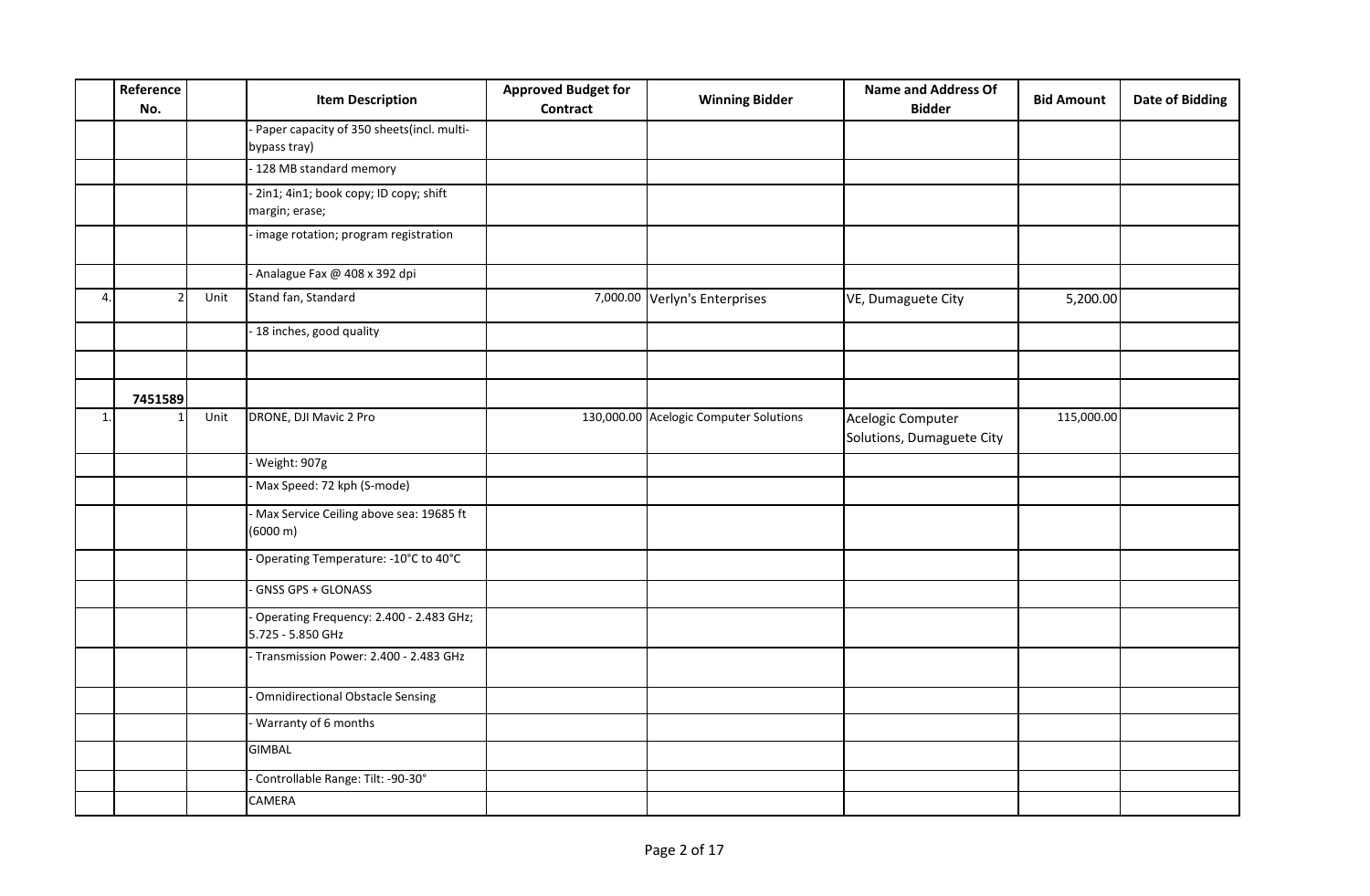| Reference<br>No. |         | <b>Item Description</b>                                          | <b>Approved Budget for</b><br>Contract | <b>Winning Bidder</b>       | <b>Name and Address Of</b><br><b>Bidder</b> | <b>Bid Amount</b> | <b>Date of Bidding</b> |
|------------------|---------|------------------------------------------------------------------|----------------------------------------|-----------------------------|---------------------------------------------|-------------------|------------------------|
|                  |         | Sensor: 1" CMOS; Effective pixels: 12<br>Megapixels              |                                        |                             |                                             |                   |                        |
|                  |         | - Shutter Speed Electronic Shutter: 8-<br>1/8000s                |                                        |                             |                                             |                   |                        |
|                  |         | Video Format MP4 / MOV (MPEG-4<br>AVC/H.264, HEVC/H.265          |                                        |                             |                                             |                   |                        |
|                  |         | - Supported SD Cards: microSD 128 GB<br>(UHS-I Speed Grade       |                                        |                             |                                             |                   |                        |
|                  |         | REMOTE CONTROLLER                                                |                                        |                             |                                             |                   |                        |
|                  |         | Operating Frequency: 2.400 - 2.483 GHz;<br>5.725 - 5.850 GHz     |                                        |                             |                                             |                   |                        |
|                  |         | - Max Transmission Distance: 2.400 - 2.483<br>GHz; 5.725 - 5.850 |                                        |                             |                                             |                   |                        |
|                  |         | Battery 3950 mAh                                                 |                                        |                             |                                             |                   |                        |
|                  |         | Transmission Power 2.400 - 2.483 GHz                             |                                        |                             |                                             |                   |                        |
|                  |         | Including:                                                       |                                        |                             |                                             |                   |                        |
|                  |         | - Inteligent Flight Batteries, Battery<br>Charging Hub           |                                        |                             |                                             |                   |                        |
|                  |         | Battery to Power Bank Adapter x 1                                |                                        |                             |                                             |                   |                        |
|                  |         | Low-Noise Propellers x 2 pairs                                   |                                        |                             |                                             |                   |                        |
|                  |         | Protector case: IP67 Rated                                       |                                        |                             |                                             |                   |                        |
|                  |         | microSD Card 128GB (UHS-I Speed grade 3<br>rating) x 3           |                                        |                             |                                             |                   |                        |
|                  | 7451609 |                                                                  |                                        |                             |                                             |                   |                        |
| 1.               | Set     | Inverter Welding Machine                                         |                                        | 15,000.00 AC/DC Enterprises | AC/DC Enterprises, Dumaguete<br>City        | 14,000.00         |                        |
|                  |         | Current: 20 - 300Amp                                             |                                        |                             |                                             |                   |                        |
|                  |         | Voltage: 220V                                                    |                                        |                             |                                             |                   |                        |
|                  |         | Single Phase                                                     |                                        |                             |                                             |                   |                        |
|                  |         | Blower installed for ventillation                                |                                        |                             |                                             |                   |                        |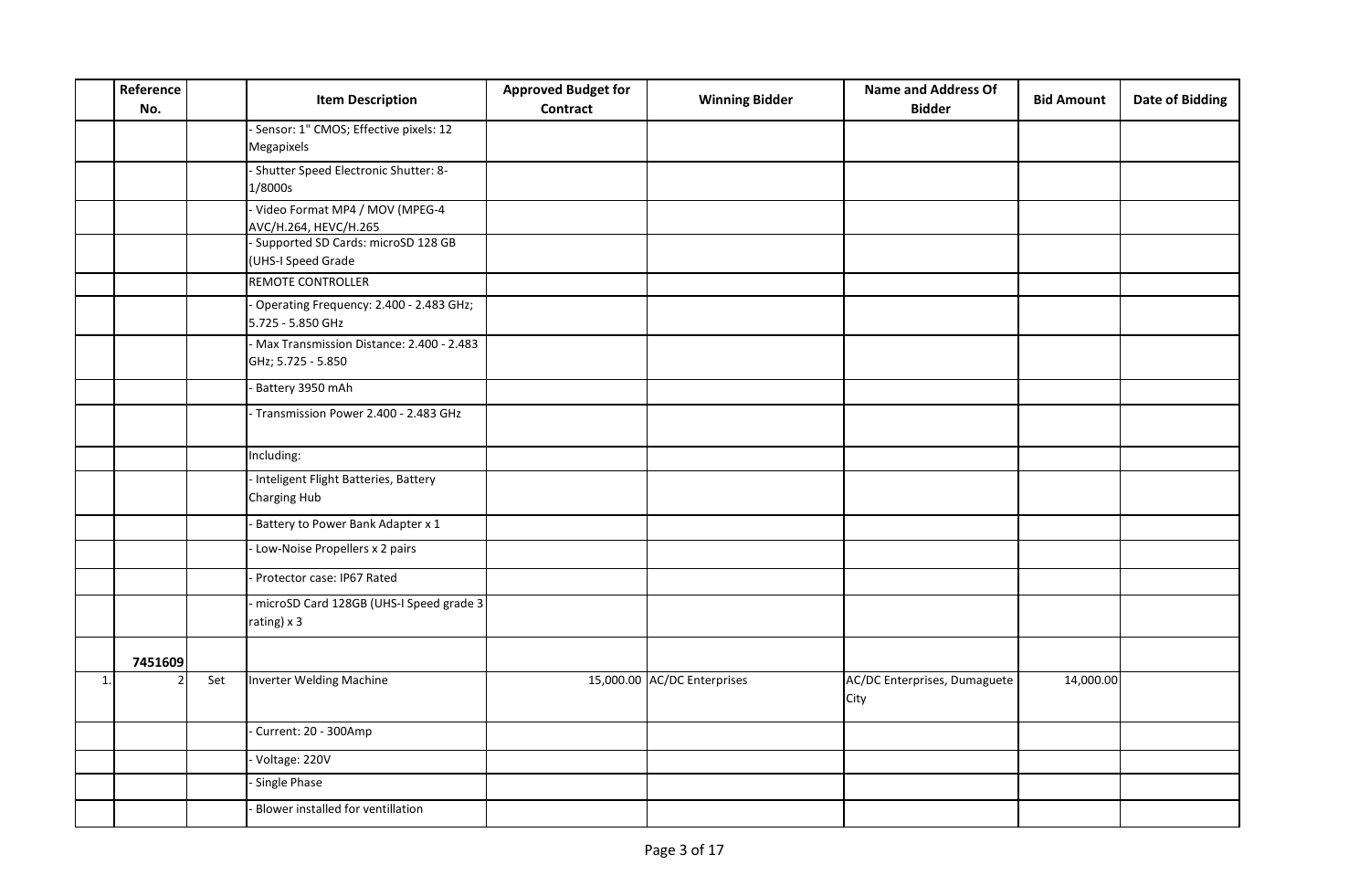|    | Reference<br>No. |     | <b>Item Description</b>                        | <b>Approved Budget for</b><br><b>Contract</b> | <b>Winning Bidder</b>          | <b>Name and Address Of</b><br><b>Bidder</b> | <b>Bid Amount</b> | <b>Date of Bidding</b> |
|----|------------------|-----|------------------------------------------------|-----------------------------------------------|--------------------------------|---------------------------------------------|-------------------|------------------------|
|    |                  |     | - Lightweight and compact design               |                                               |                                |                                             |                   |                        |
|    |                  |     | Includes:                                      |                                               |                                |                                             |                   |                        |
|    |                  |     | 10M grounding wires and 10M cable wires        |                                               |                                |                                             |                   |                        |
|    |                  |     | Electrodes Holder/Handle with Mask             |                                               |                                |                                             |                   |                        |
| 2. |                  | Set | <b>Electric Drill</b>                          |                                               | 8,000.00 AC/DC Enterprises     | AC/DC Enterprises, Dumaguete<br>City        | 8,000.00          |                        |
|    |                  |     | Continuous rating input: 710 W                 |                                               |                                |                                             |                   |                        |
|    |                  |     | Capacity: Concrete: 16 mm (5/8")               |                                               |                                |                                             |                   |                        |
|    |                  |     | Steel: 13 mm (1/2")                            |                                               |                                |                                             |                   |                        |
|    |                  |     | Wood: 30 mm (1-3/16")                          |                                               |                                |                                             |                   |                        |
| 3. |                  | Set | <b>Brush/Grass Cutter</b>                      |                                               | 15,000.00 Verlyn's Enterprises | Verlyn's Enterprises,<br>Dumaguete City     | 12,990.00         |                        |
|    |                  |     | - Four (4) stroke engine, 35CC displacement    |                                               |                                |                                             |                   |                        |
|    |                  |     | Easy grip bike handle with operator<br>harness |                                               |                                |                                             |                   |                        |
|    |                  |     | Anti-vibration engine                          |                                               |                                |                                             |                   |                        |
| 4. |                  | Set | Angle Disk Grinder                             |                                               | 7,500.00 AC/DC Enterprises     | AC/DC Enterprises, Dumaguete<br>City        | 7,500.00          |                        |
|    |                  |     | Power rating: 840W                             |                                               |                                |                                             |                   |                        |
|    |                  |     | Wheel Diameter: 4 Inch                         |                                               |                                |                                             |                   |                        |
|    |                  |     | No load speed at 11,000 RPM                    |                                               |                                |                                             |                   |                        |
|    |                  |     | Auxiliary handle supplied                      |                                               |                                |                                             |                   |                        |
| 5. |                  | Set | Aluminum Extension Ladder, Power Step          |                                               | 35,000.00 Verlyn's Enterprises | Verlyn's Enterprises,<br>Dumaguete City     | 29,900.00         |                        |
|    |                  |     | Aluminum Alloy 7 Steps x 3                     |                                               |                                |                                             |                   |                        |
|    |                  |     | Load Capacity: 300 lbs (136 kilos)             |                                               |                                |                                             |                   |                        |
|    |                  |     | Self leveling 2-way swivel safety shoes        |                                               |                                |                                             |                   |                        |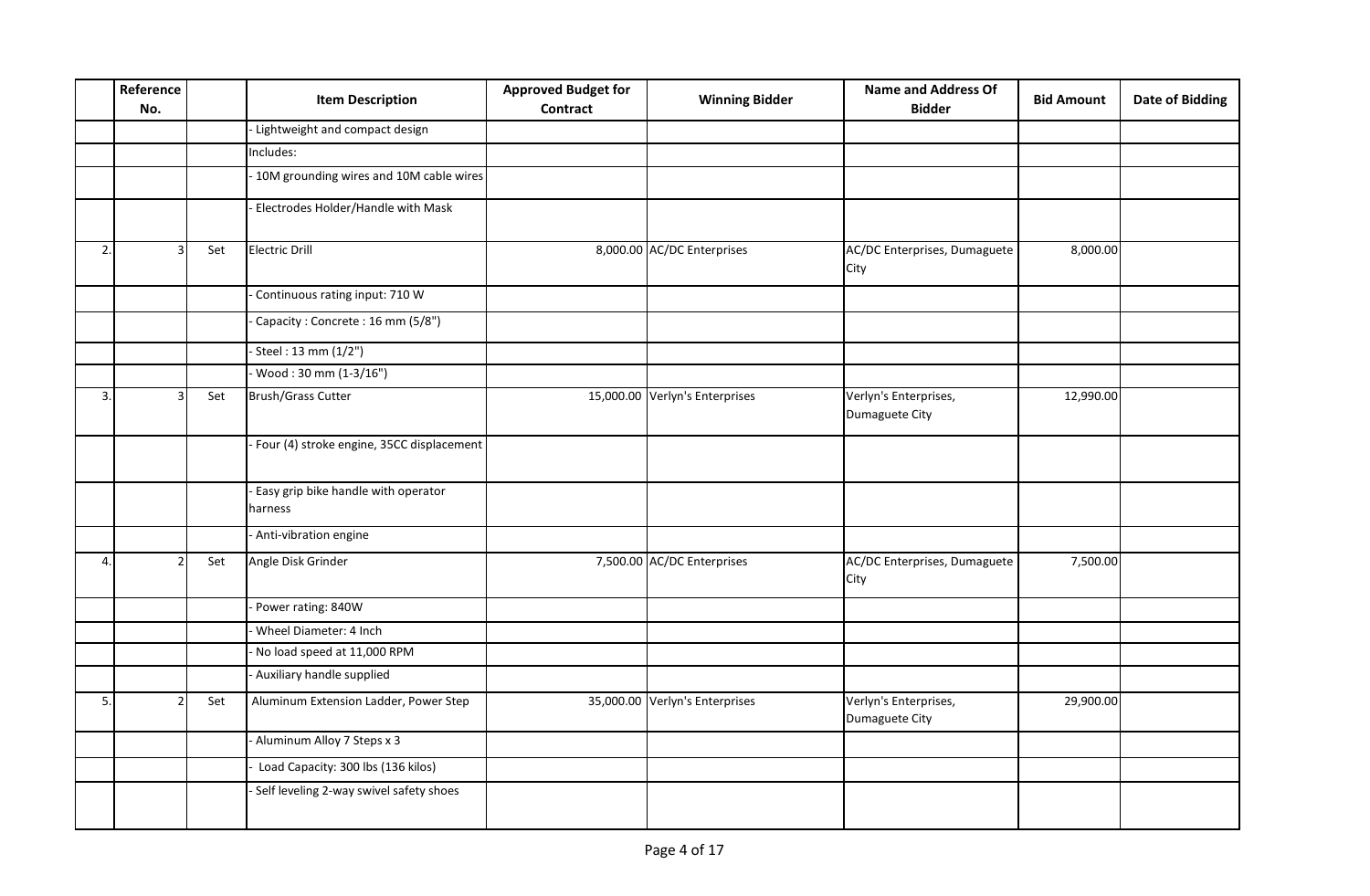|    | Reference<br>No. |     | <b>Item Description</b>                                                                                                                                                                                                                                                                                                                                                                                                     | <b>Approved Budget for</b><br>Contract | <b>Winning Bidder</b>          | <b>Name and Address Of</b><br><b>Bidder</b> | <b>Bid Amount</b> | <b>Date of Bidding</b> |
|----|------------------|-----|-----------------------------------------------------------------------------------------------------------------------------------------------------------------------------------------------------------------------------------------------------------------------------------------------------------------------------------------------------------------------------------------------------------------------------|----------------------------------------|--------------------------------|---------------------------------------------|-------------------|------------------------|
| 6. |                  | Set | Drone                                                                                                                                                                                                                                                                                                                                                                                                                       | 75,000.00 No bid                       |                                | No bid                                      | None              |                        |
|    |                  |     | Digital Video Transmission System                                                                                                                                                                                                                                                                                                                                                                                           |                                        |                                |                                             |                   |                        |
|    |                  |     | 32 MP Sphere Panoramas                                                                                                                                                                                                                                                                                                                                                                                                      |                                        |                                |                                             |                   |                        |
|    |                  |     | Foldable & Portable                                                                                                                                                                                                                                                                                                                                                                                                         |                                        |                                |                                             |                   |                        |
|    |                  |     | 3-Axis Gimbal & 4K Camera                                                                                                                                                                                                                                                                                                                                                                                                   |                                        |                                |                                             |                   |                        |
|    |                  |     | - 3-Directional Environment Sensing                                                                                                                                                                                                                                                                                                                                                                                         |                                        |                                |                                             |                   |                        |
|    |                  |     | SmartCapture                                                                                                                                                                                                                                                                                                                                                                                                                |                                        |                                |                                             |                   |                        |
|    |                  |     | 21-Minute Flight Time                                                                                                                                                                                                                                                                                                                                                                                                       |                                        |                                |                                             |                   |                        |
|    |                  |     | Advanced Pilot Assistance System                                                                                                                                                                                                                                                                                                                                                                                            |                                        |                                |                                             |                   |                        |
|    |                  |     | Package Includes:                                                                                                                                                                                                                                                                                                                                                                                                           |                                        |                                |                                             |                   |                        |
|    |                  |     | - Aircarft x1 / Remote Control x1 / Battery<br>x3 / Charger x1 / Power Cable x1                                                                                                                                                                                                                                                                                                                                             |                                        |                                |                                             |                   |                        |
|    |                  |     | Propellers x 6 pairs / Propeller guards x1<br>set / RC cable (Lightning connector) x1 / RC<br>cable (micro USB) x1/ RC Cable (Type-C) x1)<br>/ Gimbal Protector x1/ communication<br>cable USB 3.0 Type-C x1 / USB adapter / RC<br>cable slider, large x1 / RC cable slider, small<br>x2 / Carrying Case xl / Spare control sticks x<br>1pair / Battery Charging hub x1/ Battery to<br>Powerbank adaptor x1 / Travel Bag x1 |                                        |                                |                                             |                   |                        |
| 7. |                  | Set | Digital Camera, Nikon 250                                                                                                                                                                                                                                                                                                                                                                                                   |                                        | 75,000.00 Verlyn's Enterprises | Verlyn's Enterprises,<br>Dumaguete City     | 67,985.00         |                        |
|    |                  |     | Mirrorless DSLR                                                                                                                                                                                                                                                                                                                                                                                                             |                                        |                                |                                             |                   |                        |
|    |                  |     | - 16-50mm Lens DX 16-50mm f/3.5-6.3 VR<br>Lens, Rechargeable Lithium-Ion Battery<br>(7.6V, 1120mAh) MH-32 Battery Charger                                                                                                                                                                                                                                                                                                   |                                        |                                |                                             |                   |                        |
| 8. |                  | Set | LCD Projector w/ Screen                                                                                                                                                                                                                                                                                                                                                                                                     |                                        | 45,000.00 AC/DC Enterprises    | AC/DC Enterprises, Dumaguete<br>City        | 45,000.00         |                        |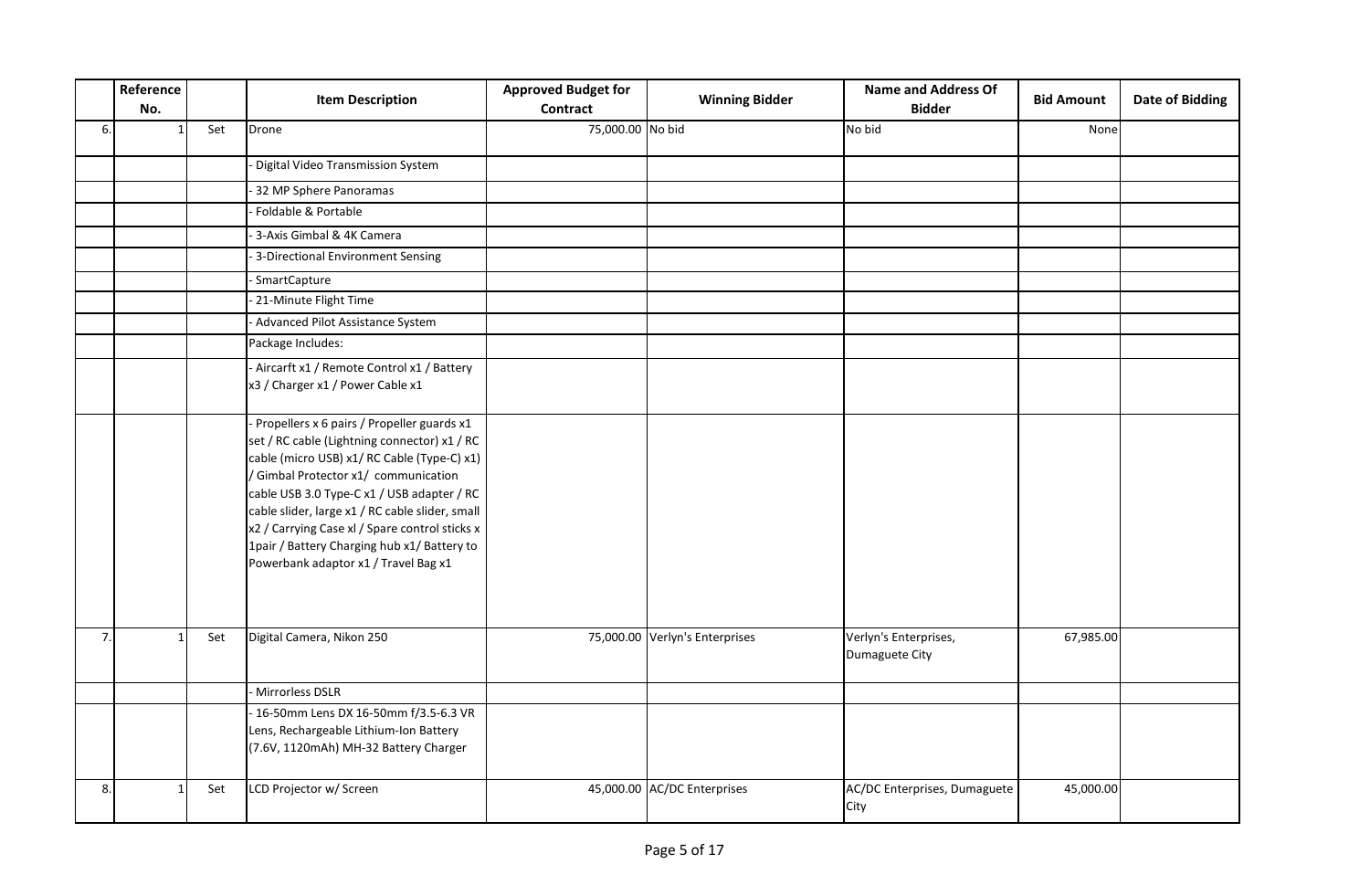|     | Reference<br>No. |      | <b>Item Description</b>                                                                                                                                | <b>Approved Budget for</b><br><b>Contract</b> | <b>Winning Bidder</b>                                                                   | <b>Name and Address Of</b><br><b>Bidder</b> | <b>Bid Amount</b> | <b>Date of Bidding</b> |
|-----|------------------|------|--------------------------------------------------------------------------------------------------------------------------------------------------------|-----------------------------------------------|-----------------------------------------------------------------------------------------|---------------------------------------------|-------------------|------------------------|
|     |                  |      | 3,600 Lumens, XGA, 3LCD Technology,<br>RGB liquid crystal shutter Home / Business<br>Projector and HDMI, VGA and USB with<br><b>FREE Carrying Case</b> |                                               |                                                                                         |                                             |                   |                        |
|     |                  |      | - Screen Size (Projected Distance): Standard<br>Size: 60" screen 1.8 - 2.17 m,                                                                         |                                               |                                                                                         |                                             |                   |                        |
|     |                  |      | - Zoom: Wide: 30" - 300" [0.89 - 9.12 m],<br>Zoom: Tele: 30" - 300" [1.07 - 10.95 m]                                                                   |                                               |                                                                                         |                                             |                   |                        |
| 9.  |                  | Set  | Chain Saw Petrol Driven, SHTIL                                                                                                                         |                                               | 90,000.00 Verlyn's Enterprises                                                          | Verlyn's Enterprises,<br>Dumaguete City     | 85,990.00         |                        |
|     |                  |      | Displacement: 91.1 cc                                                                                                                                  |                                               |                                                                                         |                                             |                   |                        |
|     |                  |      | Engine Power: 5.4 kW                                                                                                                                   |                                               |                                                                                         |                                             |                   |                        |
|     |                  |      | Powerhead Weight: Flush-Cut: 6.5-7.4kg                                                                                                                 |                                               |                                                                                         |                                             |                   |                        |
|     |                  |      | Wrap-Handle: 6.57.66 kg                                                                                                                                |                                               |                                                                                         |                                             |                   |                        |
|     |                  |      | Guide Bar Length: 45-80 cm (28-32")                                                                                                                    |                                               |                                                                                         |                                             |                   |                        |
| 10. |                  | Set  | Lawn Mower                                                                                                                                             |                                               | 20,000.00 Above the Approved Budget for the Above the Approved Budget<br>Contract (ABC) | for the Contract (ABC)                      | 34,288.00         |                        |
|     |                  |      | Material: Steel, Plastic                                                                                                                               |                                               |                                                                                         |                                             |                   |                        |
|     |                  |      | - Size: 18" steel blade/cutting width straight<br>blade                                                                                                |                                               |                                                                                         |                                             |                   |                        |
|     |                  |      | Back discharge type with Grass Catcher                                                                                                                 |                                               |                                                                                         |                                             |                   |                        |
|     |                  |      | - 7-position individual height adjustment of<br>$1" - 3.8"$                                                                                            |                                               |                                                                                         |                                             |                   |                        |
|     |                  |      | Gasoline Engine 4.0 HP                                                                                                                                 |                                               |                                                                                         |                                             |                   |                        |
|     |                  |      | Engine displacement at 143cc                                                                                                                           |                                               |                                                                                         |                                             |                   |                        |
|     | 7451804          |      |                                                                                                                                                        |                                               |                                                                                         |                                             |                   |                        |
| 1.  |                  | Unit | Cellphone                                                                                                                                              | 34,000.00 No bid                              |                                                                                         | No bid                                      | None              |                        |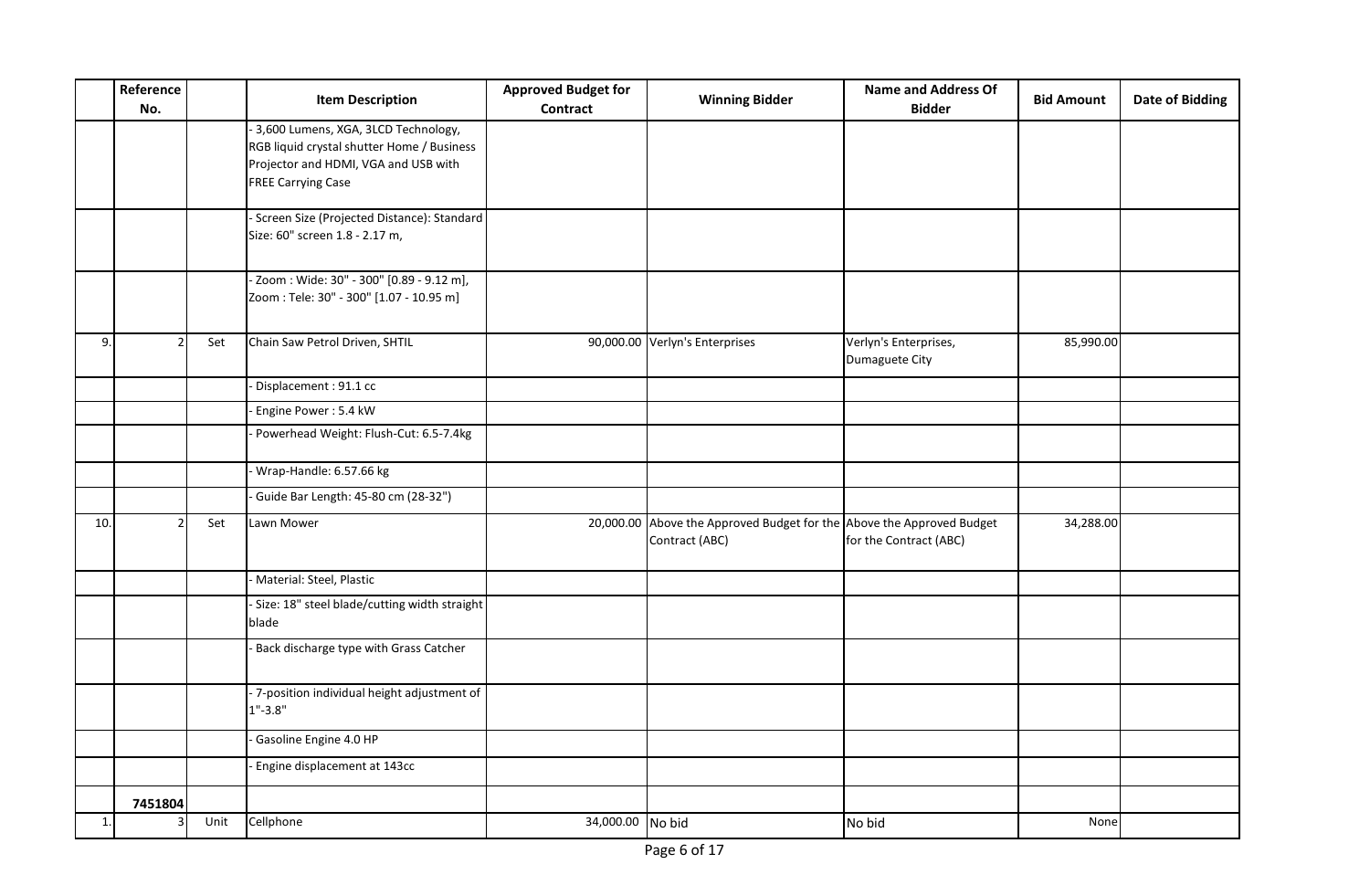|    | Reference<br>No. | <b>Item Description</b>                                                                                                          | <b>Approved Budget for</b><br><b>Contract</b> | <b>Winning Bidder</b> | <b>Name and Address Of</b><br><b>Bidder</b> | <b>Bid Amount</b> | <b>Date of Bidding</b> |
|----|------------------|----------------------------------------------------------------------------------------------------------------------------------|-----------------------------------------------|-----------------------|---------------------------------------------|-------------------|------------------------|
|    |                  | Specification:                                                                                                                   |                                               |                       |                                             |                   |                        |
|    |                  | Display: 6.7" FHD + Super AMOLED Infinity-<br>0 Display*                                                                         |                                               |                       |                                             |                   |                        |
|    |                  | Camera: [Rear] Dual Pixel 12MP OIS (F1.7)<br>Wide + 12MP(F2.2) Ultra Wide +                                                      |                                               |                       |                                             |                   |                        |
|    |                  | 12MP OIS (F2.4) Telephoto [Front] 32MP<br>(F2.2) FF Selfie Camera                                                                |                                               |                       |                                             |                   |                        |
|    |                  | Processor: Octa-Core 2.7GHz                                                                                                      |                                               |                       |                                             |                   |                        |
|    |                  | Memory: 8GB RAM+128GB Internal<br>Memory, expandable up to 1TB                                                                   |                                               |                       |                                             |                   |                        |
|    |                  | OS: Android 10                                                                                                                   |                                               |                       |                                             |                   |                        |
|    |                  | Battery: 4,500mah**with 25W Super Fast-<br>Charging                                                                              |                                               |                       |                                             |                   |                        |
|    |                  | Security: On-Screen Fingerprint Scanner                                                                                          |                                               |                       |                                             |                   |                        |
|    |                  | Connectivity: LTE                                                                                                                |                                               |                       |                                             |                   |                        |
|    |                  | Others: Bluetooth Enabled s Pen, Dolby<br>Atmos, Live Focus, Scene                                                               |                                               |                       |                                             |                   |                        |
|    |                  | Optimizer, 2x Optical Zoom, Night Mode,<br>Super Steady Video Mode, AR                                                           |                                               |                       |                                             |                   |                        |
|    |                  | Doodle, Bixby, USB Type- C, Game Booster,<br>Link to Windows, Multi Device                                                       |                                               |                       |                                             |                   |                        |
|    |                  | Experience                                                                                                                       |                                               |                       |                                             |                   |                        |
|    |                  | SIM Type: Dual SIM                                                                                                               |                                               |                       |                                             |                   |                        |
| 2. | Unit             | Cellphone                                                                                                                        | 43,000.00 No bid                              |                       | No bid                                      | None              |                        |
|    |                  | Specification:                                                                                                                   |                                               |                       |                                             |                   |                        |
|    |                  | - SCREEN: 6.1-inch HD+IPS LCD Display (828<br>X 1792 Pixels, 326 ppi) with Scratch<br>Resistant Glass, 19.5:9 Aspect Ratio Notch |                                               |                       |                                             |                   |                        |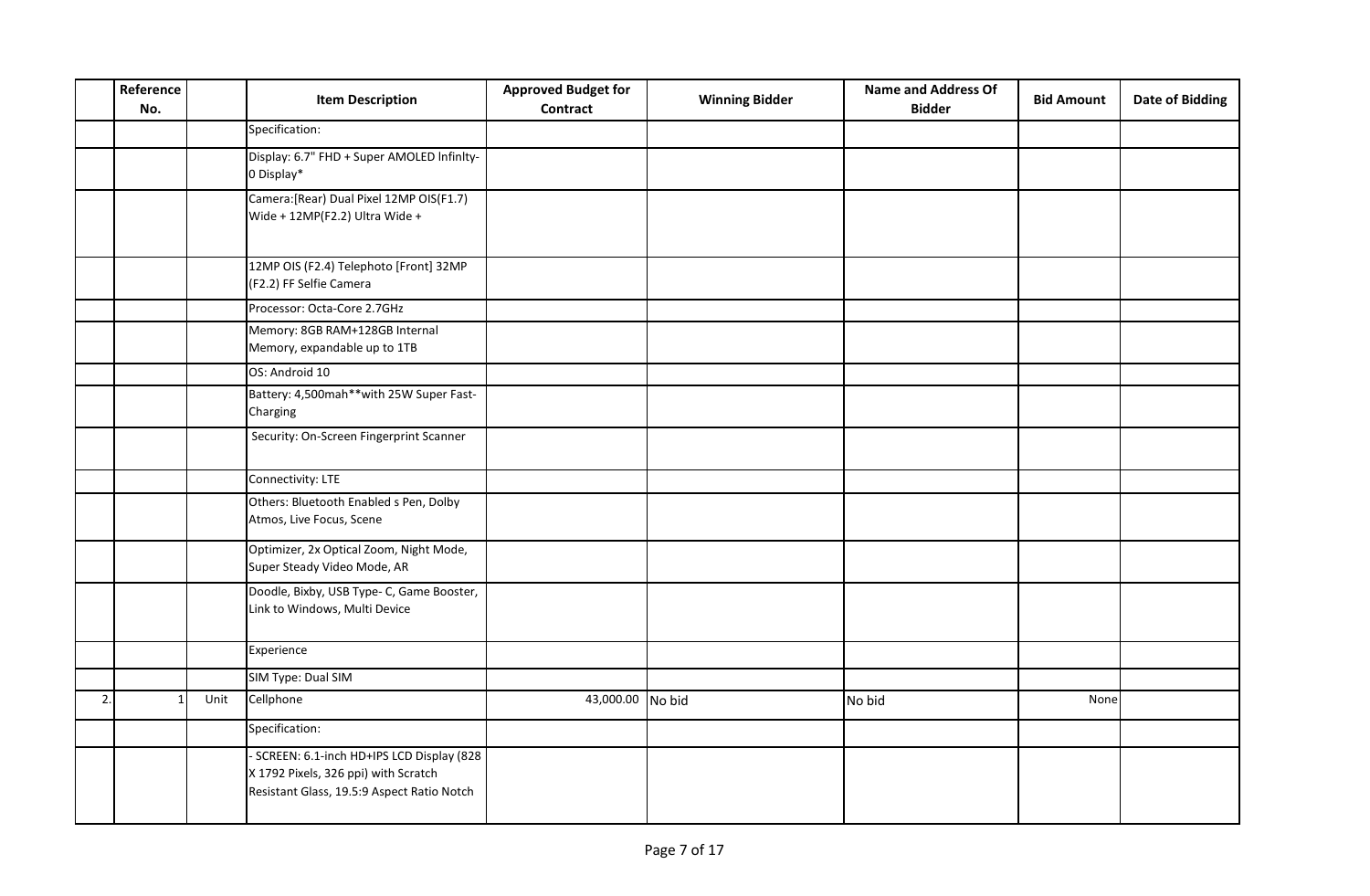|    | Reference<br>No. |      | <b>Item Description</b>                                                                                                                                                                                | <b>Approved Budget for</b><br><b>Contract</b> | <b>Winning Bidder</b> | <b>Name and Address Of</b><br><b>Bidder</b> | <b>Bid Amount</b> | <b>Date of Bidding</b> |
|----|------------------|------|--------------------------------------------------------------------------------------------------------------------------------------------------------------------------------------------------------|-----------------------------------------------|-----------------------|---------------------------------------------|-------------------|------------------------|
|    |                  |      | $OS:$ iOS13                                                                                                                                                                                            |                                               |                       |                                             |                   |                        |
|    |                  |      | CHIPSET: Apple A13 Bionic                                                                                                                                                                              |                                               |                       |                                             |                   |                        |
|    |                  |      | RAM: 4 GB                                                                                                                                                                                              |                                               |                       |                                             |                   |                        |
|    |                  |      | - REAR CAMERA: Dual Cameras: 12MP Main<br>Camera (f/1.8 Aperture, PDAP, OIS), 12 MP<br>Ultra-wide (f/2.4 Aperture, 120' Field of<br>View) - Quad LED Flash - 4k 60 fps Video<br>Recording & Night Mode |                                               |                       |                                             |                   |                        |
|    |                  |      | - FRONT CAMERA: 12 Megapixels (f/2.2<br>Aperture) with Screen Flash                                                                                                                                    |                                               |                       |                                             |                   |                        |
|    |                  |      | - STORAGE: 64GB                                                                                                                                                                                        |                                               |                       |                                             |                   |                        |
|    |                  |      | - SIM CARD: Dual SIM (Nano + e SIM)                                                                                                                                                                    |                                               |                       |                                             |                   |                        |
|    |                  |      | - NETWORKS: 4G LTE, 36 HSPA+, 2G EDGE &<br><b>GPRS Networks</b>                                                                                                                                        |                                               |                       |                                             |                   |                        |
|    |                  |      | - BATTERY: 3110 mAh Li-ion Battery (Non-<br>removable), Fast Charging                                                                                                                                  |                                               |                       |                                             |                   |                        |
| 3. |                  | Unit | Desktop Computer                                                                                                                                                                                       | 25,000.00                                     | Verlyn's Enterprises  | Verlyn's Enterprises,<br>Dumaguete City     | 24,511.00         |                        |
|    |                  |      | Specification:                                                                                                                                                                                         |                                               |                       |                                             |                   |                        |
|    |                  |      | - Intel i3 Processor, 2.8 GHz min.                                                                                                                                                                     |                                               |                       |                                             |                   |                        |
|    |                  |      | - Motherboard - any compatible socket                                                                                                                                                                  |                                               |                       |                                             |                   |                        |
|    |                  |      | - 2GB DDR# Memory Card                                                                                                                                                                                 |                                               |                       |                                             |                   |                        |
|    |                  |      | - 500 GB Hard Disk 7200 RPM SATA                                                                                                                                                                       |                                               |                       |                                             |                   |                        |
|    |                  |      | DVD- Combo Drive                                                                                                                                                                                       |                                               |                       |                                             |                   |                        |
|    |                  |      | Optical Mouse & STD Keyboard                                                                                                                                                                           |                                               |                       |                                             |                   |                        |
|    |                  |      | - LED Monitor Screen 17" -19" (1680x1050)                                                                                                                                                              |                                               |                       |                                             |                   |                        |
|    |                  |      | - UPS 600VA, AVR                                                                                                                                                                                       |                                               |                       |                                             |                   |                        |
|    | 7451815          |      |                                                                                                                                                                                                        |                                               |                       |                                             |                   |                        |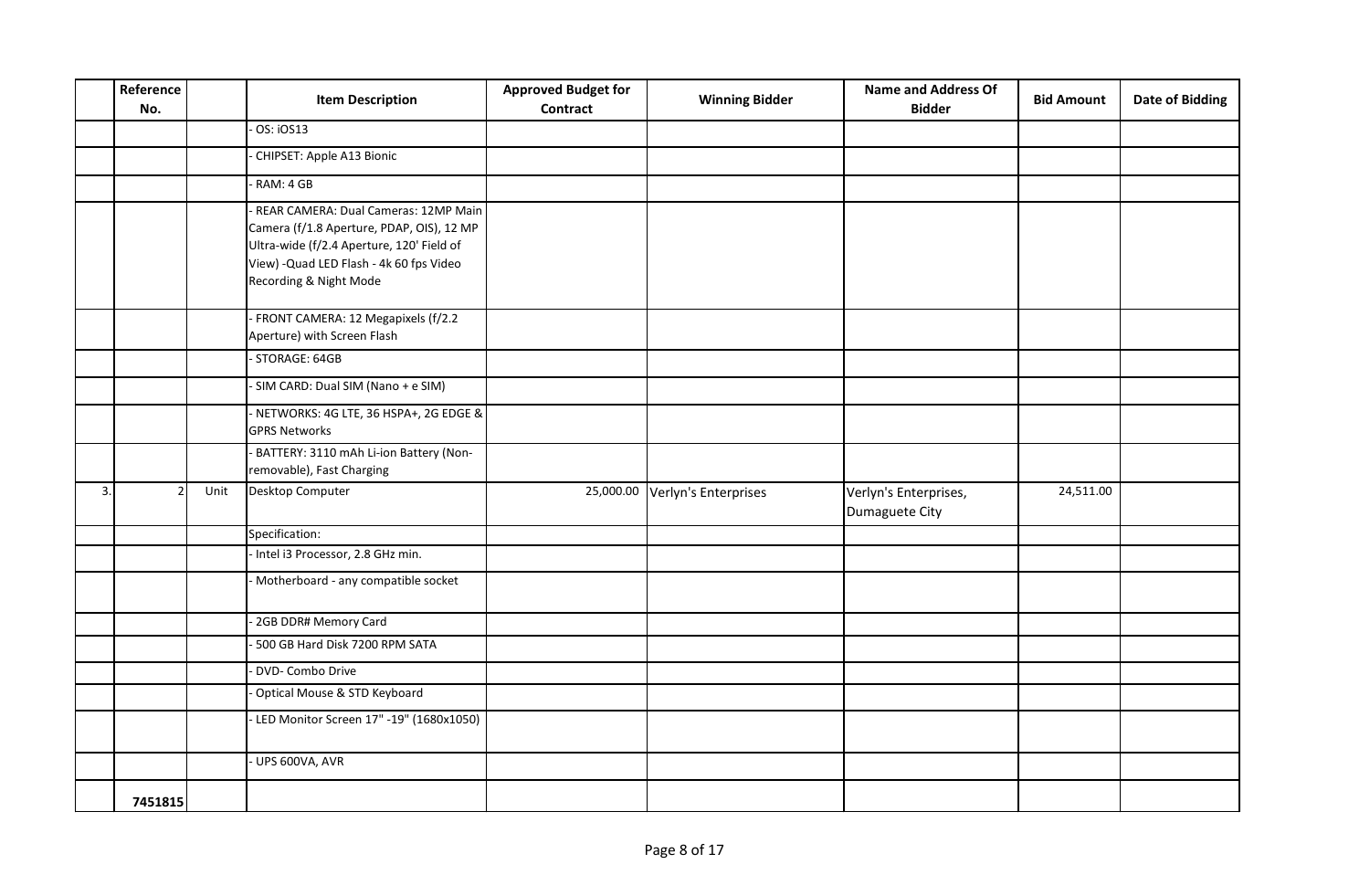|                | Reference<br>No. |      | <b>Item Description</b>                                                                                                                                                                 | <b>Approved Budget for</b><br>Contract | <b>Winning Bidder</b>                                                                  | <b>Name and Address Of</b><br><b>Bidder</b>        | <b>Bid Amount</b> | Date of Bidding |
|----------------|------------------|------|-----------------------------------------------------------------------------------------------------------------------------------------------------------------------------------------|----------------------------------------|----------------------------------------------------------------------------------------|----------------------------------------------------|-------------------|-----------------|
| $\mathbf{1}$ . |                  | Pc   | <b>Binder (Document Binding Machine)</b>                                                                                                                                                |                                        | 4,000.00 Verlyn's Enterprises                                                          | Verlyn's Enterprises,<br>Dumaguete City            | 3,870.00          |                 |
|                |                  |      | -21 hole 450 shees paper combo punch<br>Carton size: 17x12x7 inch, weight: 3.7 kg<br>Binding Capacity: 450 sheets(25 mm ring)<br>Punching Capacity: 12 sheets (80 Max<br>paper size: A4 |                                        |                                                                                        |                                                    |                   |                 |
| 2.             |                  | Pc   | Paper Cutter (Metal Paper Cutter A3<br>Flexible Cutter)                                                                                                                                 |                                        | 1,000.00 AC/DC Enterprises                                                             | AC/DC Enterprises,<br>Dumaguete City               | 850.00            |                 |
| 3.             |                  | Unit | Conference Table (12 seaters)                                                                                                                                                           | 25,000.00                              | <b>Acelogic Computer Solutions</b>                                                     | Acelogic Computer<br>Solutions, Dumaguete City     | 22,500.00         |                 |
| 4.             | 10               | Unit | <b>Computer Table</b>                                                                                                                                                                   |                                        | 5,000.00 Acelogic Computer Solutions                                                   | Acelogic Computer<br>Solutions, Dumaguete City     | 1,950.00          |                 |
| 5.             | 10 <sup>1</sup>  | Unit | Chairs (Color: white & black, Size: h=96-106,<br>$w=55$ cm)                                                                                                                             |                                        | 2,500.00 Verlyn's Enterprises                                                          | Verlyn's Enterprises,<br>Dumaguete City            | 2,420.00          |                 |
| 6.             |                  | Unit | Cabinets                                                                                                                                                                                | 13,999.11                              | <b>Acelogic Computer Solutions</b>                                                     | Acelogic Computer<br>Solutions, Dumaguete City     | 10,950.00         |                 |
|                |                  |      | a. 2 unit Bookshelves (4 tier), Color: White<br>B. 3 units Steel Filing Cabinets with glass No<br>of tier (5), Sliding Glass on cabinet (4ft -<br>2cm) Color: Off-white                 |                                        |                                                                                        |                                                    |                   |                 |
| 7.             |                  | Unit | Laptop, Acer/ Lenovo/ Asus                                                                                                                                                              | 60,000.00                              | <b>Acelogic Computer Solutions</b>                                                     | Acelogic Computer<br>Solutions, Dumaguete City     | 49,950.00         |                 |
|                |                  |      | Specification: Intel i5-1030h, 8gb RAM,<br>512 GB SSD Gtx 1650i, LCD: 15", Windows<br>10 Pro (Pre installed OS)                                                                         |                                        |                                                                                        |                                                    |                   |                 |
| 8.             |                  | Unit | Printer 3 in 1 (Std with CISS)                                                                                                                                                          |                                        | 8,000.00 Above the Approved Budget for the Above the Approved Budget<br>Contract (ABC) | for the Contract (ABC)                             | 8,500.00          |                 |
|                | 7451895          |      |                                                                                                                                                                                         |                                        |                                                                                        |                                                    |                   |                 |
| 1.             | 20               | Pc   | Coco Lumber - 50mm x 50mm x 2.4m                                                                                                                                                        |                                        | 150.00 AIRE Const. Supply and Services                                                 | AIRE Const. Supply and<br>Services, Dumaguete City | 73.00             |                 |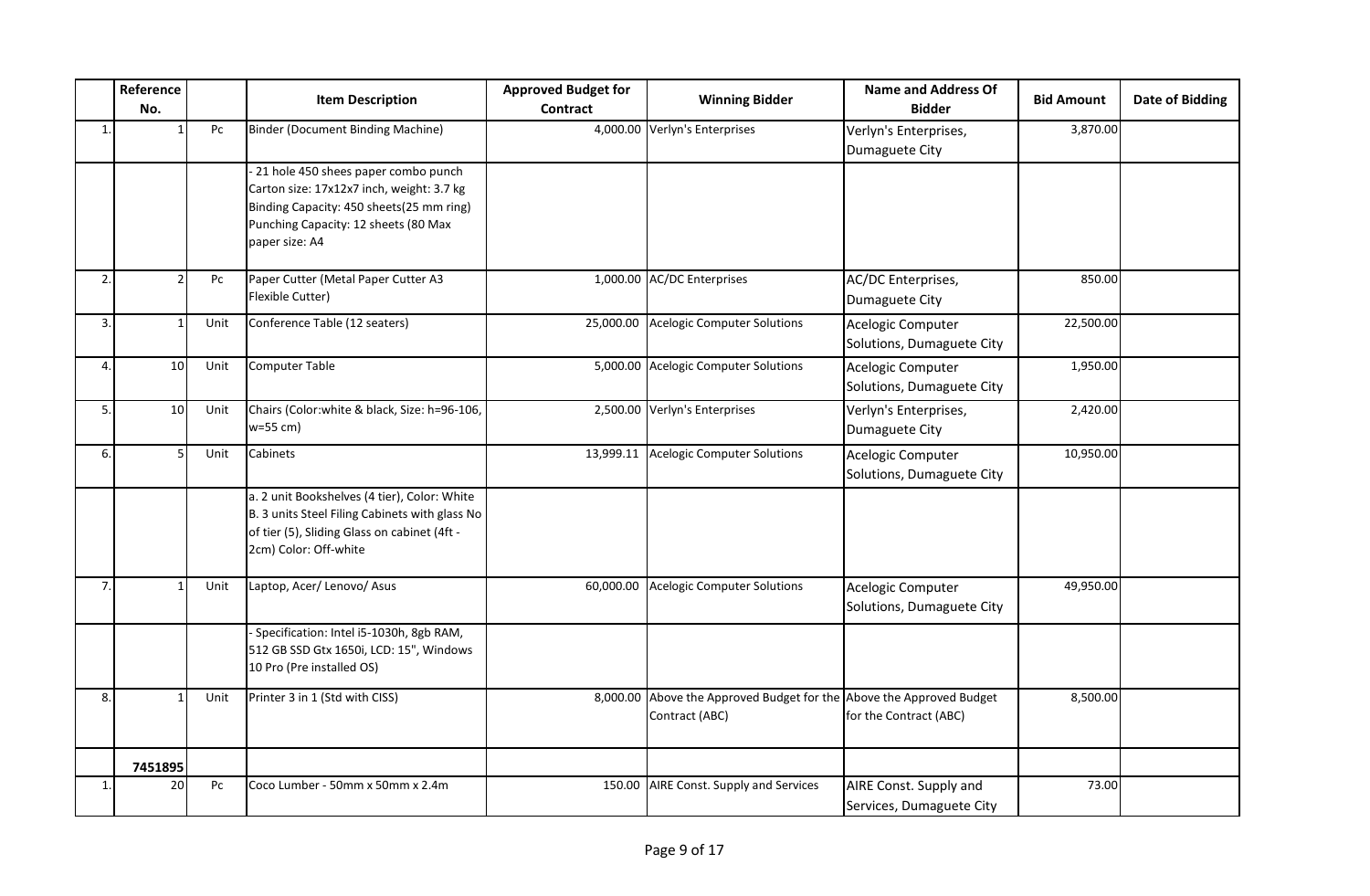|                  | Reference<br>No. |            | <b>Item Description</b>                                                            | <b>Approved Budget for</b><br>Contract | <b>Winning Bidder</b>                    | <b>Name and Address Of</b><br><b>Bidder</b>        | <b>Bid Amount</b> | <b>Date of Bidding</b> |
|------------------|------------------|------------|------------------------------------------------------------------------------------|----------------------------------------|------------------------------------------|----------------------------------------------------|-------------------|------------------------|
| $\overline{2}$ . | 20               | Pc         | Coco Lumber - 50mm x 100mm x 2.4m                                                  |                                        | 250.00 AIRE Const. Supply and Services   | AIRE Const. Supply and<br>Services, Dumaguete City | 148.00            |                        |
| 3.               |                  | Кg         | CWN 4"                                                                             | 60.00                                  | Uymatiao Trading Corporation             | UTC, Dumaguete City                                | 50.00             |                        |
| 4.               |                  | Кg         | <b>CWN 2.5"</b>                                                                    | 60.00                                  | Uymatiao Trading Corporation             | UTC, Dumaguete City                                | 55.00             |                        |
| 5.               | 1176             | <b>Bag</b> | Portland Cement, type 1, 40kilo/bag                                                |                                        | 260.00 AIRE Const. Supply and Services   | AIRE Const. Supply and<br>Services, Dumaguete City | 229.95            |                        |
| 6.               | 117.6            | CuM        | Fine Aggregate, 4.75mm Ø Max size, 3% of<br>0.075mm, Min. Size, Tanjay Source      |                                        | 800.00 Verlyn's Enterprises              | Verlyn's Enterprises,<br>Dumaguete City            | 638.80            |                        |
| 7.               | 176.4            | CuM        | Coarse Aggregate, Round, 38mm Ø max<br>size                                        |                                        | 1,000.00 AIRE Const. Supply and Services | AIRE Const. Supply and<br>Services, Dumaguete City | 750.00            |                        |
| 8.               | 35               | Lgth       | Steel Bar, Def. 16mm Ø x6.0m Igth, 1.58<br>kilo/meter                              |                                        | 450.00 AIRE Const. Supply and Services   | AIRE Const. Supply and<br>Services, Dumaguete City | 424.00            |                        |
| 9.               | 18               | Lgth       | Steel Bar, plain. 16mm Ø x 6.0m Igth, 1.58<br>kilo/meter                           |                                        | 500.00 AIRE Const. Supply and Services   | AIRE Const. Supply and<br>Services, Dumaguete City | 424.00            |                        |
| 10.              | Δ                | Pc         | Hacksaw Blade, 18T HSS, Lenox                                                      | 60.00                                  | Verlyn's Enterprises                     | Verlyn's Enterprises,<br>Dumaguete City            | 39.49             |                        |
| 11.              | 71               | Kg         | Asphalt Sealant, Hard                                                              |                                        | 150.00 Verlyn's Enterprises              | Verlyn's Enterprises,<br>Dumaguete City            | 119.99            |                        |
| 12.              | 12               | Lgth       | Steel Bar, Lipped Channel 100mm x 50mm x<br>2.3mm thk x 6.0m Igth, 4.51 kilo/meter |                                        | 900.00 AIRE Const. Supply and Services   | AIRE Const. Supply and<br>Services, Dumaguete City | 900.00            |                        |
|                  | 7451833          |            |                                                                                    |                                        |                                          |                                                    |                   |                        |
| $\mathbf{1}$ .   | 20               | Pc         | Coco Lumber - 50mm x 50mm x 2.4m                                                   |                                        | 150.00 AIRE Const. Supply and Services   | AIRE Const. Supply and<br>Services, Dumaguete City | 73.00             |                        |
| 2.               | 20               | Pc         | Coco Lumber - 50mm x 100mm x 2.4m                                                  |                                        | 250.00 AIRE Const. Supply and Services   | AIRE Const. Supply and<br>Services, Dumaguete City | 148.00            |                        |
| 3.               |                  | Кg         | CWN 4"                                                                             | 60.00                                  | Uymatiao Trading Corporation             | UTC, Dumaguete City                                | 50.00             |                        |
| 4.               |                  | Кg         | <b>CWN 2.5"</b>                                                                    | 60.00                                  | Uymatiao Trading Corporation             | UTC, Dumaguete City                                | 55.00             |                        |
| 5.               | 1176             | <b>Bag</b> | Portland Cement, type 1, 40kilo/bag                                                |                                        | 260.00 AIRE Const. Supply and Services   | AIRE Const. Supply and<br>Services, Dumaguete City | 229.95            |                        |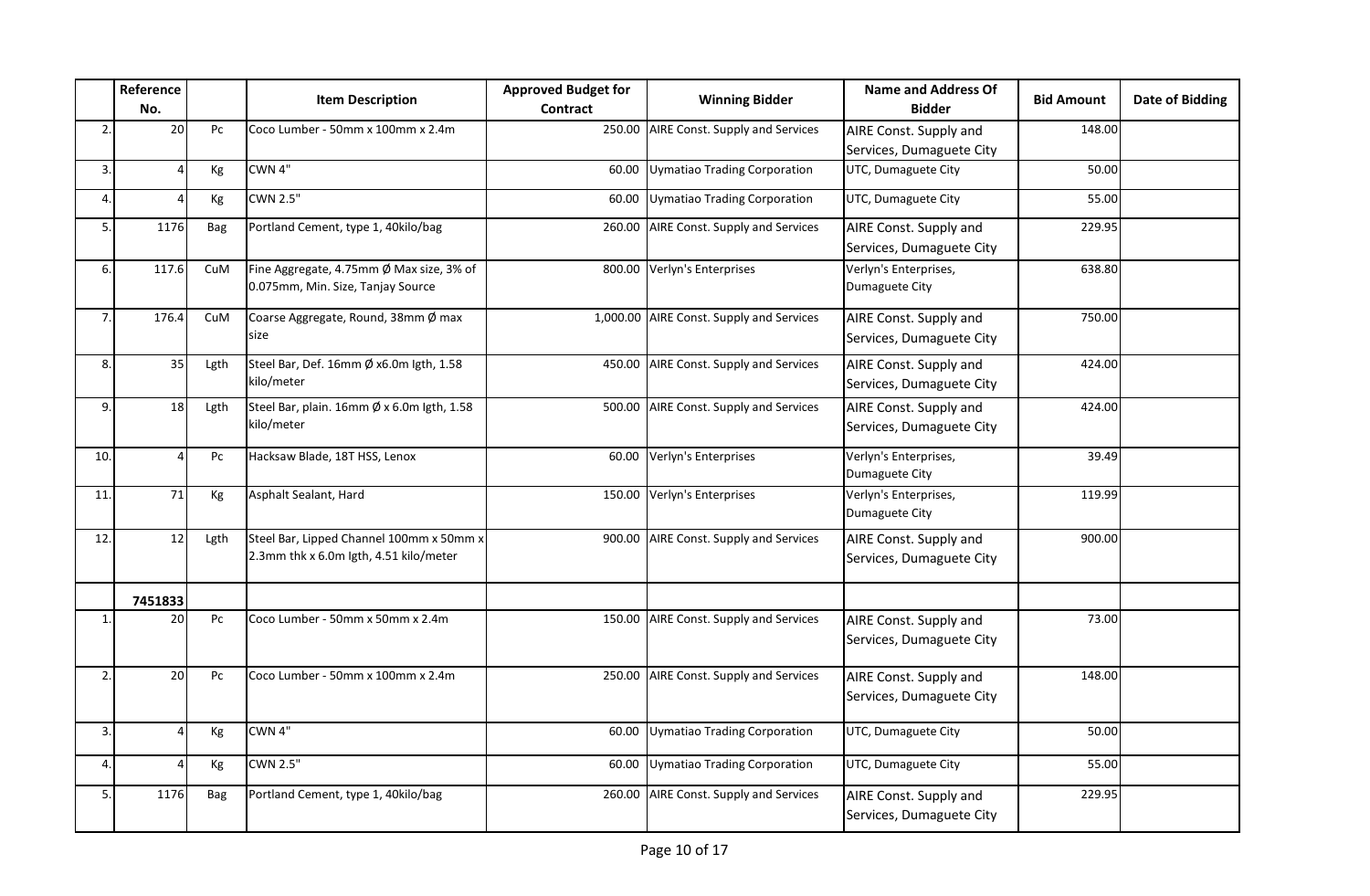|                | Reference<br>No. |            | <b>Item Description</b>                                                            | <b>Approved Budget for</b><br>Contract | <b>Winning Bidder</b>                    | <b>Name and Address Of</b><br><b>Bidder</b>        | <b>Bid Amount</b> | <b>Date of Bidding</b> |
|----------------|------------------|------------|------------------------------------------------------------------------------------|----------------------------------------|------------------------------------------|----------------------------------------------------|-------------------|------------------------|
| 6.             | 117.6            | CuM        | Fine Aggregate, 4.75mm Ø Max size, 3% of<br>0.075mm, Min. Size, Tanjay Source      |                                        | 800.00 Verlyn's Enterprises              | Verlyn's Enterprises,<br>Dumaguete City            | 640.00            |                        |
| 7.             | 176.4            | <b>CuM</b> | Coarse Aggregate, Round, 38mm Ø max<br>size                                        |                                        | 1,000.00 AIRE Const. Supply and Services | AIRE Const. Supply and<br>Services, Dumaguete City | 750.00            |                        |
| 8.             | 35               | Lgth       | Steel Bar, Def. 16mm Ø x6.0m Igth, 1.58<br>kilo/meter                              |                                        | 450.00 AIRE Const. Supply and Services   | AIRE Const. Supply and<br>Services, Dumaguete City | 424.00            |                        |
| 9.             | 18               | Lgth       | Steel Bar, plain. 16mm Ø x 6.0m Igth, 1.58<br>kilo/meter                           |                                        | 500.00 AIRE Const. Supply and Services   | AIRE Const. Supply and<br>Services, Dumaguete City | 424.00            |                        |
| 10.            | $\Delta$         | Pc         | Hacksaw Blade, 18T HSS, Lenox                                                      | 60.00                                  | Verlyn's Enterprises                     | Verlyn's Enterprises,<br>Dumaguete City            | 39.90             |                        |
| 11.            | 71               | Kg         | Asphalt Sealant, Hard                                                              |                                        | 150.00 Verlyn's Enterprises              | Verlyn's Enterprises,<br>Dumaguete City            | 120.00            |                        |
| 12.            | 12               | Lgth       | Steel Bar, Lipped Channel 100mm x 50mm x<br>2.3mm thk x 6.0m Igth, 4.51 kilo/meter |                                        | 900.00 AC/DC Enterprises                 | Verlyn's Enterprises,<br>Dumaguete City            | 899.00            |                        |
|                | 7451849          |            |                                                                                    |                                        |                                          |                                                    |                   |                        |
| $\mathbf{1}$ . | 20               | Pc         | Coco Lumber - 50mm x 50mm x 2.4m                                                   |                                        | 150.00 AIRE Const. Supply and Services   | AIRE Const. Supply and<br>Services, Dumaguete City | 73.00             |                        |
| 2.             | 20               | Pc         | Coco Lumber - 50mm x 100mm x 2.4m                                                  |                                        | 250.00 AIRE Const. Supply and Services   | AIRE Const. Supply and<br>Services, Dumaguete City | 148.00            |                        |
| 3.             | Δ                | Kg         | CWN 4"                                                                             |                                        | 60.00 Uymatiao Trading Corporation       | UTC, Dumaguete City                                | 50.00             |                        |
| 4.             |                  | Kg         | <b>CWN 2.5"</b>                                                                    | 60.00                                  | Uymatiao Trading Corporation             | UTC, Dumaguete City                                | 55.00             |                        |
| 5.             | 1176             | Bag        | Portland Cement, type 1, 40kilo/bag                                                |                                        | 260.00 AIRE Const. Supply and Services   | AIRE Const. Supply and<br>Services, Dumaguete City | 229.95            |                        |
| 6.             | 117.6            | CuM        | Fine Aggregate, 4.75mm Ø Max size, 3% of<br>0.075mm, Min. Size, Tanjay Source      |                                        | 800.00 Verlyn's Enterprises              | Verlyn's Enterprises,<br>Dumaguete City            | 632.00            |                        |
| 7.             | 176.4            | CuM        | Coarse Aggregate, Round, 38mm Ø max<br>size                                        |                                        | 1,000.00 AIRE Const. Supply and Services | AIRE Const. Supply and<br>Services, Dumaguete City | 750.00            |                        |
| 8.             | 35               | Lgth       | Steel Bar, Def. 16mm Ø x6.0m Igth, 1.58<br>kilo/meter                              |                                        | 450.00 AIRE Const. Supply and Services   | AIRE Const. Supply and<br>Services, Dumaguete City | 424.00            |                        |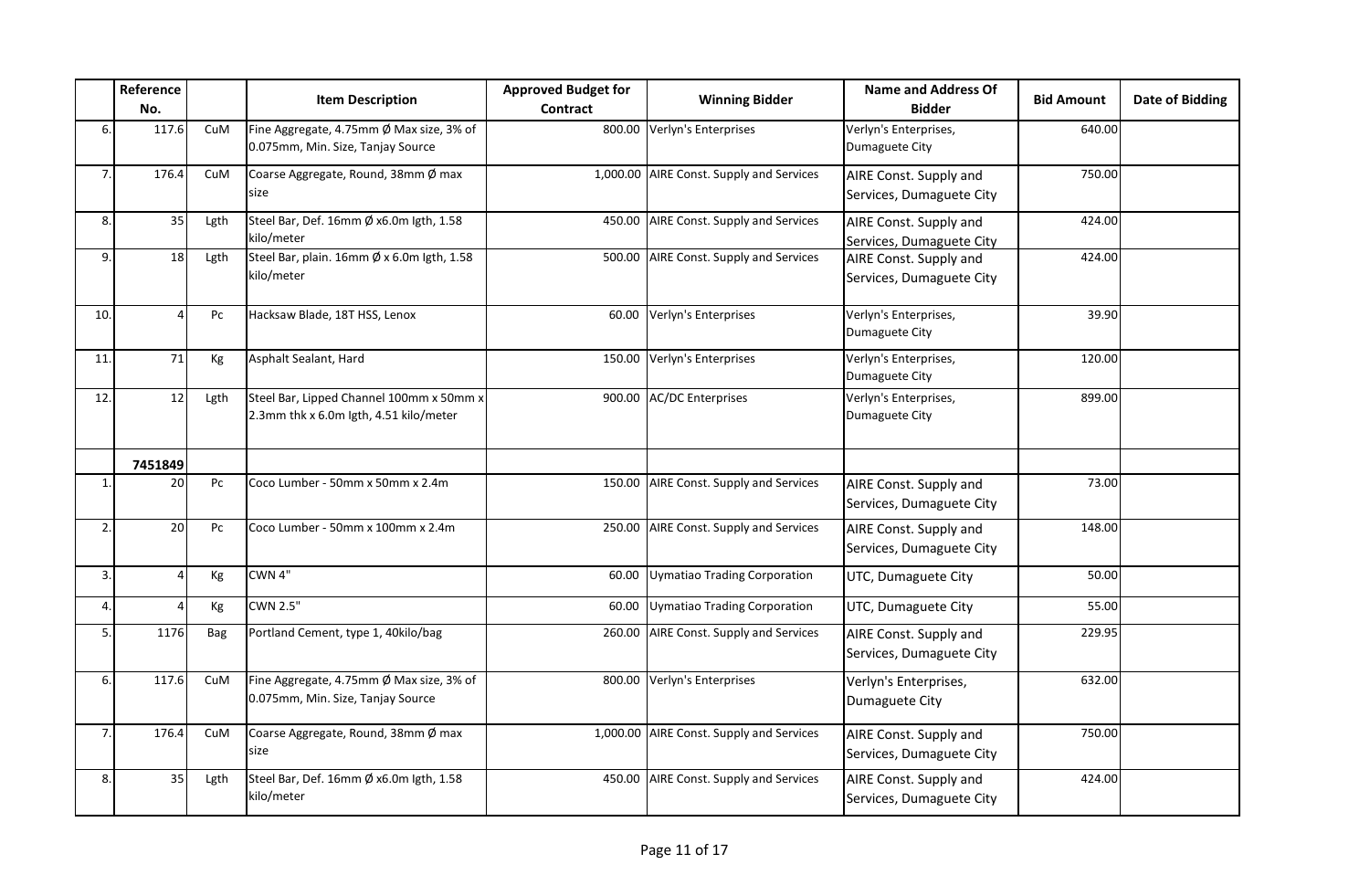|              | Reference<br>No. |      | <b>Item Description</b>                                                            | <b>Approved Budget for</b><br>Contract | <b>Winning Bidder</b>               | <b>Name and Address Of</b><br><b>Bidder</b>        | <b>Bid Amount</b> | <b>Date of Bidding</b> |
|--------------|------------------|------|------------------------------------------------------------------------------------|----------------------------------------|-------------------------------------|----------------------------------------------------|-------------------|------------------------|
| 9.           | 18               | Lgth | Steel Bar, plain. 16mm Ø x 6.0m Igth, 1.58<br>kilo/meter                           | 500.00                                 | AIRE Const. Supply and Services     | AIRE Const. Supply and<br>Services, Dumaguete City | 424.00            |                        |
| 10.          |                  | Pc   | Hacksaw Blade, 18T HSS, Lenox                                                      | 60.00                                  | Verlyn's Enterprises                | Verlyn's Enterprises,<br>Dumaguete City            | 39.89             |                        |
| 11.          | 71               | Kg   | Asphalt Sealant, Hard                                                              | 150.00                                 | Verlyn's Enterprises                | Verlyn's Enterprises,<br>Dumaguete City            | 120.25            |                        |
| 12.          | 12               | Lgth | Steel Bar, Lipped Channel 100mm x 50mm x<br>2.3mm thk x 6.0m lgth, 4.51 kilo/meter | 900.00                                 | <b>AC/DC Enterprises</b>            | AC/DC Enterprises,<br>Dumaguete City               | 899.00            |                        |
|              | 7451862          |      |                                                                                    |                                        |                                     |                                                    |                   |                        |
| $\mathbf{1}$ | 20               | Pc   | Coco Lumber - 50mm x 50mm x 2.4m                                                   | 150.00                                 | AIRE Const. Supply and Services     | AIRE Const. Supply and<br>Services, Dumaguete City | 73.00             |                        |
| 2.           | 20               | Pc   | Coco Lumber - 50mm x 100mm x 2.4m                                                  | 250.00                                 | AIRE Const. Supply and Services     | AIRE Const. Supply and<br>Services, Dumaguete City | 148.00            |                        |
| 3.           |                  | Кg   | CWN 4"                                                                             | 60.00                                  | <b>Uymatiao Trading Corporation</b> | UTC, Dumaguete City                                | 50.00             |                        |
| 4.           |                  | Kg   | <b>CWN 2.5"</b>                                                                    | 60.00                                  | Uymatiao Trading Corporation        | UTC, Dumaguete City                                | 55.00             |                        |
| 5.           | 1176             | Bag  | Portland Cement, type 1, 40kilo/bag                                                | 260.00                                 | AIRE Const. Supply and Services     | AIRE Const. Supply and<br>Services, Dumaguete City | 229.95            |                        |
| 6.           | 117.6            | CuM  | Fine Aggregate, 4.75mm Ø Max size, 3% of<br>0.075mm, Min. Size, Tanjay Source      | 800.00                                 | Verlyn's Enterprises                | Verlyn's Enterprises,<br>Dumaguete City            | 648.00            |                        |
| 7.           | 176.4            | CuM  | Coarse Aggregate, Round, 38mm Ø max<br>size, Tanjay Source                         |                                        | 1,000.00 Verlyn's Enterprises       | Verlyn's Enterprises,<br>Dumaguete City            | 692.00            |                        |
| 8.           | 35               | Lgth | Steel Bar, Def. 16mm Ø x6.0m Igth, 1.58<br>kilo/meter                              | 450.00                                 | AIRE Const. Supply and Services     | AIRE Const. Supply and<br>Services, Dumaguete City | 424.00            |                        |
| 9.           | 18               | Lgth | Steel Bar, plain. 16mm Ø x 6.0m Igth, 1.58<br>kilo/meter                           | 500.00                                 | AIRE Const. Supply and Services     | AIRE Const. Supply and<br>Services, Dumaguete City | 424.00            |                        |
| 10.          |                  | Pc   | Hacksaw Blade, 18T HSS, Lenox                                                      | 60.00                                  | Verlyn's Enterprises                | Verlyn's Enterprises,<br>Dumaguete City            | 38.99             |                        |
| 11.          | 71               | Кg   | Asphalt Sealant, Hard                                                              | 150.00                                 | Verlyn's Enterprises                | Verlyn's Enterprises,<br>Dumaguete City            | 120.25            |                        |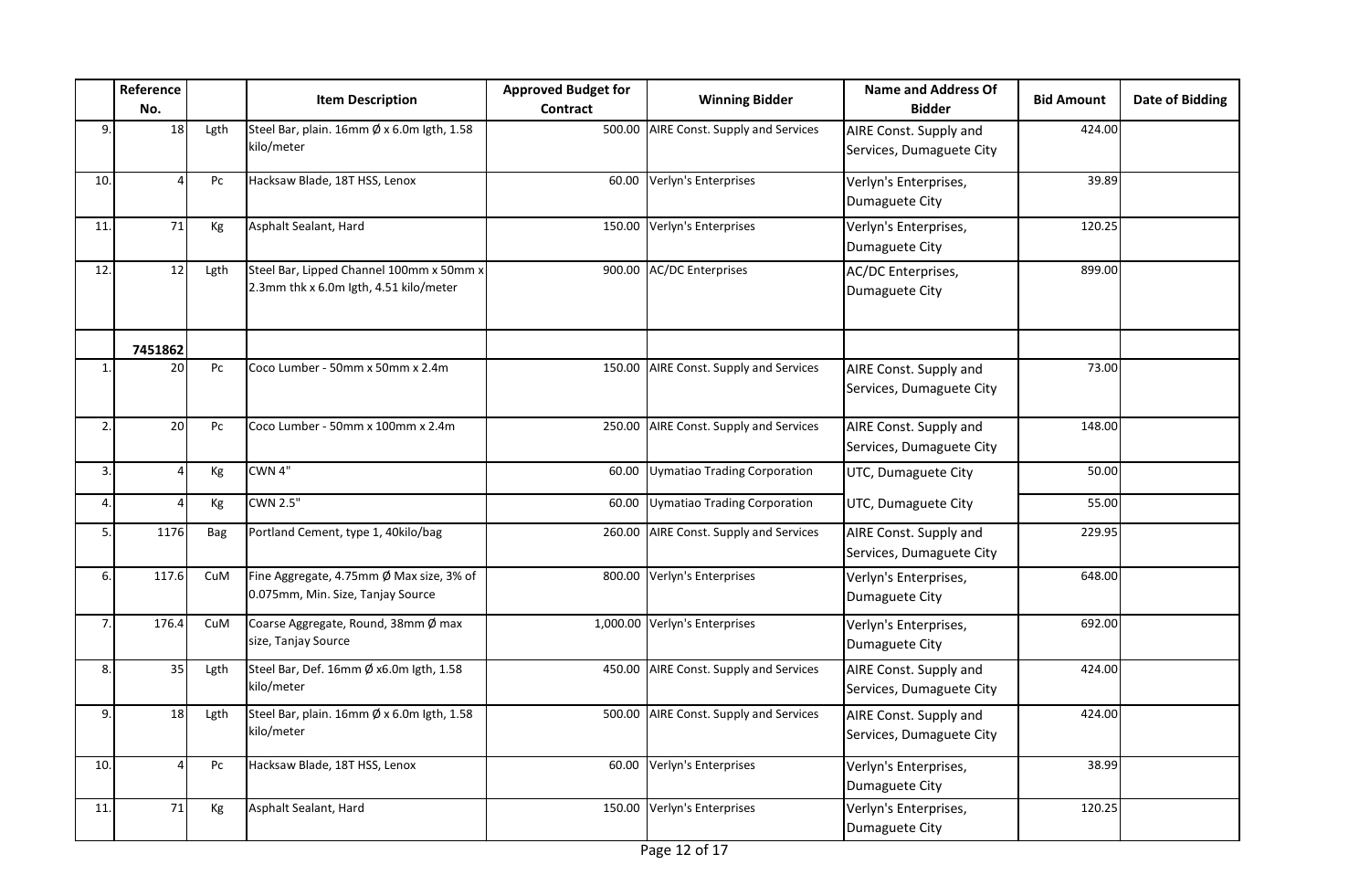|                | Reference<br>No. |      | <b>Item Description</b>                                                                                                                                             | <b>Approved Budget for</b><br><b>Contract</b> | <b>Winning Bidder</b>                      | <b>Name and Address Of</b><br><b>Bidder</b>        | <b>Bid Amount</b> | <b>Date of Bidding</b> |
|----------------|------------------|------|---------------------------------------------------------------------------------------------------------------------------------------------------------------------|-----------------------------------------------|--------------------------------------------|----------------------------------------------------|-------------------|------------------------|
| 12.            | 12               | Lgth | Steel Bar, Lipped Channel 100mm x 50mm x<br>2.3mm thk x 6.0m lgth, 4.51 kilo/meter                                                                                  | 900.00                                        | <b>AC/DC Enterprises</b>                   | AC/DC Enterprises,<br>Dumaguete City               | 899.00            |                        |
|                | 7451880          |      |                                                                                                                                                                     |                                               |                                            |                                                    |                   |                        |
| $\mathbf{1}$   | 25               | Lgth | 1 1/4" Øx 20'(32mm Ø ) G.I. Pipe (S-40), Tri-R<br>Brand, $Wt = 14.2$ kgs                                                                                            | 1,200.00                                      | Uymatiao Trading Corporation               | UTC, Dumaguete City                                | 1,037.00          |                        |
| 2.             | 20               | Pc   | 11/4" Ø (32mm Ø ) G.I. Coupling, France, Non-<br>Glossy                                                                                                             |                                               | 150.00 Uymatiao Trading Corporation        | UTC, Dumaguete City                                | 80.00             |                        |
| 3              | 20               | Pc   | 1 1/4" Ø (32mm Ø ) x 90° G.I. Elbow, Ordinary                                                                                                                       |                                               | 90.00 Uymatiao Trading Corporation         | UTC, Dumaguete City                                | 56.00             |                        |
| Δ              | 240              | Lgth | 1" Ø(25mm Ø) G.l. Pipe (S-40), Tri-R Brand, Wt =<br>10.0kgs                                                                                                         |                                               | 1,100.00 Uymatiao Trading Corporation      | UTC, Dumaguete City                                | 763.00            |                        |
| 5              | 450              | Pc   | 1" Ø (25mmØ) G.I Pipe Coupling, France, Non-<br>Glossy                                                                                                              |                                               | 120.00 Uymatiao Trading Corporation        | UTC, Dumaguete City                                | 66.00             |                        |
| 6.             | 40               | Pc   | 1" Ø (25mm Ø )G I. Elbow x 90°, Ordinary                                                                                                                            |                                               | 80.00 Uymatiao Trading Corporation         | UTC, Dumaguete City                                | 37.00             |                        |
| $\overline{7}$ | 30               | Pc   | Teflon Tape 1" Ø                                                                                                                                                    |                                               | 45.00 Verlyn's Enterprises                 | Verlyn's Enterprises,<br>Dumaguete City            | 25.00             |                        |
| 8.             |                  | Pc   | Centrifugal Pump, 1.5Hp(joulds)                                                                                                                                     | 30,000.00                                     | AIRE Const. Supply and Services            | AIRE Const. Supply and<br>Services, Dumaguete City | 23,000.00         |                        |
| 9.             |                  | Pc   | Pressure Tank(fiberglass)450Ltrs. Capacity                                                                                                                          | 50,000.00                                     | AIRE Const. Supply and Services            | AIRE Const. Supply and<br>Services, Dumaguete City | 40,000.00         |                        |
| 10.            |                  | Pc   | Pressure Switch                                                                                                                                                     |                                               | 3,500.00 Uymatiao Trading Corporation      | UTC, Dumaguete City                                | 280.00            |                        |
| 11.            |                  | Pc   | Submersible Pump, 3Hp, 1 phase, 230 volts,<br>coupled to a franklin submersible motor &<br>control box TDH:391 feet capacity Discharge:<br>16gal/min complete with: |                                               | 200,000.00 AIRE Const. Supply and Services | AIRE Const. Supply and<br>Services, Dumaguete City | 175,000.00        |                        |
|                |                  |      | 1. Magnetic Starter w/ over current relay                                                                                                                           |                                               |                                            |                                                    |                   |                        |
|                |                  |      | 2. Liquid Level controller/Electrodes                                                                                                                               |                                               |                                            |                                                    |                   |                        |
|                |                  |      | 3. Over/Under voltage relay                                                                                                                                         |                                               |                                            |                                                    |                   |                        |
|                |                  |      | 4. Flow sleeve for wet flow requirement/heater                                                                                                                      |                                               |                                            |                                                    |                   |                        |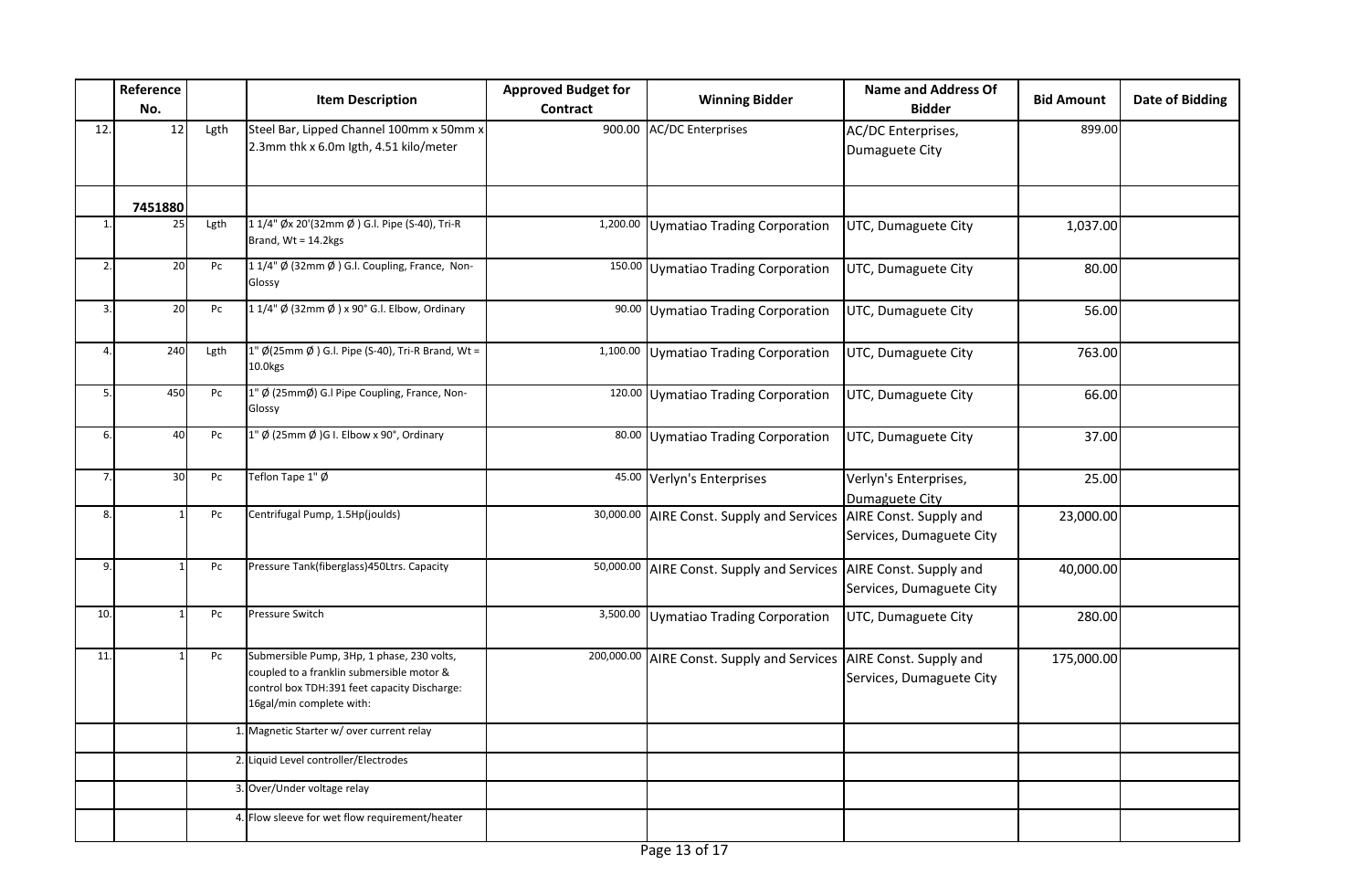|                | Reference<br>No. |      | <b>Item Description</b>                                                           | <b>Approved Budget for</b><br>Contract | <b>Winning Bidder</b>                  | <b>Name and Address Of</b><br><b>Bidder</b>        | <b>Bid Amount</b> | <b>Date of Bidding</b> |
|----------------|------------------|------|-----------------------------------------------------------------------------------|----------------------------------------|----------------------------------------|----------------------------------------------------|-------------------|------------------------|
|                |                  |      | 5. Discharge check valve 1 1/4"0                                                  |                                        |                                        |                                                    |                   |                        |
|                |                  |      | 6. Discharge plate/flange                                                         |                                        |                                        |                                                    |                   |                        |
|                |                  |      | 7. Pump support including installation                                            |                                        |                                        |                                                    |                   |                        |
|                | 7451955          |      |                                                                                   |                                        |                                        |                                                    |                   |                        |
| $\mathbf{1}$   | 80               | Lgth | PVC Pipe 3" Ø x 10' (S-1000) - Sanitary                                           |                                        | 300.00 AIRE Const. Supply and Services | AIRE Const. Supply and<br>Services, Dumaguete City | 265.00            |                        |
| 2.             | 100              | Pc   | PVC Elbow 3" Ø x 90' (S-1000) - Sanitary                                          |                                        | 150.00 Verlyn's Enterprises            | Verlyn's Enterprises,<br>Dumaguete City            | 49.20             |                        |
| 3.             | 20               | Lgth | PVC Pipe 4" $\emptyset$ x 10' (S-1000) - Sanitary                                 |                                        | 400.00 AIRE Const. Supply and Services | AIRE Const. Supply and<br>Services, Dumaguete City | 355.00            |                        |
| $\overline{4}$ | 25               | Pc   | PVC Elbow 4" Ø x 90' (S-1000) - Sanitary                                          |                                        | 200.00 Verlyn's Enterprises            | Verlyn's Enterprises,<br>Dumaguete City            | 79.95             |                        |
| 5.             | 30               | Lgth | Gutter x 8' (see sample), 0.4mm                                                   |                                        | 500.00 Uymatiao Trading Corporation    | UTC, Dumaguete City                                | 438.00            |                        |
| 6.             | 20               | Pc   | <b>End Flashing</b>                                                               |                                        | 450.00 AIRE Const. Supply and Services | AIRE Const. Supply and<br>Services, Dumaguete City | 400.00            |                        |
| 7.             | 30               | Lgth | Double Metal Furring 0.4mm x 19mm x<br>50mm x 5.0m                                |                                        | 150.00 Uymatiao Trading Corporation    | UTC, Dumaguete City                                | 129.00            |                        |
| 8.             | 30 <sup>1</sup>  | Lgth | Metal wall Angle 6mm x 25mm x 25mm x<br>5.0 <sub>m</sub>                          | 50.00                                  | AIRE Const. Supply and Services        | AIRE Const. Supply and<br>Services, Dumaguete City | 44.00             |                        |
| 9.             |                  | Box  | Metal Furring Screw, Panhead/ Jap. Screw<br>(IOOOpcs/box)                         |                                        | 1,200.00 Uymatiao Trading Corporation  | UTC, Dumaguete City                                | 850.00            |                        |
| 10.            | 1000             | Pc   | Self Drilling Screw (tex screw w/ neoprene<br>washer)#12 x 55mm x 5.0m, for Metal |                                        | 3.00 Verlyn's Enterprises              | Verlyn's Enterprises,<br>Dumaguete City            | 1.29              |                        |
| 11.            | 30               | Gal  | Semi Gloss Latex (White)                                                          |                                        | 550.00 AIRE Const. Supply and Services | AIRE Const. Supply and<br>Services, Dumaguete City | 500.00            |                        |
| 12.            | 45               | Gal  | Gloss Latex (White)                                                               |                                        | 600.00 AIRE Const. Supply and Services | AIRE Const. Supply and<br>Services, Dumaguete City | 550.00            |                        |
| 13.            | 80               | Can  | Acry Tinting Color (Latex) Raw Sienna)<br>1/4Ltr/can, Davies                      |                                        | 70.00 Verlyn's Enterprises             | Verlyn's Enterprises,<br>Dumaguete City            | 43.90             |                        |
| 14.            | 40               | Gal  | Flat Latex White, Triton                                                          |                                        | 550.00 Uymatiao Trading Corporation    | UTC, Dumaguete City                                | 465.00            |                        |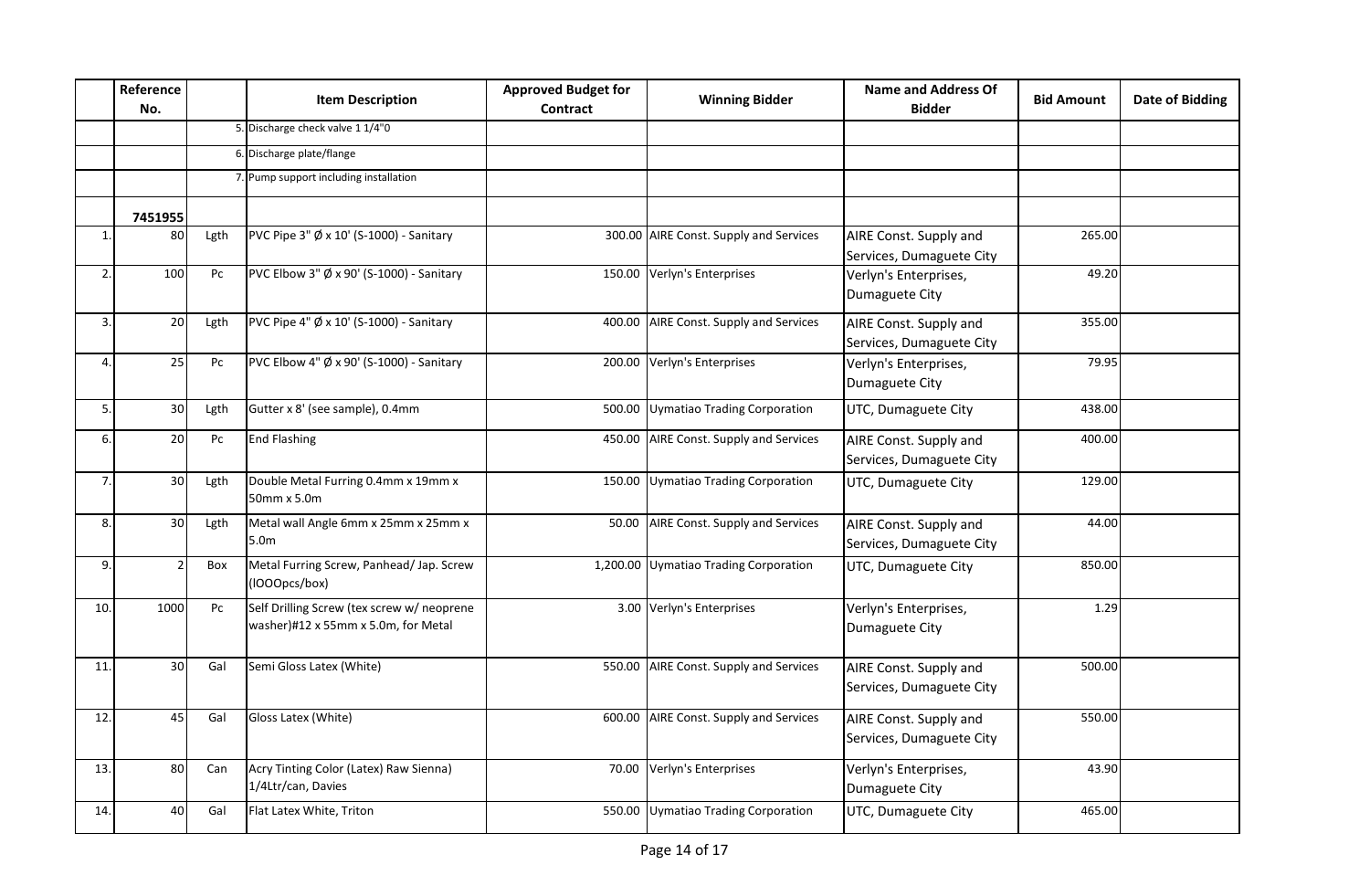|     | Reference<br>No. |      | <b>Item Description</b>                 | <b>Approved Budget for</b><br><b>Contract</b> | <b>Winning Bidder</b>                                                         | <b>Name and Address Of</b><br><b>Bidder</b>    | <b>Bid Amount</b> | <b>Date of Bidding</b> |
|-----|------------------|------|-----------------------------------------|-----------------------------------------------|-------------------------------------------------------------------------------|------------------------------------------------|-------------------|------------------------|
| 15. | 20               | Can  | Paint Thinner (4 Ltr/can)               |                                               | 450.00 Verlyn's Enterprises                                                   | Verlyn's Enterprises,<br>Dumaguete City        | 399.00            |                        |
| 16. |                  | Set  | Paint Roller 7" with Paint Pan, Hi-Tech | 130.00                                        | Uymatiao Trading Corporation                                                  | UTC, Dumaguete City                            | 67.00             |                        |
| 17. | 6                | Set  | Paint Mini Roller 4" with Tray, Hi-Tech |                                               | 130.00 Uymatiao Trading Corporation                                           | UTC, Dumaguete City                            | 65.00             |                        |
| 18. | 10 <sup>1</sup>  | Pc   | Extra Foam 4", Hi-Tech                  | 50.00                                         | Verlyn's Enterprises                                                          | Verlyn's Enterprises,<br>Dumaguete City        | 22.00             |                        |
| 19. | 10 <sup>1</sup>  | Pc   | Refill Foam 7", Hi-Tech                 | 60.00                                         | Uymatiao Trading Corporation                                                  | UTC, Dumaguete City                            | 21.00             |                        |
| 20. | 75               | Bag  | Portland Cement, Grand Premium          |                                               | 260.00 Verlyn's Enterprises                                                   | Verlyn's Enterprises,<br>Dumaguete City        | 226.00            |                        |
|     | 7451976          |      |                                         |                                               |                                                                               |                                                |                   |                        |
| 1.  |                  | Unit | Laptop, Acer/Lenovo                     |                                               | 37,500.00 Acelogic Computer Solutions                                         | Acelogic Computer<br>Solutions, Dumaguete City | 24,950.00         |                        |
|     |                  |      | Pentium Gold N500                       |                                               |                                                                               |                                                |                   |                        |
|     |                  |      | 4GB RAM                                 |                                               |                                                                               |                                                |                   |                        |
|     |                  |      | 1TB HDD                                 |                                               |                                                                               |                                                |                   |                        |
|     |                  |      | 128GB S.S.D 14" Screen                  |                                               |                                                                               |                                                |                   |                        |
| 2.  |                  | Unit | Smartphone                              | 50,000.00                                     | Above the Approved Budget for the Above the Approved Budget<br>Contract (ABC) | for the Contract (ABC)                         | 89,950.00         |                        |
|     |                  |      | Dimension. 144X71 4X8.1mm               |                                               |                                                                               |                                                |                   |                        |
|     |                  |      | OS: iOS 13, upgradable to iOS 14.2      |                                               |                                                                               |                                                |                   |                        |
|     |                  |      | 5.8" screen size                        |                                               |                                                                               |                                                |                   |                        |
|     |                  |      | Resolution: 1125 X 2436 pixels          |                                               |                                                                               |                                                |                   |                        |
|     |                  |      | CPU Hexa Core                           |                                               |                                                                               |                                                |                   |                        |
|     |                  |      | RAM: 4GB                                |                                               |                                                                               |                                                |                   |                        |
|     |                  |      | Memory: 64GB/256GB                      |                                               |                                                                               |                                                |                   |                        |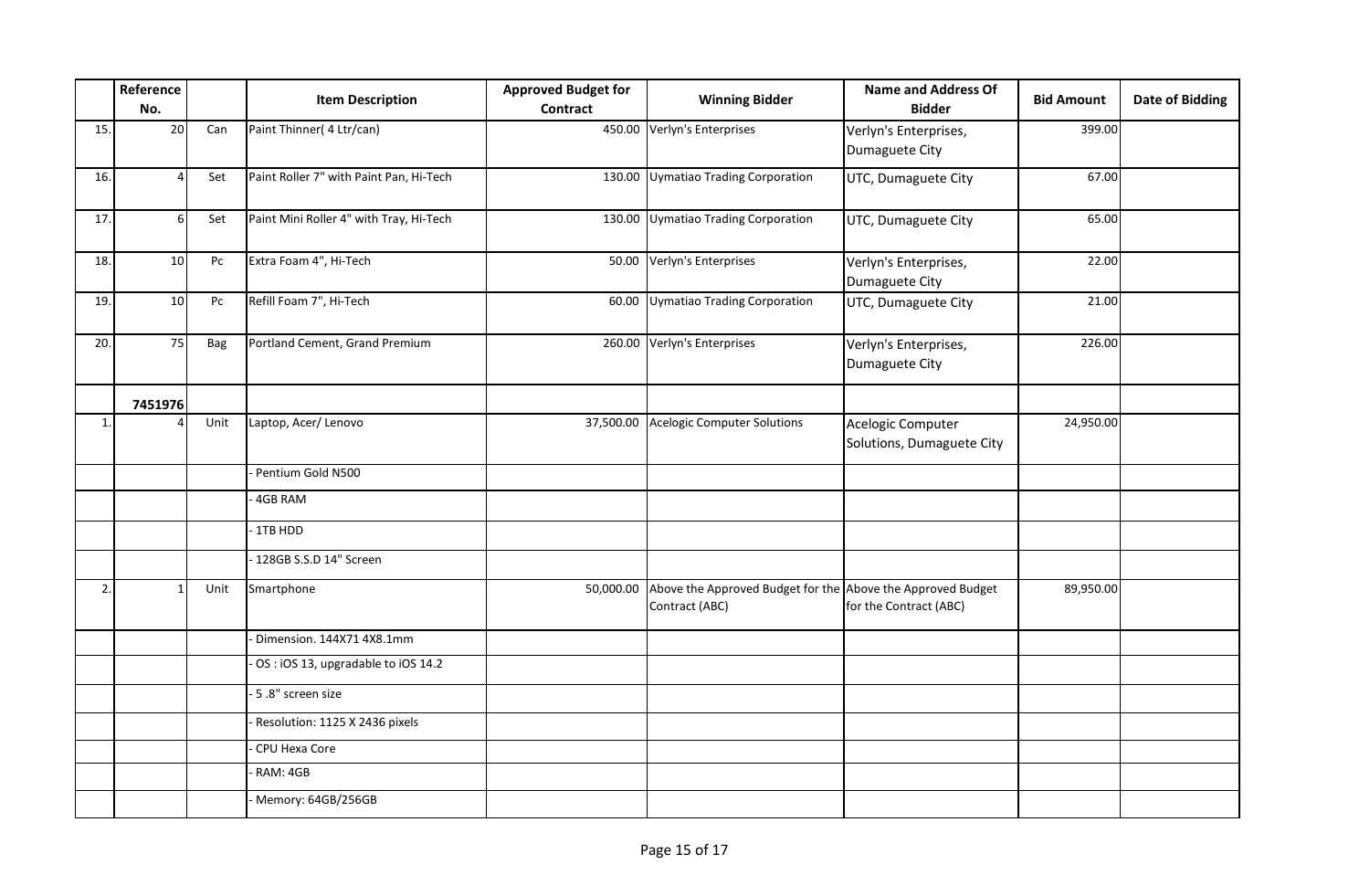|              | Reference<br>No. |            | <b>Item Description</b>                      | <b>Approved Budget for</b><br>Contract | <b>Winning Bidder</b>                                         | <b>Name and Address Of</b><br><b>Bidder</b> | <b>Bid Amount</b> | <b>Date of Bidding</b> |
|--------------|------------------|------------|----------------------------------------------|----------------------------------------|---------------------------------------------------------------|---------------------------------------------|-------------------|------------------------|
|              |                  |            | Battery: Li-Ion 3046 mAH                     |                                        |                                                               |                                             |                   |                        |
|              |                  |            | Camera: Dual - LED dual - tone               |                                        |                                                               |                                             |                   |                        |
|              |                  |            | Flash, 12MP                                  |                                        |                                                               |                                             |                   |                        |
|              |                  |            | Glass Front & Back - Gorilla Glass           |                                        |                                                               |                                             |                   |                        |
|              |                  |            | Stainless steel frame                        |                                        |                                                               |                                             |                   |                        |
|              |                  |            | Color: Matte Gold                            |                                        |                                                               |                                             |                   |                        |
|              | 7451976          |            |                                              |                                        |                                                               |                                             |                   |                        |
| $\mathbf{1}$ | 146              | <b>Bag</b> | Portland Cement, 40 kg/bag, Grand<br>Premium |                                        | 260.00 Verlyn's Enterprises                                   | Verlyn's Enterprises,<br>Dumaguete City     | 218.00            |                        |
| 2.           | 61               | CuM        | Sand(Washed)                                 | 560.00                                 | AIRE Const. Supply and Services AIRE Const. Supply and        | Services, Dumaguete City                    | 545.00            |                        |
| 3.           | 143              | Lgth       | 10 mm Ø Def. Bar                             |                                        | 210.00 AIRE Const. Supply and Services AIRE Const. Supply and | Services, Dumaguete City                    | 168.00            |                        |
| 4.           | 50               | Pc         | Coco Lumber, 2" x 2" x 10'                   | 100.00                                 | AIRE Const. Supply and Services AIRE Const. Supply and        | Services, Dumaguete City                    | 92.00             |                        |
| 5.           | 10 <sup>1</sup>  | Kg         | Common Wire Nails, 3"                        |                                        | 50.00 Uymatiao Trading Corporation                            | UTC, Dumaguete City                         | 50.00             |                        |
| 6.           | 5.               | Kg         | Common Wire Nails, 4"                        | 50.00                                  | Uymatiao Trading Corporation                                  | UTC, Dumaguete City                         | 50.00             |                        |
| 7.           | 50               | Kg         | #16 G.I. Tie Wire                            | 75.00                                  | Verlyn's Enterprises                                          | Verlyn's Enterprises,<br>Dumaguete City     | 59.51             |                        |
|              | 7469487          |            |                                              |                                        |                                                               |                                             |                   | 23-Feb-21              |
| 1.           | 200              | Pc         | 2" x 2" x 10' Coco lumber (first class)      | 106.67                                 | <b>AC/DC Enterprises</b>                                      | AC/DC Enterprises,<br>Dumaguete City        | 87.49             |                        |
| 2.           | 112              | Pc         | 2" x 4" x 12 Coco lumber (first ciass)       | 256.00                                 | <b>AC/DC Enterprises</b>                                      | AC/DC Enterprises,<br>Dumaguete City        | 212.11            |                        |
| 3.           | 112              | Pc         | 2" x 3" x 12' Coco lumber(first class)       | 192.00                                 | <b>AC/DC Enterprises</b>                                      | AC/DC Enterprises,<br>Dumaguete City        | 162.11            |                        |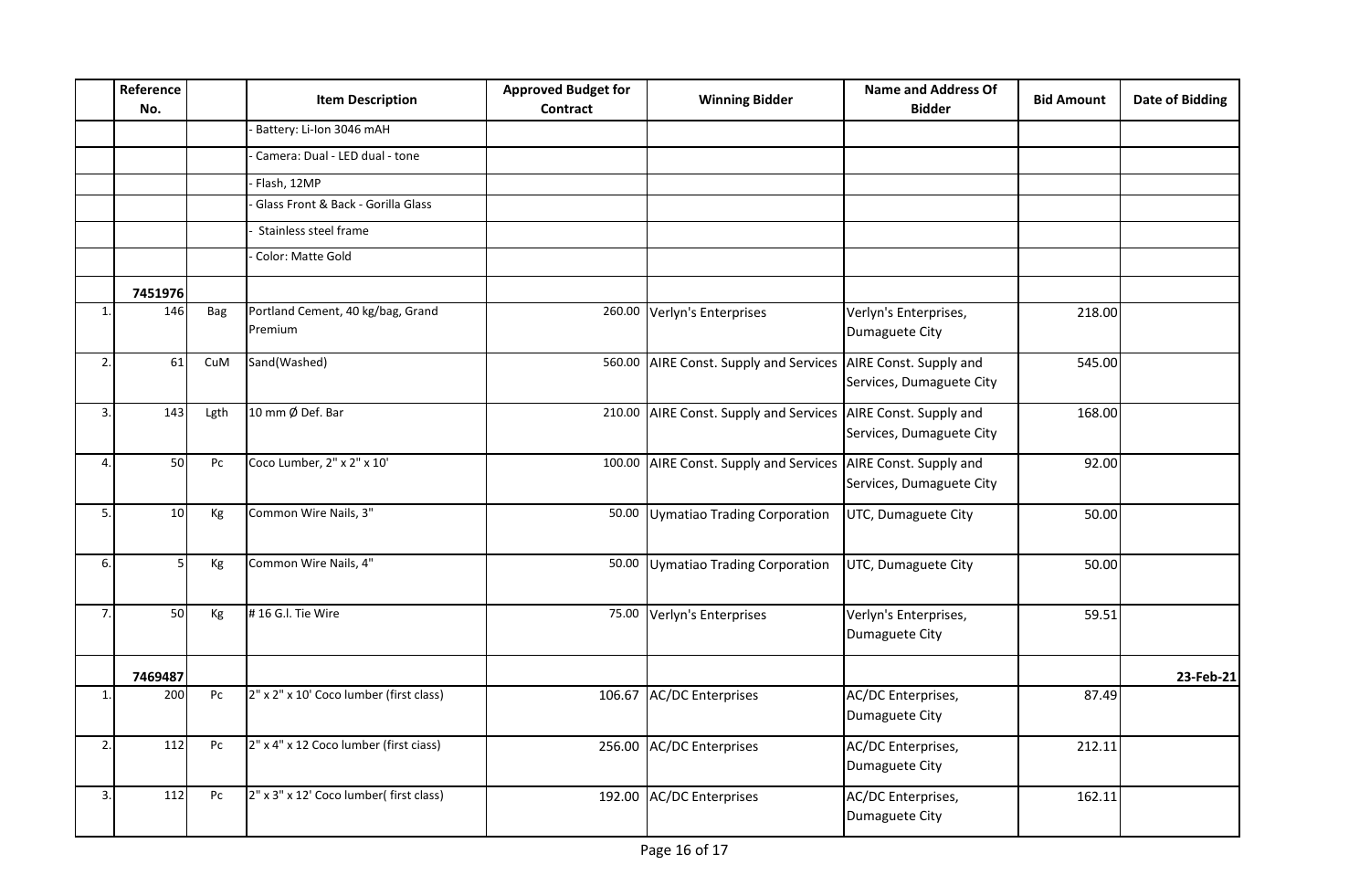|              | Reference<br>No. |     | <b>Item Description</b>                                                                       | <b>Approved Budget for</b><br><b>Contract</b> | <b>Winning Bidder</b>                   | <b>Name and Address Of</b><br><b>Bidder</b>             | <b>Bid Amount</b> | Date of Bidding |
|--------------|------------------|-----|-----------------------------------------------------------------------------------------------|-----------------------------------------------|-----------------------------------------|---------------------------------------------------------|-------------------|-----------------|
| 4.           | 28               | Sht | 4.5mm x 1.20m x 2.40m Ordinary Plywood                                                        | 480.00                                        | <b>AC/DC Enterprises</b>                | AC/DC Enterprises,<br>Dumaguete City                    | 290.00            |                 |
|              | 7469541          |     |                                                                                               |                                               |                                         |                                                         |                   |                 |
| 1.           | 14000            | Lt  | Diesel, Exceed                                                                                | 50.00                                         | Nicolas G. Toledo Jr. Fuel<br>Station   | Nicolas G. Toledo Jr. Fuel<br>Station, Basay, Neg. Occ. | 49.00             |                 |
| 2.           | 2000             | Lt  | Gasoline, Unleaded Xtreme                                                                     | 60.00                                         | Nicolas G. Toledo Jr. Fuel<br>Station   | Nicolas G. Toledo Jr. Fuel<br>Station, Basay, Neg. Occ. | 58.00             |                 |
|              | 7469541          |     |                                                                                               |                                               |                                         |                                                         |                   |                 |
| 1.           | 4000             | Lt  | Unleaded Gasoline, Xtreme                                                                     | 60.00                                         | Nicolas G. Toledo Jr. Fuel<br>Station   | Nicolas G. Toledo Jr. Fuel<br>Station, Basay, Neg. Occ. | 58.00             |                 |
| 2.           | 14000            | Lt  | Diesel, Exceed                                                                                | 50.00                                         | Nicolas G. Toledo Jr. Fuel<br>Station   | Nicolas G. Toledo Jr. Fuel<br>Station, Basay, Neg. Occ. | 49.00             |                 |
|              | 7469598          |     |                                                                                               |                                               |                                         |                                                         |                   |                 |
| 1.           | 30 <sub>2</sub>  | Set | Tire w/ inner tube & flap 10.00 x 220 -16 HP<br>Lug type 288mm section width min.,<br>Vikrant |                                               | 15,000.00 New Bian Yek Commercial, Inc. | New Bian Yek Commercial,<br>Inc., Dumaguete City        | 11,990.00         |                 |
|              | 7469628          |     |                                                                                               |                                               |                                         |                                                         |                   |                 |
|              |                  |     | CEO                                                                                           |                                               |                                         |                                                         |                   |                 |
| $\mathbf{1}$ | 2000             | Lt  | Gasoline, Unleaded, Xtreme                                                                    | 60.00                                         | Nicolas G. Toledo Jr. Fuel<br>Station   | Nicolas G. Toledo Jr. Fuel<br>Station, Basay, Neg. Occ. | 58.00             |                 |
|              |                  |     | CDRRMO                                                                                        |                                               |                                         |                                                         |                   |                 |
| 2.           | 1000             | Lt  | Gasoline, Unleaded, Xtreme                                                                    | 60.00                                         | Nicolas G. Toledo Jr. Fuel<br>Station   | Nicolas G. Toledo Jr. Fuel<br>Station, Basay, Neg. Occ. | 58.00             |                 |
|              |                  |     | CGSO                                                                                          |                                               |                                         |                                                         |                   |                 |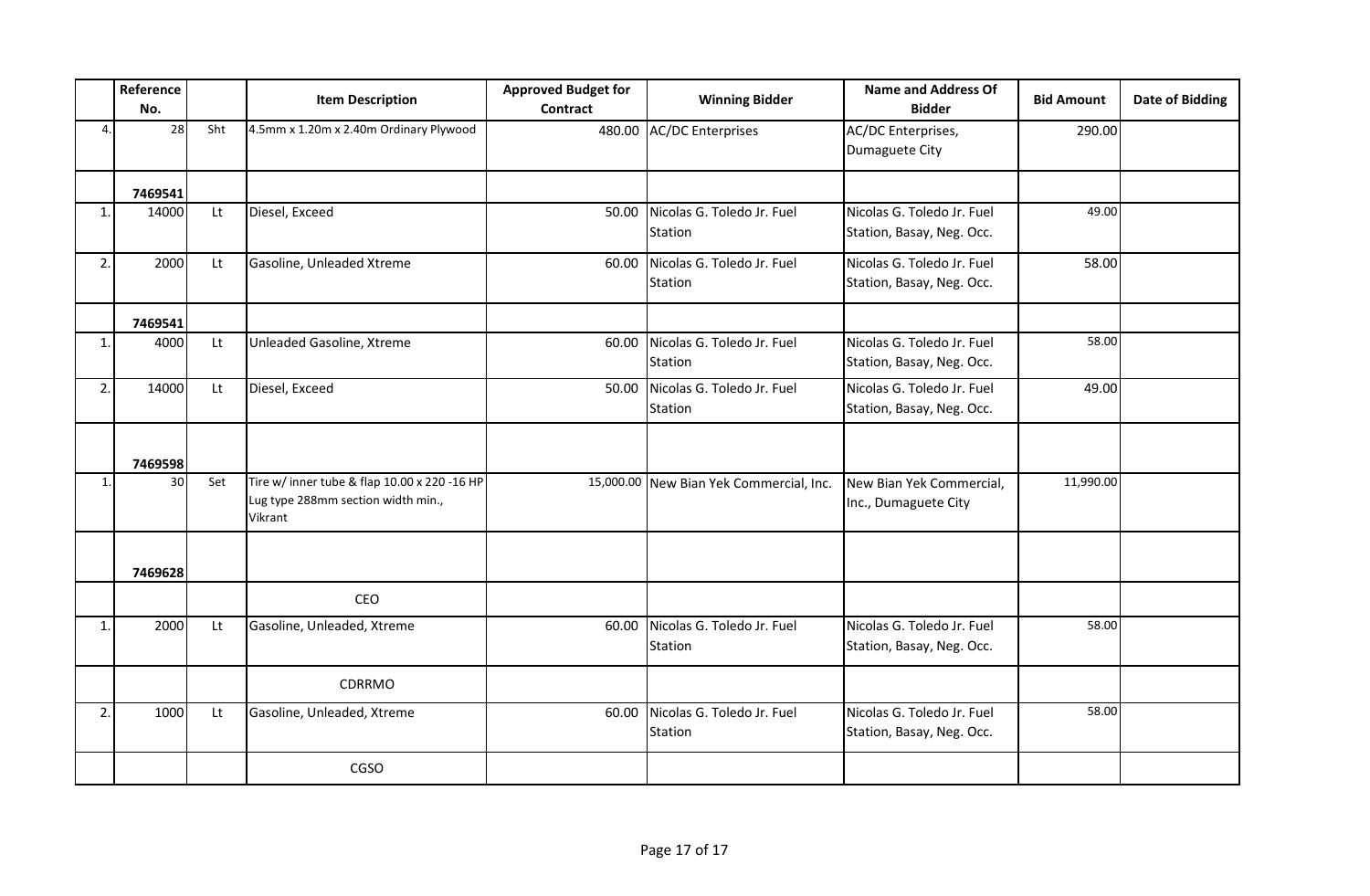|                  | Reference<br>No. |      | <b>Item Description</b>                                       | <b>Approved Budget for</b><br><b>Contract</b> | <b>Winning Bidder</b>                 | <b>Name and Address Of</b><br><b>Bidder</b>             | <b>Bid Amount</b> | <b>Date of Bidding</b> |
|------------------|------------------|------|---------------------------------------------------------------|-----------------------------------------------|---------------------------------------|---------------------------------------------------------|-------------------|------------------------|
| 3.               | 1000             | Lt   | Gasoline, Unleaded, Xtreme                                    | 60.00                                         | Nicolas G. Toledo Jr. Fuel<br>Station | Nicolas G. Toledo Jr. Fuel<br>Station, Basay, Neg. Occ. | 58.00             |                        |
|                  | 7469644          |      |                                                               |                                               |                                       |                                                         |                   |                        |
| $\mathbf{1}$     |                  | Doz  | Plastic Folder Long, Green                                    |                                               | 100.00 AC/DC Enterprises              | AC/DC Enterprises,<br>Dumaguete City                    | 90.00             |                        |
| 2.               |                  | Doz  | Expanding plastic folder long<br>yellow, 38x25cm              |                                               | 200.00 Verlyn's Enterprises           | Verlyn's Enterprises,<br>Dumaguete City                 | 187.00            |                        |
| $\overline{3}$ . |                  | Doz  | Expanding plastic folder long pink, 38x25cm                   |                                               | 200.00 Verlyn's Enterprises           | Verlyn's Enterprises,<br>Dumaguete City                 | 187.00            |                        |
| 4.               | 2                | Doz  | Expanding plastic folder long<br>green,38x25cm                |                                               | 200.00 Verlyn's Enterprises           | Verlyn's Enterprises,<br>Dumaguete City                 | 187.00            |                        |
| 5.               |                  | Doz  | Expanding plastic folder long blue, 38x25cm                   |                                               | 200.00 Verlyn's Enterprises           | Verlyn's Enterprises,<br>Dumaguete City                 | 187.00            |                        |
| 6.               | 10               | Doz  | Ordinary Folder long                                          |                                               | 80.00 AC/DC Enterprises               | AC/DC Enterprises,<br>Dumaguete City                    | 72.00             |                        |
| 7.               | 6                | Doz  | Ordinary Folder short                                         |                                               | 60.00 AC/DC Enterprises               | AC/DC Enterprises,<br>Dumaguete City                    | 55.00             |                        |
| 8.               | 24               | Pc   | Expanding Plastic Envelope, long                              | 50.00                                         | AC/DC Enterprises                     | AC/DC Enterprises,<br>Dumaguete City                    | 45.00             |                        |
| 9.               | 3                | Box  | Mailing Envelope, short white, 500's                          |                                               | 450.00 Verlyn's Enterprises           | Verlyn's Enterprises,<br>Dumaguete City                 | 430.00            |                        |
| 10.              | $\overline{2}$   | Box  | Mailing Envelope, long white, 70gsm, 500's                    |                                               | 450.00 Verlyn's Enterprises           | Verlyn's Enterprises,<br>Dumaguete City                 | 430.00            |                        |
| 11               | 50               | Pad  | Yellow Ruled Pad Paper, 80Leaves,<br>22x33cm, premium quality |                                               | 50.00 Verlyn's Enterprises            | Verlyn's Enterprises,<br>Dumaguete City                 | 39.00             |                        |
| 12.              | 25               | Sht  | Cartolina, white                                              |                                               | 15.00 Verlyn's Enterprises            | Verlyn's Enterprises,<br>Dumaguete City                 | 13.00             |                        |
| 13.              | 100              | Ream | Book paper long substance 20/70gsm                            |                                               | 250.00 AC/DC Enterprises              | AC/DC Enterprises,<br>Dumaguete City                    | 196.50            |                        |
| 14.              | 50               | Ream | Book paper short substance 20/70gsm                           |                                               | 210.00 AC/DC Enterprises              | AC/DC Enterprises,<br>Dumaguete City                    | 172.50            |                        |
| 15.              |                  | Ream | Bond paper size 11x17, subs 20                                |                                               | 600.00 AC/DC Enterprises              | AC/DC Enterprises,<br>Dumaguete City                    | 570.00            |                        |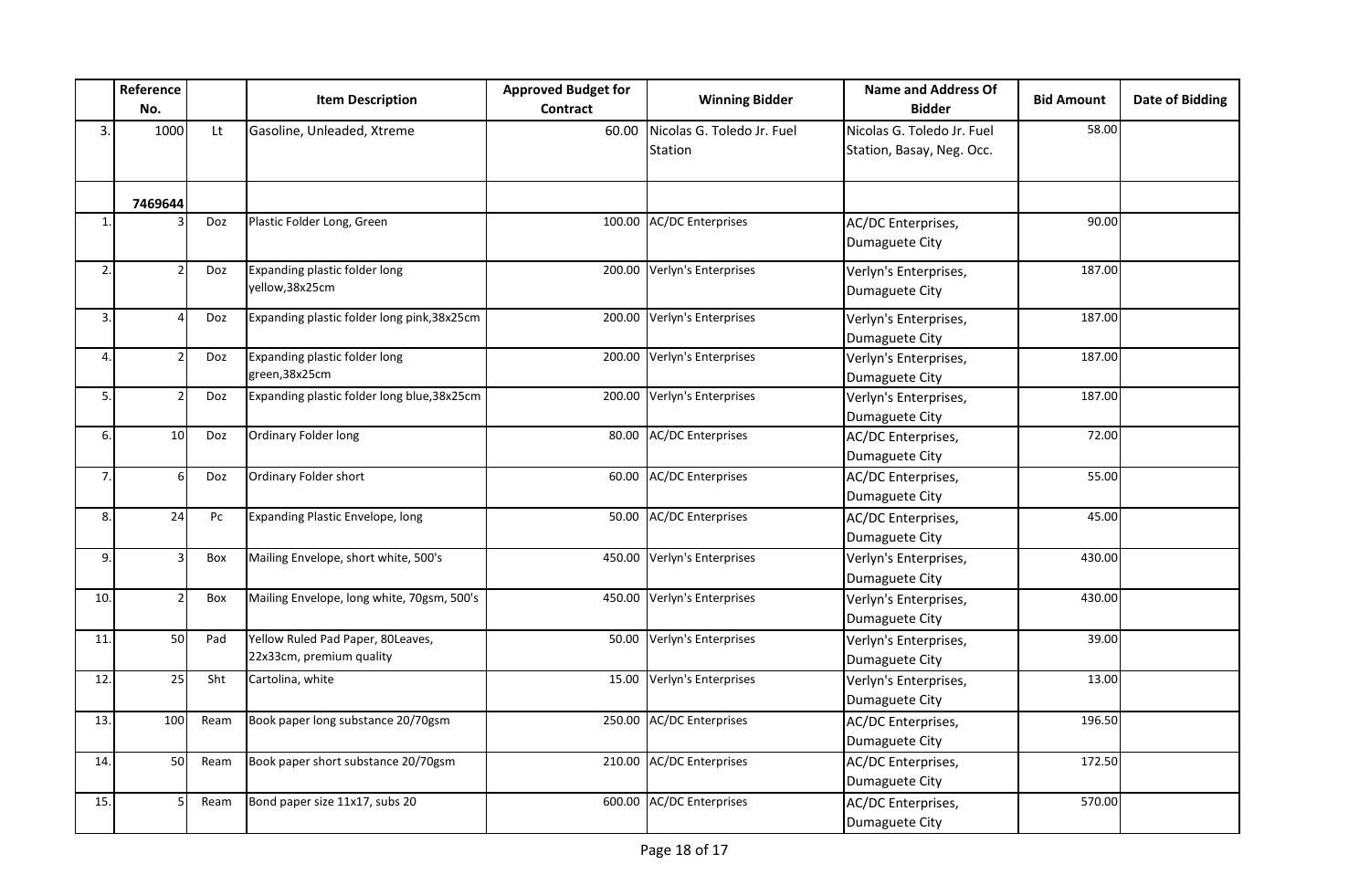|     | Reference<br>No. |      | <b>Item Description</b>                                                                        | <b>Approved Budget for</b><br>Contract | <b>Winning Bidder</b>       | <b>Name and Address Of</b><br><b>Bidder</b> | <b>Bid Amount</b> | <b>Date of Bidding</b> |
|-----|------------------|------|------------------------------------------------------------------------------------------------|----------------------------------------|-----------------------------|---------------------------------------------|-------------------|------------------------|
| 16. |                  | Doz  | Long brown envelop thick                                                                       | 60.00                                  | <b>AC/DC Enterprises</b>    | AC/DC Enterprises,<br>Dumaguete City        | 50.00             |                        |
| 17. |                  | Doz  | Expanding Brown envelope, long                                                                 |                                        | 600.00 AC/DC Enterprises    | AC/DC Enterprises,<br>Dumaguete City        | 300.00            |                        |
| 18. | 10               | Pack | Sticker paper long green 10's                                                                  |                                        | 130.00 Verlyn's Enterprises | Verlyn's Enterprises,<br>Dumaguete City     | 120.00            |                        |
| 19. | 10               | Pack | Sticker paper long yellow 10's                                                                 | 130.00                                 | Verlyn's Enterprises        | Verlyn's Enterprises,<br>Dumaguete City     | 120.00            |                        |
| 20. | 10               | Pack | Sticker paper long white 10's                                                                  | 130.00                                 | Verlyn's Enterprises        | Verlyn's Enterprises,<br>Dumaguete City     | 120.00            |                        |
| 21  |                  | Box  | Ballpen Pastel Barrel (black ink), needle<br>point 0.5mm, super smooth, 50's, Titus/<br>Matrix |                                        | 700.00 Verlyn's Enterprises | Verlyn's Enterprises,<br>Dumaguete City     | 669.00            |                        |
| 22. |                  | Box  | Ballpen 0.5mm gel pen, 10's, Faber Castel                                                      |                                        | 220.00 Verlyn's Enterprises | Verlyn's Enterprises,<br>Dumaguete City     | 218.00            |                        |
| 23. | 24               | Pc   | Highlighter Assorted Colors, HBW                                                               | 45.00                                  | Verlyn's Enterprises        | Verlyn's Enterprises,<br>Dumaguete City     | 42.00             |                        |
| 24  |                  | Box  | Ballpen Pastel Barrel (blue ink), needle<br>point 0.5mm, super smooth, 50's                    |                                        | 700.00 Verlyn's Enterprises | Verlyn's Enterprises,<br>Dumaguete City     | 572.00            |                        |
| 25. | 6                | Pc   | Transparent Clear packing tape 2" x 100m                                                       | 100.00                                 | Verlyn's Enterprises        | Verlyn's Enterprises,<br>Dumaguete City     | 92.00             |                        |
| 26. | 12               | Pc   | Transparent Clear packing tape 1" x 100m                                                       | 50.00                                  | Verlyn's Enterprises        | Verlyn's Enterprises,<br>Dumaguete City     | 48.00             |                        |
| 27. | 12               | Pc   | Masking Tape 1"x100m                                                                           | 80.00                                  | Verlyn's Enterprises        | Verlyn's Enterprises,<br>Dumaguete City     | 72.00             |                        |
| 28. | 36               | Pc   | Correction Tape 8M                                                                             | 35.00                                  | Verlyn's Enterprises        | Verlyn's Enterprises,<br>Dumaguete City     | 33.00             |                        |
| 29. | 20               | Pack | Linen paper 120gsm color beige long, 10's                                                      | 50.00                                  | <b>AC/DC Enterprises</b>    | AC/DC Enterprises,<br>Dumaguete City        | 50.00             |                        |
| 30. | 15               | Pc   | Ribbon Cartridge Epson LX-300+11                                                               |                                        | 350.00 Verlyn's Enterprises | Verlyn's Enterprises,<br>Dumaguete City     | 271.00            |                        |
| 31  | 24               | Pc   | Ribbon Cartridge Epson LX-310                                                                  |                                        | 350.00 Verlyn's Enterprises | Verlyn's Enterprises,<br>Dumaguete City     | 282.00            |                        |
| 32. | 3                | Bot  | INEO 215 toner                                                                                 |                                        | 3,500.00 AC/DC Enterprises  | AC/DC Enterprises,<br>Dumaguete City        | 3,450.00          |                        |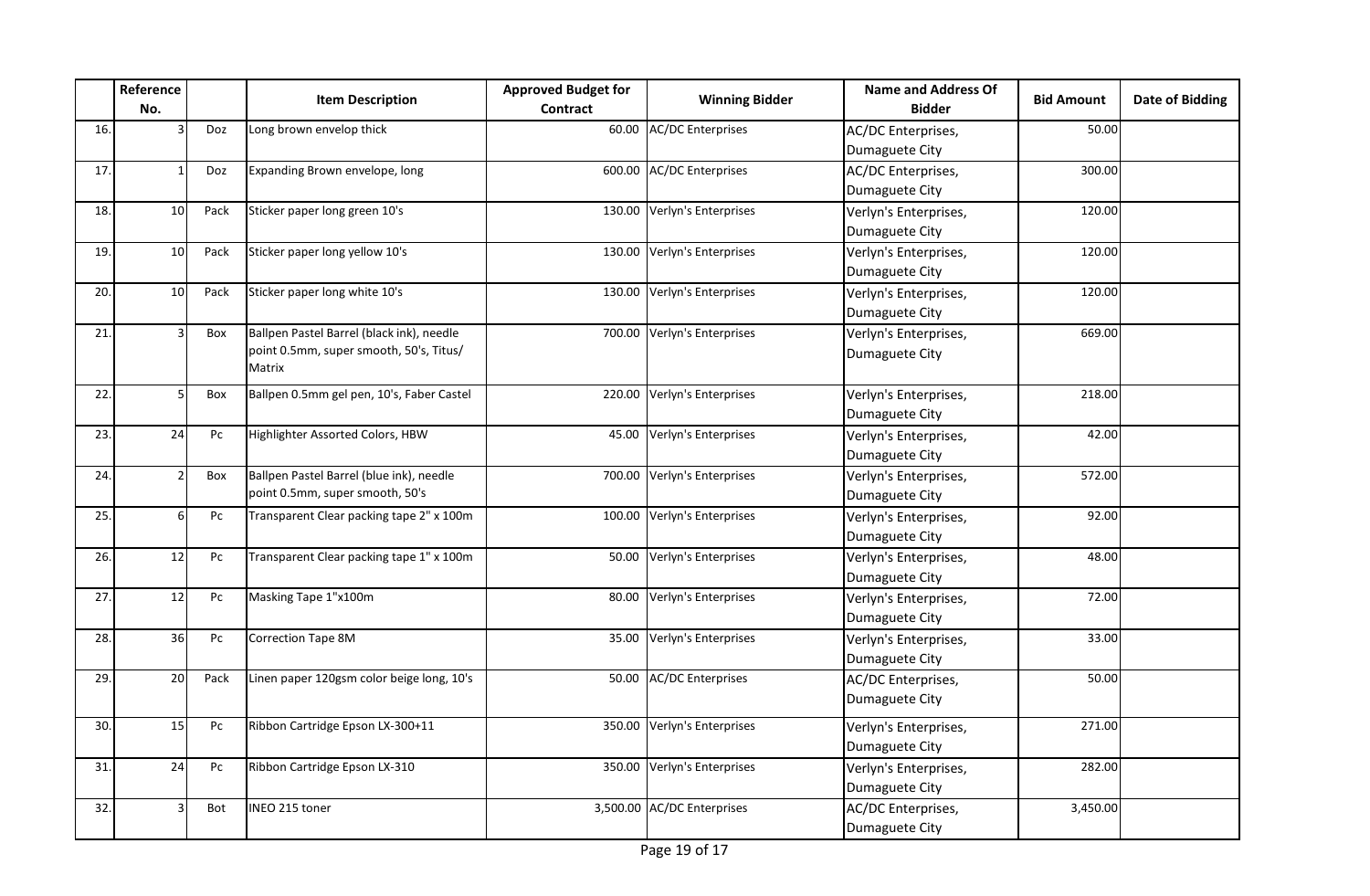|     | Reference<br>No. |     | <b>Item Description</b>                       | <b>Approved Budget for</b><br>Contract | <b>Winning Bidder</b>       | <b>Name and Address Of</b><br><b>Bidder</b> | <b>Bid Amount</b> | <b>Date of Bidding</b> |
|-----|------------------|-----|-----------------------------------------------|----------------------------------------|-----------------------------|---------------------------------------------|-------------------|------------------------|
| 33. |                  | Bot | INEO 226 toner                                |                                        | 3,500.00 AC/DC Enterprises  | AC/DC Enterprises,<br>Dumaguete City        | 3,450.00          |                        |
| 34. |                  | Bot | INEO 164 toner                                |                                        | 3,500.00 AC/DC Enterprises  | AC/DC Enterprises,<br>Dumaguete City        | 3,400.00          |                        |
| 35. |                  | Bot | INEO 165 toner                                |                                        | 3,500.00 AC/DC Enterprises  | AC/DC Enterprises,<br>Dumaguete City        | 3,400.00          |                        |
| 36. | 3                | Pc  | Whiteboard Pen, Black, refillable, Pilot      |                                        | 75.00 Verlyn's Enterprises  | Verlyn's Enterprises,<br>Dumaguete City     | 73.50             |                        |
| 37. | 3                | Pc  | Whiteboard Pen, Blue, refillable, Pilot       | 75.00                                  | Verlyn's Enterprises        | Verlyn's Enterprises,<br>Dumaguete City     | 73.50             |                        |
| 38. |                  | Pc  | Whiteboard Pen, Red, refillable, Pilot        | 75.00                                  | Verlyn's Enterprises        | Verlyn's Enterprises,<br>Dumaguete City     | 73.50             |                        |
| 39. |                  | Bot | Whiteboard Marker Ink Refill, Pilot           |                                        | 150.00 Verlyn's Enterprises | Verlyn's Enterprises,<br>Dumaguete City     | 144.00            |                        |
| 40. |                  | Doz | Sign pen black, Dong A                        |                                        | 500.00 Verlyn's Enterprises | Verlyn's Enterprises,<br>Dumaguete City     | 478.00            |                        |
| 41. |                  | Doz | Sign pen blue, Dong A                         |                                        | 500.00 Verlyn's Enterprises | Verlyn's Enterprises,<br>Dumaguete City     | 478.00            |                        |
| 42. | 10               | Bot | Ink cart, Epson C136664100 (T6641) black      |                                        | 400.00 AC/DC Enterprises    | AC/DC Enterprises,<br>Dumaguete City        | 325.00            |                        |
| 43. | 3                | Bot | Ink cart, Epson C136664200 (T6642) cyan       |                                        | 400.00 AC/DC Enterprises    | AC/DC Enterprises,<br>Dumaguete City        | 350.00            |                        |
| 44. |                  | Bot | Ink cart, Epson C136664300 (T6643)<br>magenta |                                        | 400.00 AC/DC Enterprises    | AC/DC Enterprises,<br>Dumaguete City        | 350.00            |                        |
| 45. |                  | Bot | Ink cart, Epson C136664400 (T6644)yellow      |                                        | 400.00 AC/DC Enterprises    | AC/DC Enterprises,<br>Dumaguete City        | 350.00            |                        |
| 46. |                  | Box | Staple Wire 23/6, 3mm                         | 35.00                                  | Verlyn's Enterprises        | Verlyn's Enterprises,<br>Dumaguete City     | 34.85             |                        |
| 47. |                  | Box | Staple Wire 23/8, 5mm                         | 45.00                                  | Verlyn's Enterprises        | Verlyn's Enterprises,<br>Dumaguete City     | 44.90             |                        |
| 48. |                  | Box | Staple Wire 23/, 10 7mm                       | 50.00                                  | Verlyn's Enterprises        | Verlyn's Enterprises,<br>Dumaguete City     | 49.85             |                        |
| 49. |                  | Box | Staple Wire 23/13, 10mm                       |                                        | 60.00 Verlyn's Enterprises  | Verlyn's Enterprises,<br>Dumaguete City     | 58.90             |                        |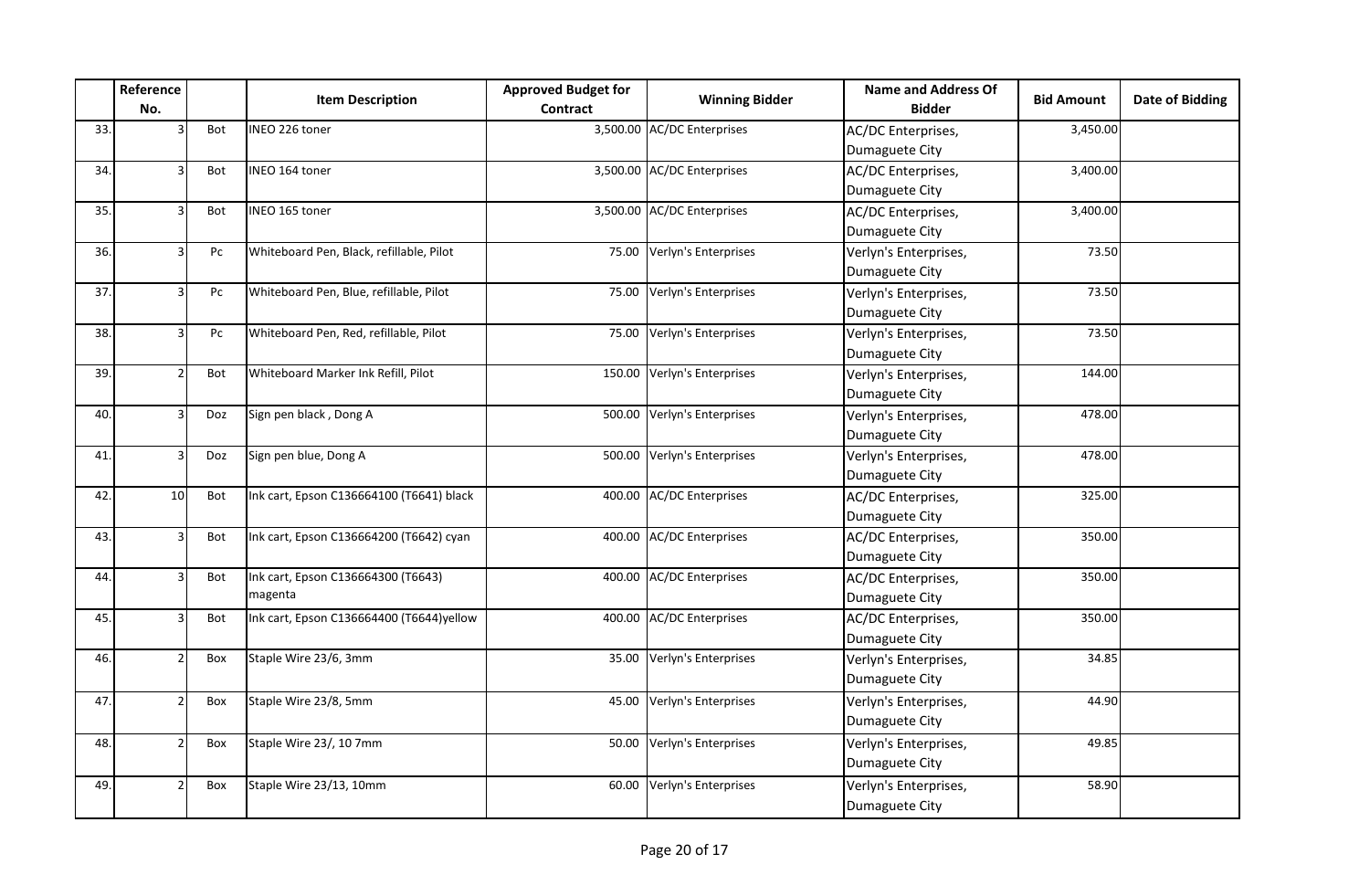|     | Reference<br>No. |     | <b>Item Description</b>                           | <b>Approved Budget for</b><br>Contract | <b>Winning Bidder</b>       | <b>Name and Address Of</b><br><b>Bidder</b> | <b>Bid Amount</b> | Date of Bidding |
|-----|------------------|-----|---------------------------------------------------|----------------------------------------|-----------------------------|---------------------------------------------|-------------------|-----------------|
| 50. |                  | Box | Staple Wire 23/15, 12mm                           |                                        | 100.00 Verlyn's Enterprises | Verlyn's Enterprises,<br>Dumaguete City     | 89.00             |                 |
| 51. |                  | Box | Staple Wire 23/17, 15mm                           |                                        | 100.00 Verlyn's Enterprises | Verlyn's Enterprises,<br>Dumaguete City     | 89.00             |                 |
| 52. |                  | Box | Staple Wire 23/20, 18mm                           |                                        | 100.00 Verlyn's Enterprises | Verlyn's Enterprises,<br>Dumaguete City     | 89.00             |                 |
| 53. |                  | Box | Staple Wire 23/24, 21mm                           |                                        | 100.00 Verlyn's Enterprises | Verlyn's Enterprises,<br>Dumaguete City     | 94.00             |                 |
| 54. | 15               | Box | Staple Wire No. 35, HBW                           |                                        | 50.00 Verlyn's Enterprises  | Verlyn's Enterprises,<br>Dumaguete City     | 48.00             |                 |
| 55. | 18               | Pc  | Stapler #35, heavy duty, TM                       |                                        | 250.00 Verlyn's Enterprises | Verlyn's Enterprises,<br>Dumaguete City     | 210.00            |                 |
| 56. |                  | Box | Gun Tacker Staple Wire, Mak                       |                                        | 300.00 Verlyn's Enterprises | Verlyn's Enterprises,<br>Dumaguete City     | 297.00            |                 |
| 57. |                  | Box | Paper Clips, 50mm                                 |                                        | 25.00 AC/DC Enterprises     | AC/DC Enterprises,<br>Dumaguete City        | 25.00             |                 |
| 58. |                  | Box | Paper Clips, 33mm                                 | 20.00                                  | <b>AC/DC Enterprises</b>    | AC/DC Enterprises,<br>Dumaguete City        | 20.00             |                 |
| 59. | 3                | Box | Binder Clips, 50mm                                |                                        | 75.00 AC/DC Enterprises     | AC/DC Enterprises,<br>Dumaguete City        | 75.00             |                 |
| 60. |                  | Pc  | Puncher, paper, heavy duty with two hole<br>guide |                                        | 175.00 AC/DC Enterprises    | AC/DC Enterprises,<br>Dumaguete City        | 175.00            |                 |
| 61  | 36               | Bot | Liquid Multi-purpose Glue, 130g, Elmer's          | 75.00                                  | Verlyn's Enterprises        | Verlyn's Enterprises,<br>Dumaguete City     | 68.00             |                 |
| 62. | 5                | Pc  | Record Book, 500 pages, Officemate/<br>Valiant    |                                        | 150.00 Verlyn's Enterprises | Verlyn's Enterprises,<br>Dumaguete City     | 136.00            |                 |
| 63. | 10               | Pc  | Sticky Notes 3x3, assorted colors                 |                                        | 75.00 AC/DC Enterprises     | AC/DC Enterprises,<br>Dumaguete City        | 50.00             |                 |
| 64  |                  | Box | Rubber Bands No. 18, big                          |                                        | 150.00 Verlyn's Enterprises | Verlyn's Enterprises,<br>Dumaguete City     | 150.00            |                 |
| 65. | 6                | Pc  | <b>Heavy Duty Scissors</b>                        |                                        | 150.00 Verlyn's Enterprises | Verlyn's Enterprises,<br>Dumaguete City     | 139.00            |                 |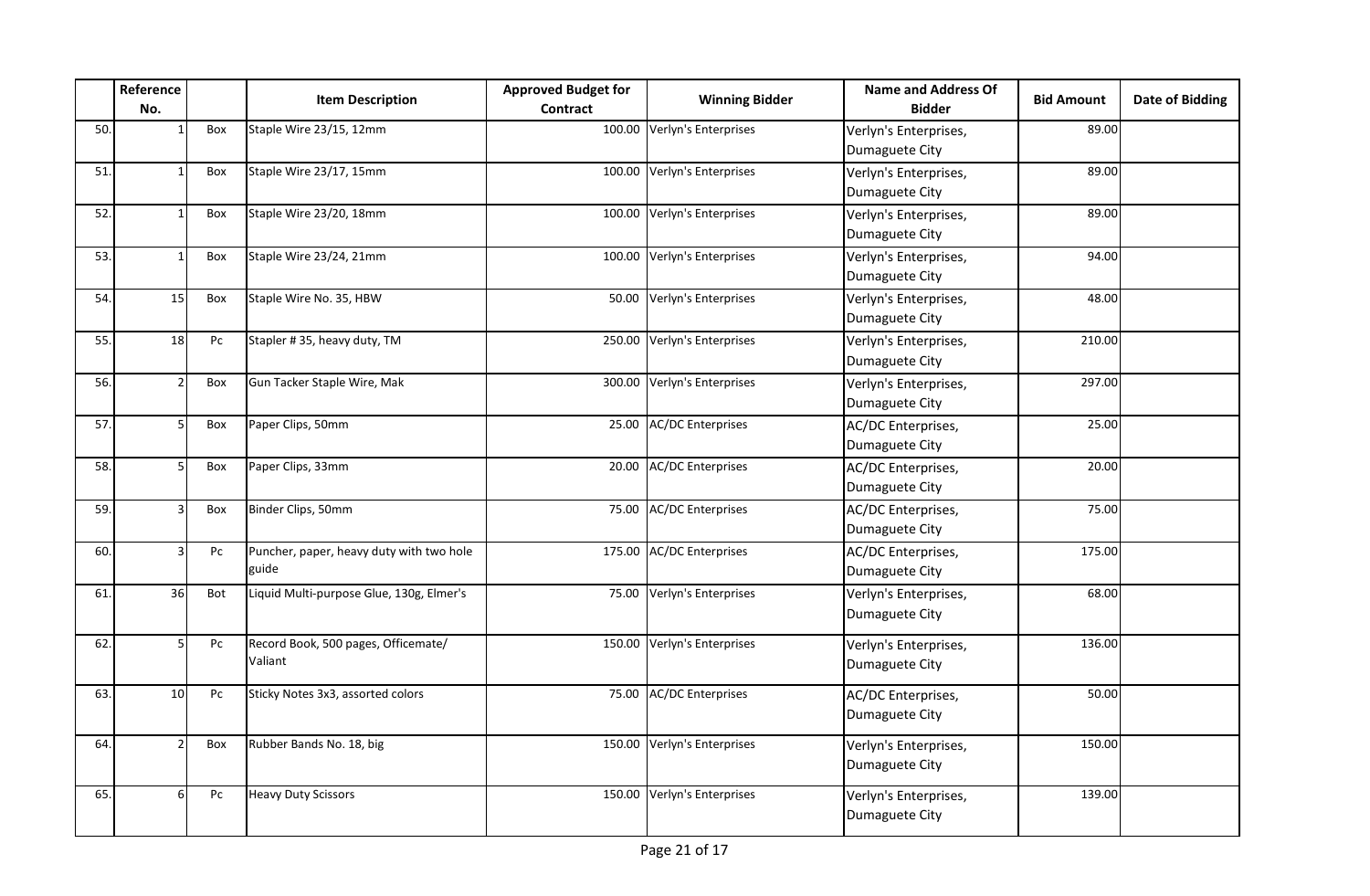|                | Reference<br>No. |      | <b>Item Description</b>                                          | <b>Approved Budget for</b><br><b>Contract</b> | <b>Winning Bidder</b>               | <b>Name and Address Of</b><br><b>Bidder</b> | <b>Bid Amount</b> | Date of Bidding |
|----------------|------------------|------|------------------------------------------------------------------|-----------------------------------------------|-------------------------------------|---------------------------------------------|-------------------|-----------------|
| 66.            |                  | Pc   | Desktop Calculator, with Tax Function, 12-<br>digit, 2-way power |                                               | 2,000.00 Verlyn's Enterprises       | Verlyn's Enterprises,<br>Dumaguete City     | 1,942.00          |                 |
| 67.            |                  | Pc   | Waterproof Envelope Holder with Shoulder<br>Strap, 15 x 12 x 5   |                                               | 1,500.00 Verlyn's Enterprises       | Verlyn's Enterprises,<br>Dumaguete City     | 1,497.00          |                 |
| 68.            | 15               | Pc   | Plastic Ruler 12"                                                |                                               | 25.00 Verlyn's Enterprises          | Verlyn's Enterprises,<br>Dumaguete City     | 16.00             |                 |
| 69.            |                  | Pc   | Tape Dispenser Larger for 2" adhesive tape                       |                                               | 200.00 Verlyn's Enterprises         | Verlyn's Enterprises,<br>Dumaguete City     | 188.00            |                 |
| 70.            |                  | Pc   | Desk File Organizer, 4-layered, 11.75 x 1 2.5<br>x 15"           |                                               | 500.00 Verlyn's Enterprises         | Verlyn's Enterprises,<br>Dumaguete City     | 482.00            |                 |
| 71.            | 12               | Pc   | Office Organizer, Desk Storage 3-tier frame                      |                                               | 500.00 Verlyn's Enterprises         | Verlyn's Enterprises,<br>Dumaguete City     | 462.00            |                 |
| 72.            | 3                | Pc   | Calculator, 12-digits, big display                               |                                               | 350.00 AC/DC Enterprises            | AC/DC Enterprises,<br>Dumaguete City        | 350.00            |                 |
| 73.            |                  | Unit | Rechargeable AA Battery with charger,<br>4pcs, Eneloop Panasonic |                                               | 2,200.00 Verlyn's Enterprises       | Verlyn's Enterprises,<br>Dumaguete City     | 1,874.00          |                 |
| 74.            |                  | Pack | Rechargeable AA Battery, 4s, Panasonic                           |                                               | 700.00 Verlyn's Enterprises         | Verlyn's Enterprises,<br>Dumaguete City     | 677.00            |                 |
|                | 7469644          |      |                                                                  |                                               |                                     |                                             |                   |                 |
| $\mathbf{1}$   | 20               | Pc   | 1 x 2 x 10' G. melina                                            |                                               | 100.00 AC/DC Enterprises            | AC/DC Enterprises,<br>Dumaguete City        | 100.00            |                 |
| $\overline{2}$ | 30               | Pc   | 2 x 2 x 10' G. melina                                            |                                               | 200.00 AC/DC Enterprises            | AC/DC Enterprises,<br>Dumaguete City        | 200.00            |                 |
| 3.             | 3                | Sht  | $1/4 \times 4 \times 8'$ Ord. Plywood                            | 400.00                                        | Verlyn's Enterprises                | Verlyn's Enterprises,<br>Dumaguete City     | 378.00            |                 |
| 4              | 6                | Kg   | Common Wire Nails #3"                                            | 65.00                                         | Uymatiao Trading Corporation        | UTC, Dumaguete City                         | 52.00             |                 |
| 5.             | Δ                | Kg   | Common Wire Nails #2"                                            | 65.00                                         | <b>Uymatiao Trading Corporation</b> | UTC, Dumaguete City                         | 55.00             |                 |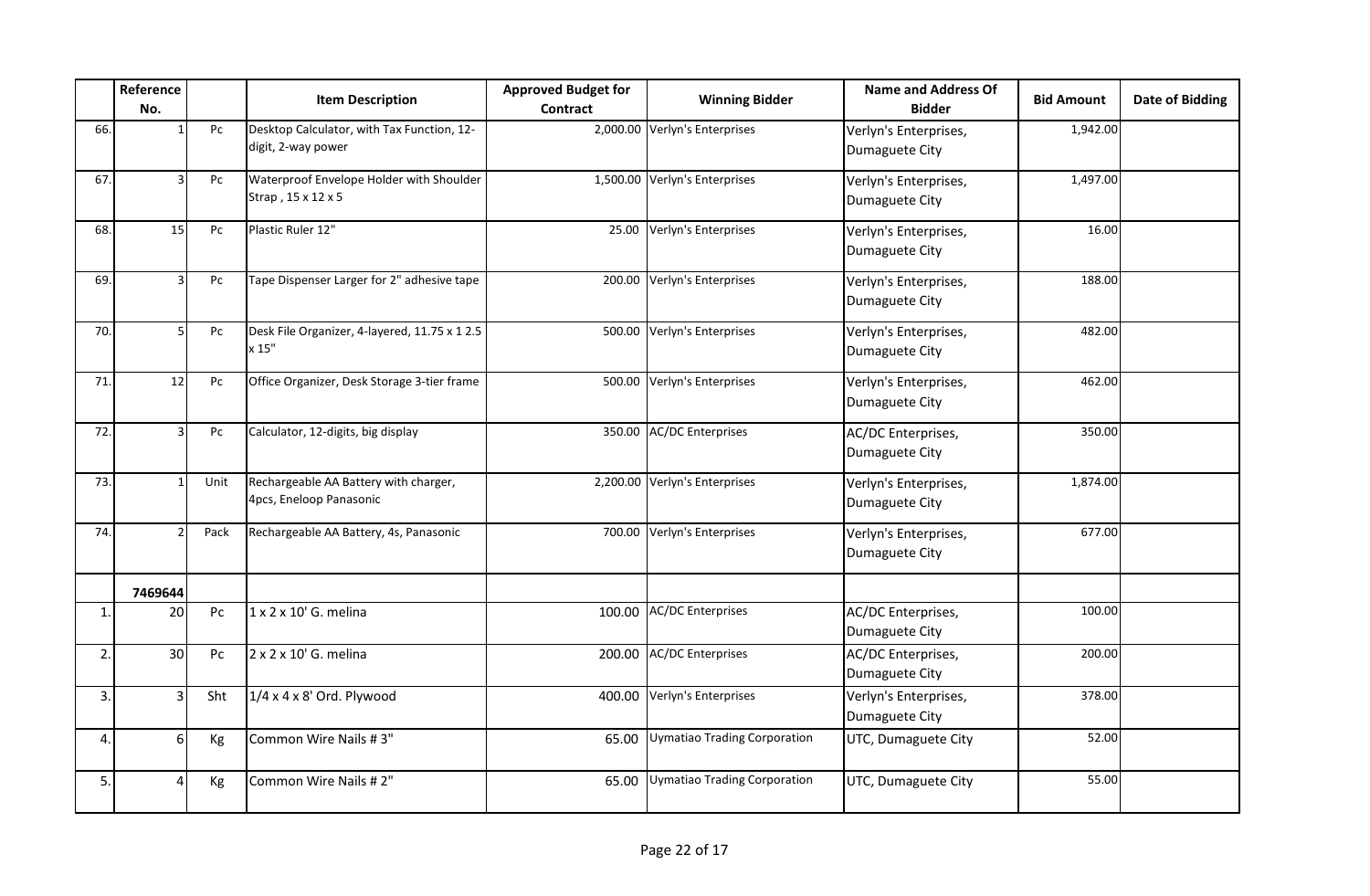|                  | Reference<br>No. |      | <b>Item Description</b>              | <b>Approved Budget for</b><br>Contract | <b>Winning Bidder</b>              | <b>Name and Address Of</b><br><b>Bidder</b> | <b>Bid Amount</b> | <b>Date of Bidding</b> |
|------------------|------------------|------|--------------------------------------|----------------------------------------|------------------------------------|---------------------------------------------|-------------------|------------------------|
| 6.               |                  | Kg   | Common Wire Nails #1"                | 70.00                                  | Uymatiao Trading Corporation       | UTC, Dumaguete City                         | 63.00             |                        |
| 7.               | 120              | Bag  | Portland Cement, Grand Premium       | 260.00                                 | Verlyn's Enterprises               | Verlyn's Enterprises,<br>Dumaguete City     | 216.82            |                        |
| 8.               | 8                | CuM  | Sand, Tanjay Source                  |                                        | 650.00 Verlyn's Enterprises        | Verlyn's Enterprises,<br>Dumaguete City     | 598.17            |                        |
| 9.               | 12               | CuM  | Gravel, Tanjay Source                | 700.00                                 | Verlyn's Enterprises               | Verlyn's Enterprises,<br>Dumaguete City     | 662.00            |                        |
| 10.              | 132              | Lgth | 10mm Øx 6.0m deformed bar, G-33      | 170.00                                 | Uymatiao Trading Corporation       | UTC, Dumaguete City                         | 170.00            |                        |
| 11.              | 200              | Lgth | 9mm Øx6.0m deformed bar, 2.0 Kg/lgth | 110.00                                 | Verlyn's Enterprises               | Verlyn's Enterprises,<br>Dumaguete City     | 104.99            |                        |
| 12.              | 20               | Lgth | G.I Tie Wire #16                     | 60.00                                  | <b>AC/DC Enterprises</b>           | AC/DC Enterprises,<br>Dumaguete City        | 60.00             |                        |
| 13.              | 5 <sup>1</sup>   | Pc   | Hacksaw Blade, Lenox                 | 55.00                                  | Verlyn's Enterprises               | Verlyn's Enterprises,<br>Dumaguete City     | 38.98             |                        |
|                  | 7469644          |      |                                      |                                        |                                    |                                             |                   |                        |
| $\mathbf{1}$     | 42               | Pc   | 2 x 3 x 12' G. melina/ Mahogany      |                                        | 360.00 AC/DC Enterprises           | AC/DC Enterprises,<br>Dumaguete City        | 359.00            |                        |
| 2.               | 40               | Pc   | 2 x 2 x 12' G. melina/ Mahogany      |                                        | 240.00 AC/DC Enterprises           | AC/DC Enterprises,<br>Dumaguete City        | 239.00            |                        |
| $\overline{3}$ . | 30               | Pc   | 2 x 2 x 10 G. melina/ Mahogany       |                                        | 200.00 AC/DC Enterprises           | AC/DC Enterprises,<br>Dumaguete City        | 199.00            |                        |
| $\overline{4}$   | 15               | Sht  | 1/4 x 4" x 8' Marine Plywood         |                                        | 450.00 AC/DC Enterprises           | AC/DC Enterprises,<br>Dumaguete City        | 445.00            |                        |
| 5.               | 12               | Кg   | Common Wire Nails #4"                | 65.00                                  | Uymatiao Trading Corporation       | UTC, Dumaguete City                         | 51.00             |                        |
| 6.               | 8                | Кg   | Common Wire Nails #3"                | 65.00                                  | Uymatiao Trading Corporation       | UTC, Dumaguete City                         | 52.00             |                        |
| 7.               |                  | Кg   | Common Wire Nails #2"                | 65.00                                  | Uymatiao Trading Corporation       | UTC, Dumaguete City                         | 55.00             |                        |
| 8                | 3                | Kg   | Common Wire Nails #1"                |                                        | 70.00 Uymatiao Trading Corporation | UTC, Dumaguete City                         | 63.00             |                        |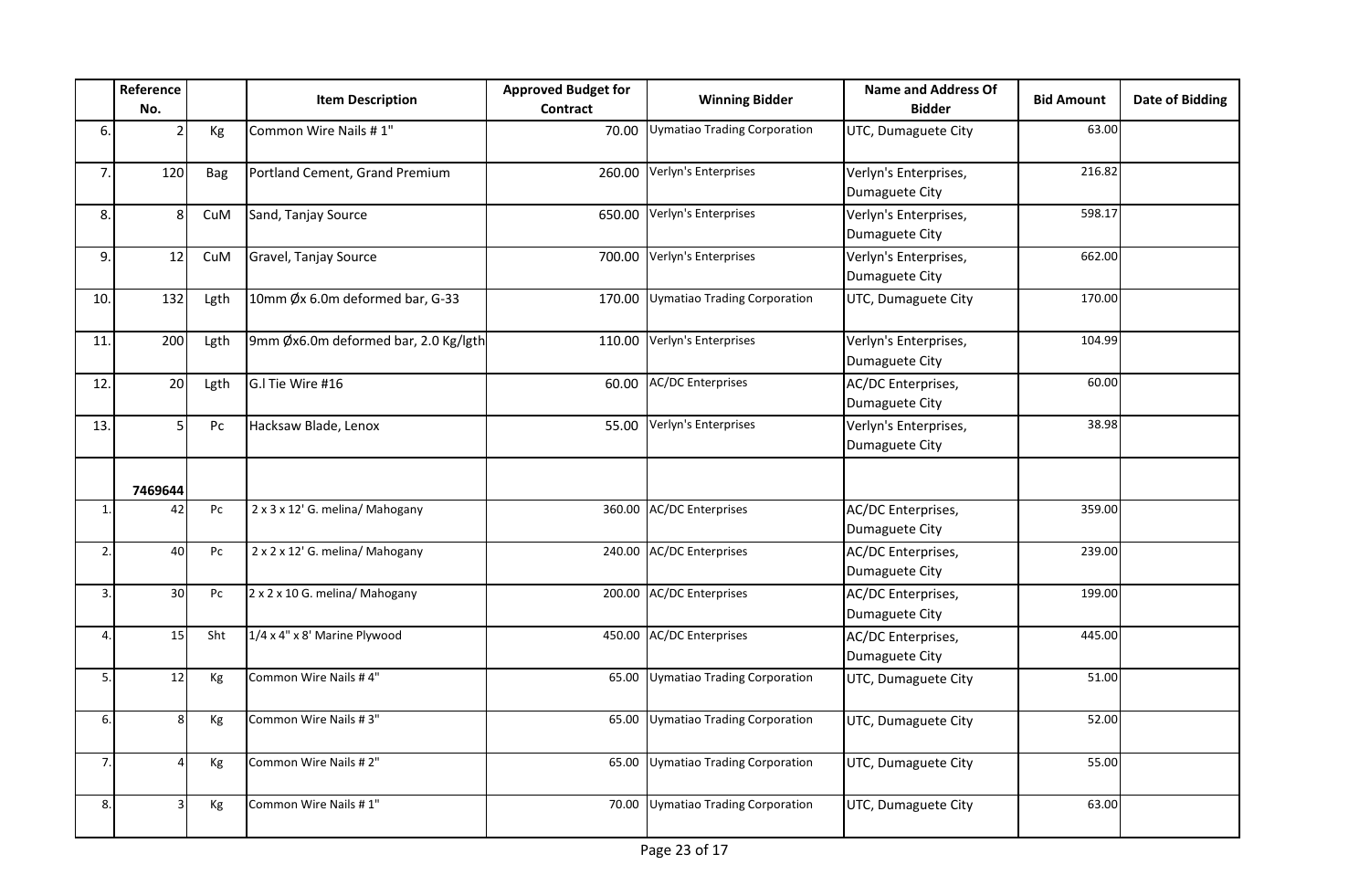|                | Reference<br>No. |      | <b>Item Description</b>                          | <b>Approved Budget for</b><br>Contract | <b>Winning Bidder</b>               | <b>Name and Address Of</b><br><b>Bidder</b> | <b>Bid Amount</b> | <b>Date of Bidding</b> |
|----------------|------------------|------|--------------------------------------------------|----------------------------------------|-------------------------------------|---------------------------------------------|-------------------|------------------------|
| 9              | 45               | Bag  | Portland Cement, Apo Portland Type I             | 260.00                                 | Uymatiao Trading Corporation        | UTC, Dumaguete City                         | 238.00            |                        |
| 10.            |                  | CuM  | Sand                                             | 650.00 No bid                          |                                     | No bid                                      | None              |                        |
| 11.            |                  | CuM  | Gravel                                           | 700.00 No bid                          |                                     | No bid                                      | None              |                        |
| 12.            | 42               | Lgth | 10mmØ x 6.0m deformed bar, G-33                  |                                        | 170.00 Uymatiao Trading Corporation | UTC, Dumaguete City                         | 168.00            |                        |
| 13.            | 42               | Lgth | 12mmØ x 6.0m deformed bar                        |                                        | 225.00 AC/DC Enterprises            | AC/DC Enterprises,<br>Dumaguete City        | 224.00            |                        |
| 14.            | 15               | Кg   | G.I. Tie Wire #16                                |                                        | 65.00 AC/DC Enterprises             | AC/DC Enterprises,<br>Dumaguete City        | 64.00             |                        |
| 15.            | 6                | Pc   | Hacksaw Blade, Lenox                             | 60.00                                  | Uymatiao Trading Corporation        | UTC, Dumaguete City                         | 40.00             |                        |
| 16.            | 30 <sub>o</sub>  | Bag  | Water Proofing, Sahara Cement, 900g/pack         | 45.00                                  | Uymatiao Trading Corporation        | UTC, Dumaguete City                         | 44.00             |                        |
| 17.            |                  | Pc   | $1"\emptyset$ x 6" G.I. Nipple                   |                                        | 150.00 Uymatiao Trading Corporation | UTC, Dumaguete City                         | 79.00             |                        |
| 18.            |                  | Pc   | 2"Ø x 6" G.I. Nipple                             |                                        | 350.00 Uymatiao Trading Corporation | UTC, Dumaguete City                         | 129.00            |                        |
| 19.            | $\mathcal{P}$    | Pc   | $1/2$ " $\emptyset$ x 6" G.I. Nipple             | 60.00                                  | Uymatiao Trading Corporation        | UTC, Dumaguete City                         | 32.00             |                        |
| 20.            |                  | Roll | 1"Ø x 100m/roll Polyethelene Pipe, CTS           |                                        | 5,200.00 AC/DC Enterprises          | AC/DC Enterprises,<br>Dumaguete City        | 3,995.00          |                        |
| 21.            |                  | Roll | 1/2"Ø x 300m/roll Polyethelene Pipe, CTS         |                                        | 4,500.00 AC/DC Enterprises          | AC/DC Enterprises,<br>Dumaguete City        | 3,925.00          |                        |
|                | 7469707          |      |                                                  |                                        |                                     |                                             |                   |                        |
| $\mathbf{1}$   | 32               | Sht  | Corrugated GI Sheets, 32" x 8', 0.25mm           |                                        | 350.00 Verlyn's Enterprises         | Verlyn's Enterprises,<br>Dumaguete City     | 299.00            |                        |
| 2.             | 10 <sup>1</sup>  | Sht  | Marine Plywood, 5mm x 1.2m x 2.4m, Std.<br>China |                                        | 450.00 AC/DC Enterprises            | AC/DC Enterprises,<br>Dumaguete City        | 440.00            |                        |
| $\overline{3}$ | 30 <sup>1</sup>  | Lgth | B.I.c-Purlins, 1.5mm x 2" x 3" x 6m              |                                        | 750.00 Uymatiao Trading Corporation | UTC, Dumaguete City                         | 689.00            |                        |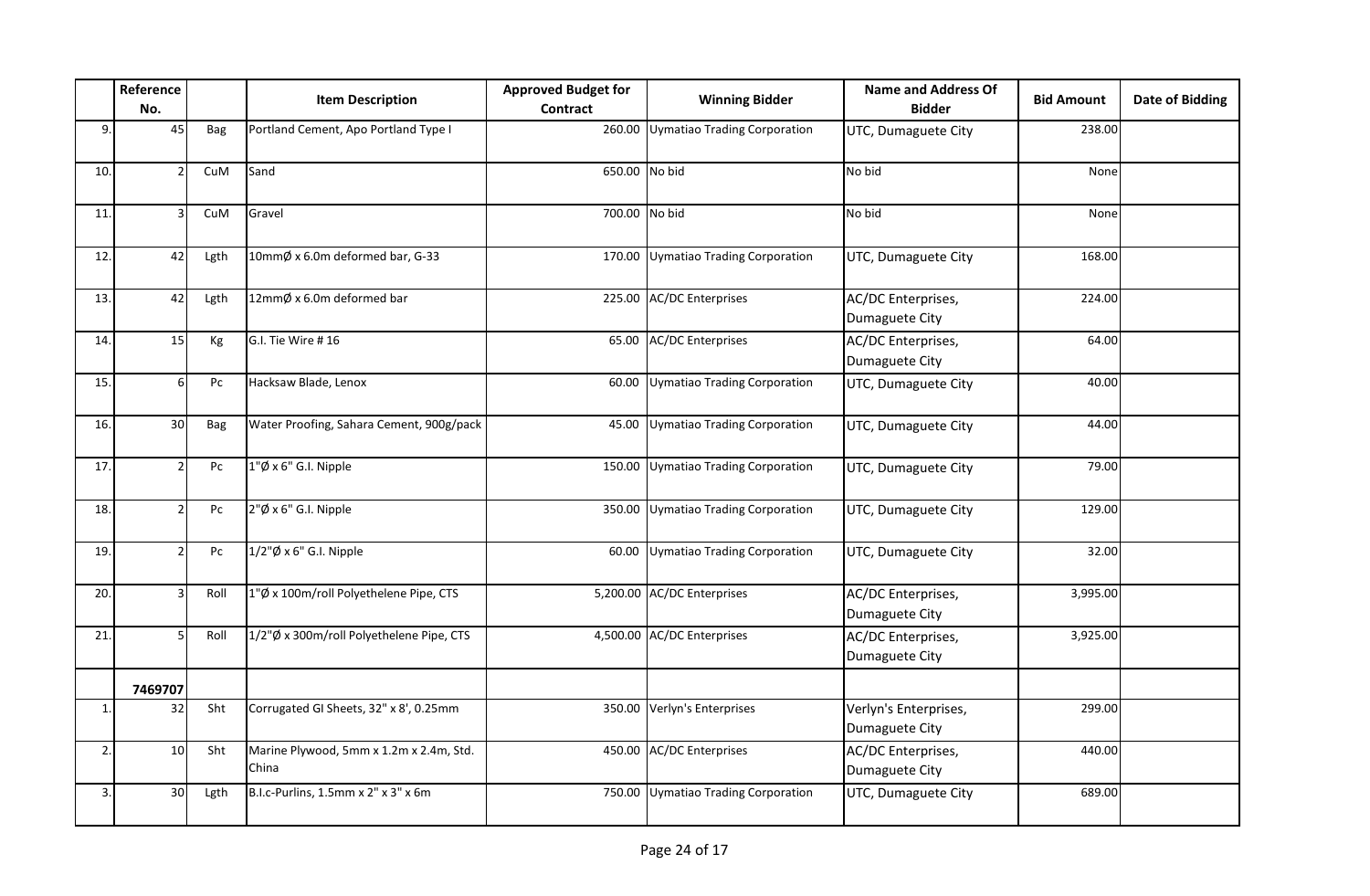|     | Reference<br>No. |      | <b>Item Description</b>               | <b>Approved Budget for</b><br>Contract | <b>Winning Bidder</b>        | <b>Name and Address Of</b><br><b>Bidder</b> | <b>Bid Amount</b> | <b>Date of Bidding</b> |
|-----|------------------|------|---------------------------------------|----------------------------------------|------------------------------|---------------------------------------------|-------------------|------------------------|
| 4.  | 50               | Bag  | Portland Cement, Grand Premium        | 250.00                                 | Verlyn's Enterprises         | Verlyn's Enterprises,<br>Dumaguete City     | 216.82            |                        |
| 5.  | 12               | CuM  | Washed Sand, Tanjay Source            | 800.00                                 | Verlyn's Enterprises         | Verlyn's Enterprises,<br>Dumaguete City     | 598.17            |                        |
| 6.  | 80               | Lgth | Deformed Bar 10mmØ x 6m               |                                        | 156.00 AC/DC Enterprises     | AC/DC Enterprises,<br>Dumaguete City        | 154.00            |                        |
|     | 7469868          |      |                                       |                                        |                              |                                             |                   |                        |
| 1.  | 25               | Pc   | 1 x 2 x 10' G. melina                 |                                        | 100.00 AC/DC Enterprises     | AC/DC Enterprises,<br>Dumaguete City        | 99.00             |                        |
| 2.  | 35               | Pc   | 2 x 2 x 10' G. melina                 |                                        | 200.00 AC/DC Enterprises     | AC/DC Enterprises,<br>Dumaguete City        | 199.00            |                        |
| 3.  |                  | Sht  | 4.5mm x 4 x 8' Ord. Plywood           |                                        | 400.00 Verlyn's Enterprises  | Verlyn's Enterprises,<br>Dumaguete City     | 378.00            |                        |
| 4.  | 8 <sup>1</sup>   | Kg   | Common Wire Nails #3"                 | 65.00                                  | Uymatiao Trading Corporation | UTC, Dumaguete City                         | 52.00             |                        |
| 5.  | 5 <sup>1</sup>   | Kg   | Common Wire Nails #2"                 | 65.00                                  | Uymatiao Trading Corporation | UTC, Dumaguete City                         | 55.00             |                        |
| 6.  | 3                | Kg   | Common Wire Nails #1"                 | 70.00                                  | Uymatiao Trading Corporation | UTC, Dumaguete City                         | 63.00             |                        |
| 7.  | 135              | Bag  | Portland Cement, Grand Premium        |                                        | 260.00 Verlyn's Enterprises  | Verlyn's Enterprises,<br>Dumaguete City     | 216.82            |                        |
| 8.  | 10               | CuM  | Sand, Tanjay Source                   |                                        | 650.00 Verlyn's Enterprises  | Verlyn's Enterprises,<br>Dumaguete City     | 598.17            |                        |
| 9.  | 15               | CuM  | Gravel, Tanjay Source                 |                                        | 700.00 Verlyn's Enterprises  | Verlyn's Enterprises,<br>Dumaguete City     | 662.00            |                        |
| 10. | 150              | Lgth | 10mmØ x 6.0m deformed bar             | 170.00                                 | Uymatiao Trading Corporation | UTC, Dumaguete City                         | 168.00            |                        |
| 11. | 230              | Lgth | 9mmØ x 6.0m deformed bar, 2.0 kg/lgth |                                        | 110.00 Verlyn's Enterprises  | Verlyn's Enterprises,<br>Dumaguete City     | 104.99            |                        |
| 12. | 25               | Kg   | G.I Tie Wire #16                      |                                        | 60.00 AC/DC Enterprises      | AC/DC Enterprises,<br>Dumaguete City        | 59.00             |                        |
| 13. | 10 <sup>1</sup>  | Pc   | Hacksaw Blade, Lenox                  | 55.00                                  | Verlyn's Enterprises         | Verlyn's Enterprises,<br>Dumaguete City     | 38.99             |                        |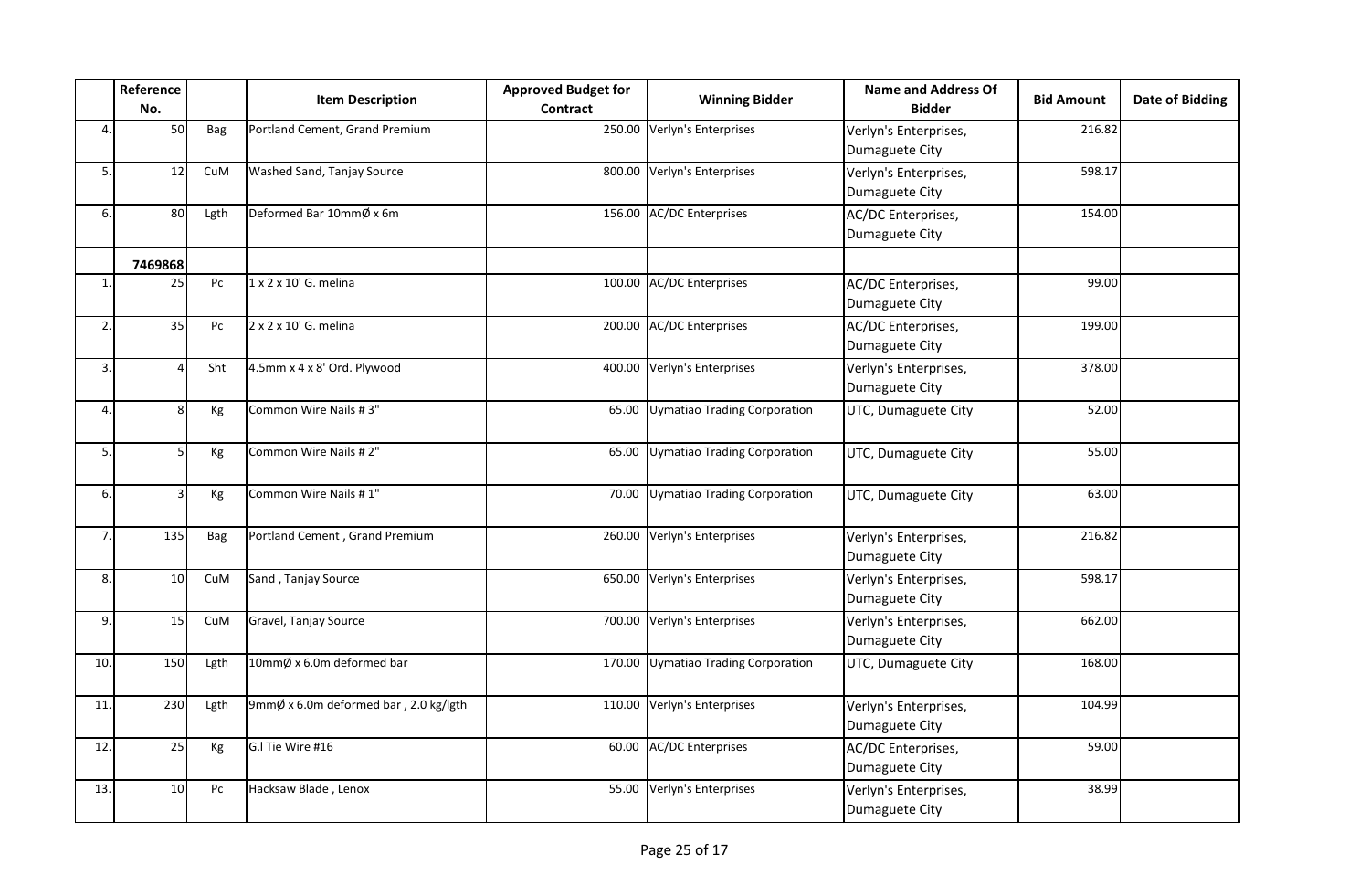|                | Reference<br>No. |       | <b>Item Description</b>                                                          | <b>Approved Budget for</b><br><b>Contract</b> | <b>Winning Bidder</b>                                                                  | <b>Name and Address Of</b><br><b>Bidder</b> | <b>Bid Amount</b> | <b>Date of Bidding</b> |
|----------------|------------------|-------|----------------------------------------------------------------------------------|-----------------------------------------------|----------------------------------------------------------------------------------------|---------------------------------------------|-------------------|------------------------|
|                | 7469868          |       |                                                                                  |                                               |                                                                                        |                                             |                   |                        |
| $\mathbf{1}$ . | 100              | Ream  | Book paper, subs. 20 - long                                                      |                                               | 250.00 AC/DC Enterprises                                                               | AC/DC Enterprises,<br>Dumaguete City        | 196.50            |                        |
| 2.             | 50               | Ream  | Book paper, subs. 20 - Short                                                     |                                               | 200.00 AC/DC Enterprises                                                               | AC/DC Enterprises,<br>Dumaguete City        | 173.00            |                        |
| 3.             | 500              | Pc    | Folder, long (brown)                                                             |                                               | 10.00 AC/DC Enterprises                                                                | AC/DC Enterprises,<br>Dumaguete City        | 5.00              |                        |
| 4.             | 500              | Pc    | Folder, long (green)                                                             |                                               | 10.00 AC/DC Enterprises                                                                | AC/DC Enterprises,<br>Dumaguete City        | 7.00              |                        |
| 5.             | 500              | Pc    | Folder, short (brown)                                                            |                                               | 5.00 AC/DC Enterprises                                                                 | AC/DC Enterprises,<br>Dumaguete City        | 4.00              |                        |
| 6.             | 500              | Pc    | Brown envelope, long                                                             |                                               | 15.00 AC/DC Enterprises                                                                | AC/DC Enterprises,<br>Dumaguete City        | 11.00             |                        |
| 7.             | 500              | Pc    | Brown envelope, short                                                            |                                               | 10.00 AC/DC Enterprises                                                                | AC/DC Enterprises,<br>Dumaguete City        | 6.00              |                        |
| 8.             | 1000             | Pc    | Expanding folder, long; 300 Pcs - Blue; 300<br>Pcs - Maroon; and 400 Pcs - Green |                                               | 30.00 AC/DC Enterprises                                                                | AC/DC Enterprises,<br>Dumaguete City        | 22.00             |                        |
| 9.             | 300              | Pc    | Expanding envelope, long (brown)                                                 |                                               | 40.00 AC/DC Enterprises                                                                | AC/DC Enterprises,<br>Dumaguete City        | 31.00             |                        |
| 10.            | 10               | Box   | Ballpen (Finepoint); 2 Boxes - Black; 1 Box -<br>Red; and 7 Boxes - Blue; Pilot  |                                               | 2,000.00 Verlyn's Enterprises                                                          | Verlyn's Enterprises,<br>Dumaguete City     | 1,799.00          |                        |
| 11.            | 50               | Pc    | Sign pen (black)                                                                 |                                               | 60.00 AC/DC Enterprises                                                                | AC/DC Enterprises,<br>Dumaguete City        | 50.00             |                        |
| 12.            | 100              | Pc    | Index card (1/2 crosswise)                                                       |                                               | 10.00 AC/DC Enterprises                                                                | AC/DC Enterprises,<br>Dumaguete City        | 9.00              |                        |
| 13.            |                  | Box   | Mailing envelope - (white), Trojan                                               |                                               | 2,000.00 Verlyn's Enterprises                                                          | Verlyn's Enterprises,<br>Dumaguete City     | 1,680.00          |                        |
| 14.            | 10               | Pc    | Stamping pad (5x3)                                                               |                                               | 30.00 AC/DC Enterprises                                                                | AC/DC Enterprises,<br>Dumaguete City        | 30.00             |                        |
|                | 7486790          |       |                                                                                  |                                               |                                                                                        |                                             |                   | 2-Mar-21               |
| $\mathbf{1}$   |                  | units | External Hard Drive (1TB)                                                        |                                               | 3,700.00 Above the Approved Budget for Above the Approved Budget<br>the Contract (ABC) | for the Contract (ABC)                      | 3,950.00          |                        |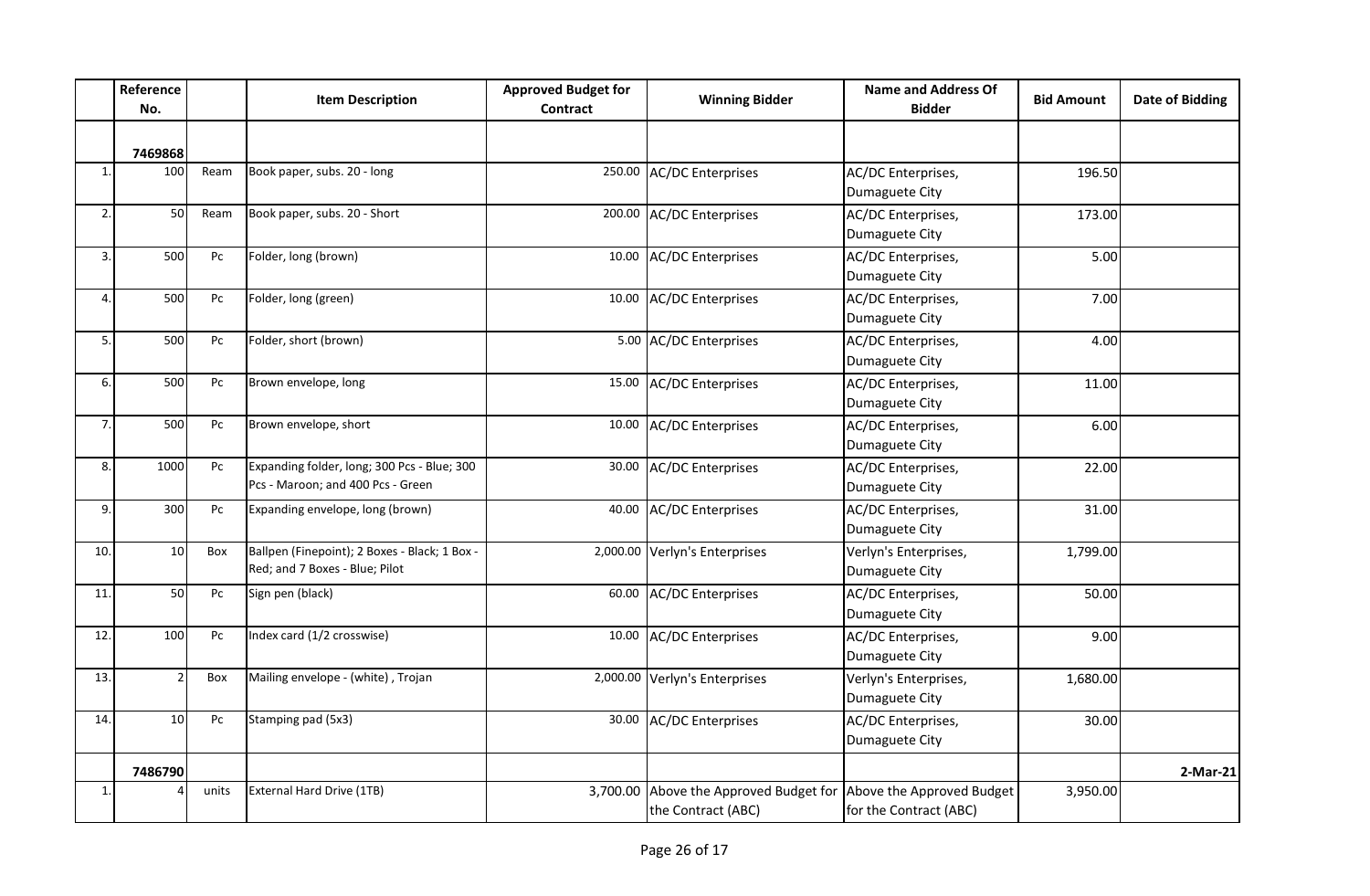|    | Reference<br>No. |        | <b>Item Description</b>                                                            | <b>Approved Budget for</b><br>Contract | <b>Winning Bidder</b>                                                                   | <b>Name and Address Of</b><br><b>Bidder</b>    | <b>Bid Amount</b> | <b>Date of Bidding</b> |
|----|------------------|--------|------------------------------------------------------------------------------------|----------------------------------------|-----------------------------------------------------------------------------------------|------------------------------------------------|-------------------|------------------------|
| 2. |                  | units  | Desktop PC                                                                         |                                        | 40,000.00 Above the Approved Budget for Above the Approved Budget<br>the Contract (ABC) | for the Contract (ABC)                         | 47,950.00         |                        |
|    |                  |        | - Intel I7 Processor                                                               |                                        |                                                                                         |                                                |                   |                        |
|    |                  |        | - Nvidia GeForce RTX 3090,4GB Video Card                                           |                                        |                                                                                         |                                                |                   |                        |
|    |                  |        | -16 GB DDR4 Memory Card                                                            |                                        |                                                                                         |                                                |                   |                        |
|    |                  |        | -1.0 TB Hard Disk Drive SATA                                                       |                                        |                                                                                         |                                                |                   |                        |
|    |                  |        | - Muiti-media Speaker                                                              |                                        |                                                                                         |                                                |                   |                        |
|    |                  |        | DVD-Write Combo Drive                                                              |                                        |                                                                                         |                                                |                   |                        |
|    |                  |        | - Mouse & Keyboard St                                                              |                                        |                                                                                         |                                                |                   |                        |
|    |                  |        | - LED Monitor Screen, 24"                                                          |                                        |                                                                                         |                                                |                   |                        |
| 3. |                  | Sftwre | Anti-virus (2 years license validity; good for<br>3 PCs), Kaspersky                |                                        | 5,000.00 Acelogic Computer Solutions                                                    | Acelogic Computer<br>Solutions, Dumaguete City | 1,950.00          |                        |
| 4. |                  | units  | Printer/Scanner/Copier with CISS & Elite<br>Premium Inks, Epson/ Canon/HP/ Brother |                                        | 12,000.00 Acelogic Computer Solutions                                                   | Acelogic Computer<br>Solutions, Dumaguete City | 9,950.00          |                        |
| 5. |                  | units  | Portable Computer (Laptop), Acer/ Lenovo/<br>Asus                                  |                                        | 59,000.00 Acelogic Computer Solutions                                                   | Acelogic Computer<br>Solutions, Dumaguete City | 55,400.00         |                        |
|    |                  |        | - USB External DVD Writer Drive                                                    |                                        |                                                                                         |                                                |                   |                        |
|    |                  |        | - 1TB Hard Disk Drive                                                              |                                        |                                                                                         |                                                |                   |                        |
|    |                  |        | - Microsoft Windows 10 Professional                                                |                                        |                                                                                         |                                                |                   |                        |
|    |                  |        | - 8GB DDR4 Memory                                                                  |                                        |                                                                                         |                                                |                   |                        |
|    |                  |        | - Operating System Architecture: 64 Bit                                            |                                        |                                                                                         |                                                |                   |                        |
|    |                  |        | - Number of Ports: HDMI out, two USB 2.0<br>port, one USB 3.0 port                 |                                        |                                                                                         |                                                |                   |                        |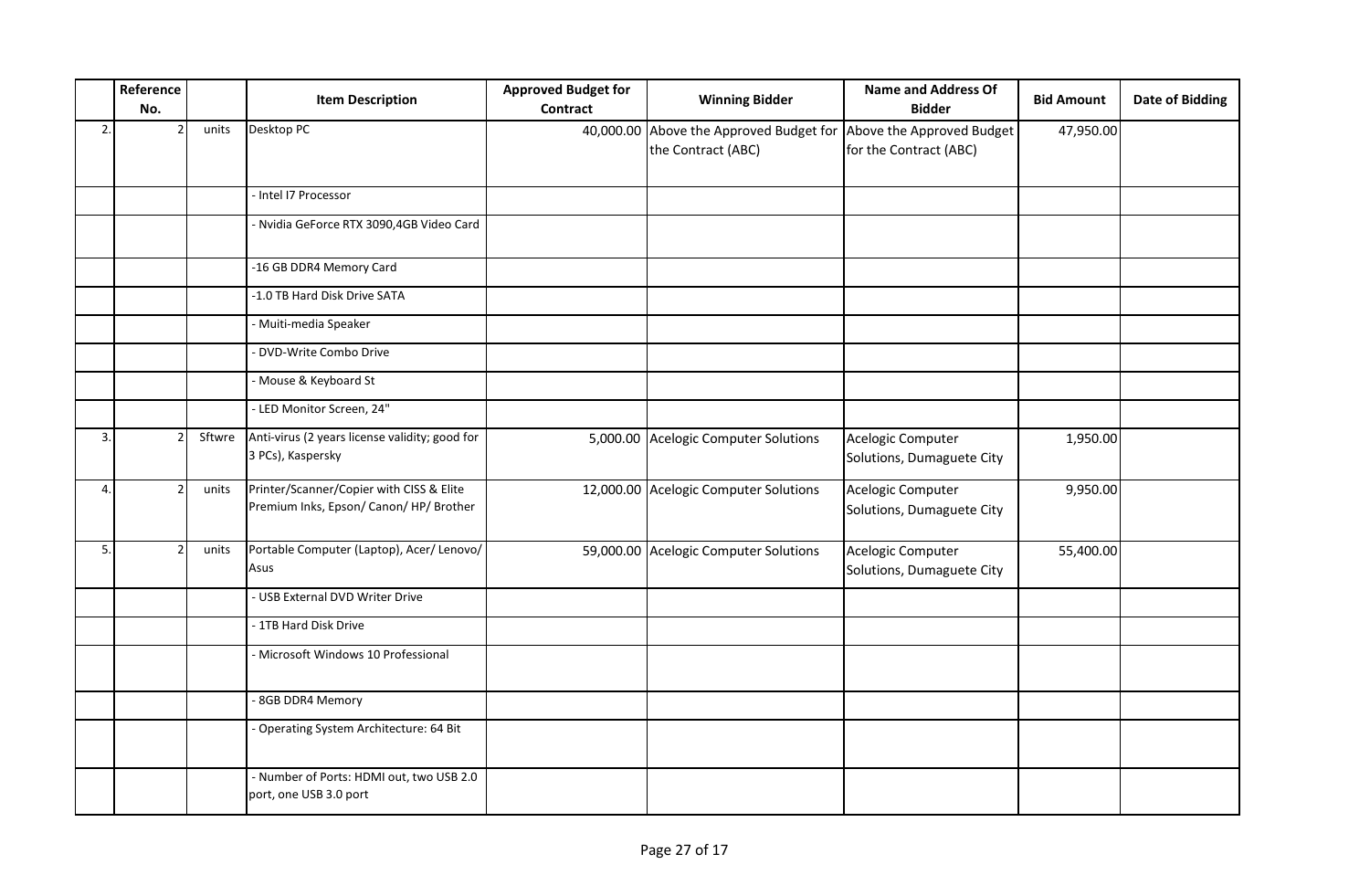|                  | Reference<br>No. |           | <b>Item Description</b>                       | <b>Approved Budget for</b><br><b>Contract</b> | <b>Winning Bidder</b>                               | <b>Name and Address Of</b><br><b>Bidder</b>         | <b>Bid Amount</b> | <b>Date of Bidding</b> |
|------------------|------------------|-----------|-----------------------------------------------|-----------------------------------------------|-----------------------------------------------------|-----------------------------------------------------|-------------------|------------------------|
|                  |                  |           | - Intel Core i5-10210 Processor               |                                               |                                                     |                                                     |                   |                        |
|                  |                  |           | - All-in-One Card Reader                      |                                               |                                                     |                                                     |                   |                        |
|                  |                  |           | - IEEE 802.IIn Wireless LAN, Gigabit LAN      |                                               |                                                     |                                                     |                   |                        |
|                  |                  |           | - Nvidia GeForce RTX3090, 4GB Video Card      |                                               |                                                     |                                                     |                   |                        |
|                  |                  |           | - LED Backlight                               |                                               |                                                     |                                                     |                   |                        |
|                  |                  |           | - 15.6HD Screen Display                       |                                               |                                                     |                                                     |                   |                        |
|                  | 7486810          |           |                                               |                                               |                                                     |                                                     |                   |                        |
| $\mathbf{1}$     |                  | 18 shts.  | Checkered steel plate, 3mm x 1.20m x<br>2.40m |                                               | 7,000.00 AC/DC Enterprises                          | AC/DC Enterprises,<br>Dumaguete City                | 4,250.00          |                        |
| $\overline{2}$ . |                  | 30 lgth.  | $2"$ x $2"$ x $20'$ x $1/4"$ thick angle bar  | 720.00                                        | Above the Approved Budget for<br>the Contract (ABC) | Above the Approved Budget<br>for the Contract (ABC) | 1,095.00          |                        |
| 3.               |                  | 20 lgth.  | 1" x 1" x 20' x 5mm thick angle bar           | 650.00                                        | <b>AC/DC Enterprises</b>                            | AC/DC Enterprises,<br>Dumaguete City                | 575.00            |                        |
| 4.               |                  | 20 lgth.  | 2" x 6" x 1.20mm C- purlins                   | 750.00                                        | <b>AC/DC Enterprises</b>                            | AC/DC Enterprises,<br>Dumaguete City                | 640.00            |                        |
| 5.               |                  | $2$ box.  | Welding electrodes 6013, GB                   |                                               | 2,500.00 AC/DC Enterprises                          | AC/DC Enterprises,<br>Dumaguete City                | 1,250.00          |                        |
| 6.               |                  | 50 lgth.  | 16mm dia x 6.0m def. bar                      | 450.00                                        | <b>AC/DC Enterprises</b>                            | AC/DC Enterprises,<br>Dumaguete City                | 438.00            |                        |
| 7.               |                  | $4$ gals. | Orient Metal Primer Red Oxide                 |                                               | 450.00 Uymatiao Trading Corporation                 | UTC, Dumaguete City                                 | 342.00            |                        |
| 8.               |                  | $15$ pcs. | Hacksaw blade, Lenox                          | 60.00                                         | Uymatiao Trading Corporation                        | UTC, Dumaguete City                                 | 40.00             |                        |
| 9.               |                  | $2$ tank  | Oxygen (content only)                         | 2,000.00 No bid                               |                                                     | No bid                                              | None              |                        |
| 10.              |                  | $2$ tank  | Acetylene {content only)                      | 1,500.00 No bid                               |                                                     | No bid                                              | None              |                        |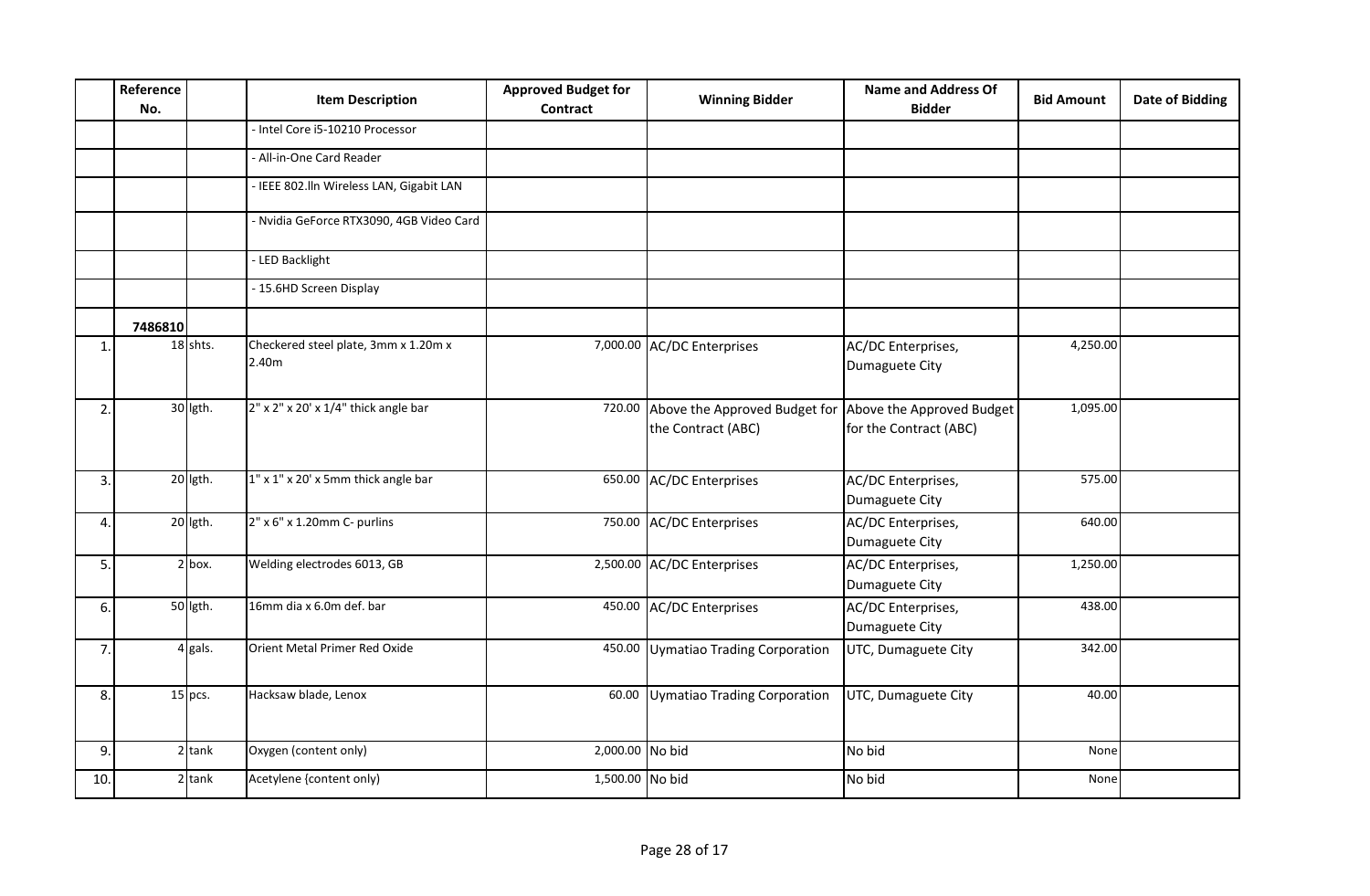|              | Reference<br>No. |           | <b>Item Description</b>                            | <b>Approved Budget for</b><br>Contract | <b>Winning Bidder</b>                 | <b>Name and Address Of</b><br><b>Bidder</b>             | <b>Bid Amount</b> | <b>Date of Bidding</b> |
|--------------|------------------|-----------|----------------------------------------------------|----------------------------------------|---------------------------------------|---------------------------------------------------------|-------------------|------------------------|
| 11.          |                  | $4$ pcs.  | Paint brush 4"                                     |                                        | 130.00 AC/DC Enterprises              | AC/DC Enterprises,<br>Dumaguete City                    | 63.00             |                        |
| 12.          |                  | $4$ pcs.  | Paintbrush 2", Globe                               | 70.00                                  | Uymatiao Trading Corporation          | UTC, Dumaguete City                                     | 17.00             |                        |
| 13.          |                  | $3$ pcs.  | Paint brush 1", Globe                              | 60.00                                  | Uymatiao Trading Corporation          | UTC, Dumaguete City                                     | 10.00             |                        |
| 14.          |                  | $5$ can   | Quick dry enamel (white)                           | 680.00                                 | <b>AC/DC Enterprises</b>              | AC/DC Enterprises,<br>Dumaguete City                    | 595.00            |                        |
| 15.          |                  | $3$ can   | Oit tinting color 1/4 Itr./can (Hanza yellow)      |                                        | 150.00 AC/DC Enterprises              | AC/DC Enterprises,<br>Dumaguete City                    | 110.00            |                        |
| 16.          |                  | $3$ can   | Oil tinting color 1/4 Itr./can (Thalo green)       |                                        | 150.00 AC/DC Enterprises              | AC/DC Enterprises,<br>Dumaguete City                    | 105.00            |                        |
| 17.          |                  | $3$ can   | Oil tinting color 1/4 ltr./can (Thaloblue)         |                                        | 150.00 AC/DC Enterprises              | AC/DC Enterprises,<br>Dumaguete City                    | 105.00            |                        |
| 18.          |                  | $3$ gals. | Paint thinner, GI, 3Lt/Gal                         | 450.00                                 | Uymatiao Trading Corporation          | UTC, Dumaguete City                                     | 290.00            |                        |
|              | 7486983          |           |                                                    |                                        |                                       |                                                         |                   |                        |
| $\mathbf{1}$ | 700              | Lt        | Gasoline, Unleaded                                 | 71.00                                  | Nicolas G. Toledo Jr. Fuel<br>Station | Nicolas G. Toledo Jr. Fuel<br>Station, Basay, Neg. Occ. | 60.00             |                        |
| 2.           | 1100             | Lt        | Diesel, Exceed                                     | 61.00                                  | Nicolas G. Toledo Jr. Fuel<br>Station | Nicolas G. Toledo Jr. Fuel<br>Station, Basay, Neg. Occ. | 50.00             |                        |
|              | 7487038          |           |                                                    |                                        |                                       |                                                         |                   |                        |
| $\mathbf{1}$ | 125              | Ream      | Bond Paper, short, subs. 20, A1                    | 200.00                                 | Verlyn's Enterprises                  | Verlyn's Enterprises,<br>Dumaguete City                 | 194.00            |                        |
| 2.           | 125              | Ream      | Bond Paper, long, subs. 20                         | 210.00                                 | <b>AC/DC Enterprises</b>              | AC/DC Enterprises,<br>Dumaguete City                    | 189.00            |                        |
| 3.           | 50               | Pc        | Brown Envelope, long, good quality,<br>500 pcs/box |                                        | 5.00 Verlyn's Enterprises             | Verlyn's Enterprises,<br>Dumaguete City                 | 4.35              |                        |
|              | 7486828          |           |                                                    |                                        |                                       |                                                         |                   |                        |
| $\mathbf{1}$ |                  | Pc        | Pre-fab Door (800mm x 2100mm)                      |                                        | 4,000.00 Verlyn's Enterprises         | Verlyn's Enterprises,<br>Dumaguete City                 | 2,399.00          |                        |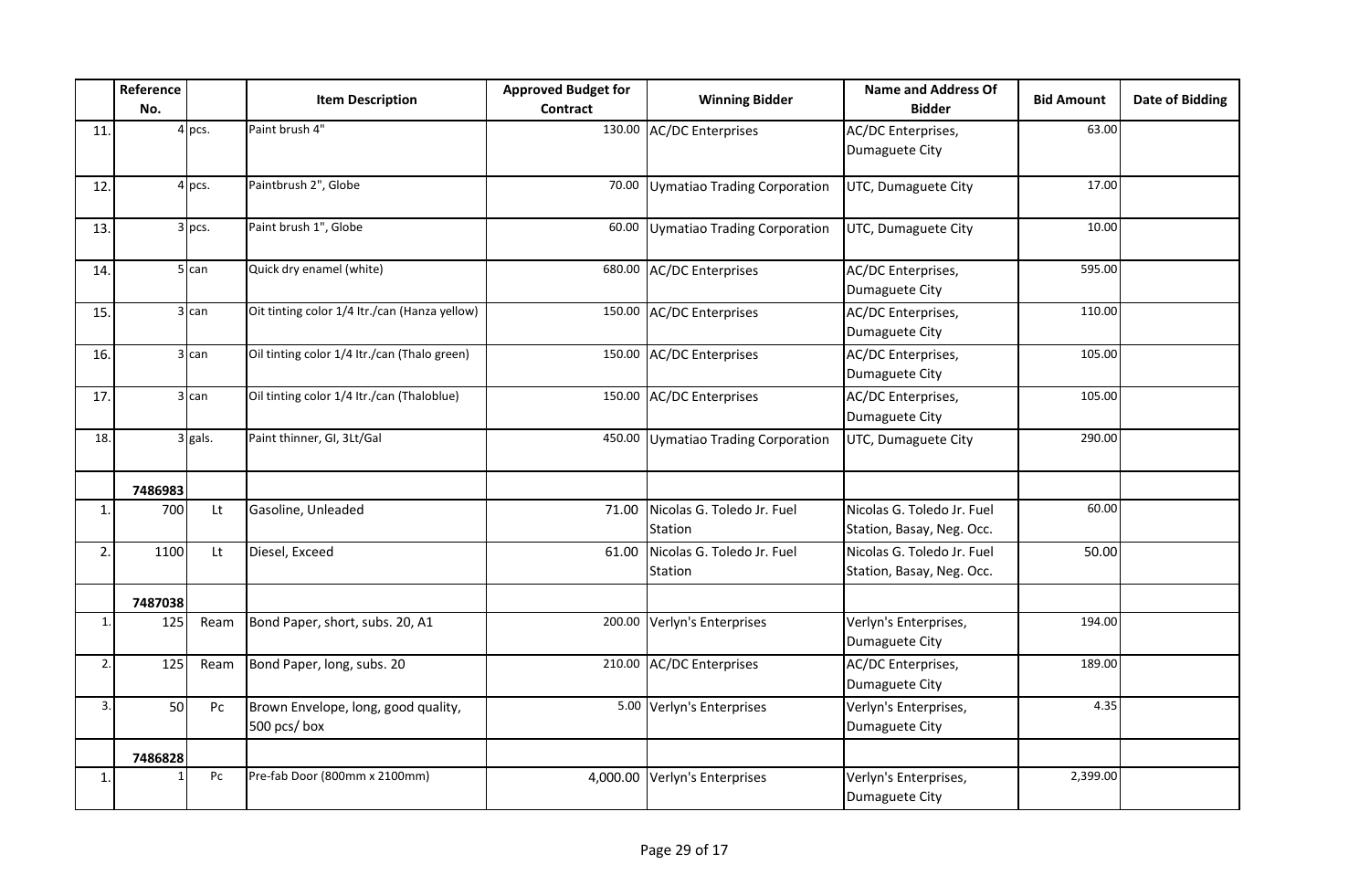|                | Reference<br>No. |      | <b>Item Description</b>                                                          | <b>Approved Budget for</b><br><b>Contract</b> | <b>Winning Bidder</b>                               | <b>Name and Address Of</b><br><b>Bidder</b>         | <b>Bid Amount</b> | <b>Date of Bidding</b> |
|----------------|------------------|------|----------------------------------------------------------------------------------|-----------------------------------------------|-----------------------------------------------------|-----------------------------------------------------|-------------------|------------------------|
| $\overline{2}$ |                  | Pc   | Door Knob, Veatu Lockset T9600 S/S                                               | 900.00                                        | Uymatiao Trading Corporation                        | UTC, Dumaguete City                                 | 442.00            |                        |
| 3.             |                  | Pair | Jal. Plus windows, double control w/13<br>clear glass blades 3/16" thick x 450mm | 1,000.00                                      | Verlyn's Enterprises                                | Verlyn's Enterprises,<br>Dumaguete City             | 989.00            |                        |
| $\overline{4}$ |                  | Pair | Jal. Plus windows, double control w/13<br>clear glass blades 3/16" thick x 550mm |                                               | 1,100.00 Verlyn's Enterprises                       | Verlyn's Enterprises,<br>Dumaguete City             | 1,049.00          |                        |
| 5.             |                  | Lgth | $1''$ x 20' x $1/4''$ thick flat bar                                             |                                               | 520.00 AC/DC Enterprises                            | AC/DC Enterprises,<br>Dumaguete City                | 225.00            |                        |
| 6.             | 15               | Lgth | 12mm dia x 6.0m plain round bar                                                  | 230.00                                        | Above the Approved Budget for<br>the Contract (ABC) | Above the Approved Budget<br>for the Contract (ABC) | 268.00            |                        |
| 7.             |                  | Pc   | Hacksaw blade                                                                    |                                               | 65.00 AC/DC Enterprises                             | AC/DC Enterprises,<br>Dumaguete City                | 39.00             |                        |
| 8.             | 205              | Pc   | Ceramic Floor Tile (300mm x 300mm) beige                                         |                                               | 58.00 Verlyn's Enterprises                          | Verlyn's Enterprises,<br>Dumaguete City             | 36.99             |                        |
| 9.             | 12               | Bag  | Portland Cement, Grand Premium                                                   |                                               | 260.00 Verlyn's Enterprises                         | Verlyn's Enterprises,<br>Dumaguete City             | 220.00            |                        |
| 10.            |                  | Gal  | Flat Wall Enamel (White), Triton                                                 | 650.00                                        | Verlyn's Enterprises                                | Verlyn's Enterprises,<br>Dumaguete City             | 587.60            |                        |
| 11.            |                  | Gal  | Quick Dry Enamel (White), Davies                                                 | 680.00                                        | Verlyn's Enterprises                                | Verlyn's Enterprises,<br>Dumaguete City             | 627.00            |                        |
| 12.            | 8                | Gal  | Flat Latex (White), Triton                                                       |                                               | 590.00 Verlyn's Enterprises                         | Verlyn's Enterprises,<br>Dumaguete City             | 464.00            |                        |
| 13.            | 8                | Gal  | Gloss Latex (White), Davies                                                      |                                               | 590.00 Uymatiao Trading Corporation                 | UTC, Dumaguete City                                 | 590.00            |                        |
| 14.            |                  | Set  | Paint Roller 7" with Paint Tray, Hi-Tech                                         |                                               | 130.00 Uymatiao Trading Corporation                 | UTC, Dumaguete City                                 | 66.00             |                        |
| 15.            |                  | Set  | Paint Roller 4" with Paint Tray, Hi-Tech                                         |                                               | 95.00 Uymatiao Trading Corporation                  | UTC, Dumaguete City                                 | 59.00             |                        |
| 16.            |                  | Can  | Oil Tinting color (Hanza yellow) 1/4 ltr./can                                    |                                               | 150.00 AC/DC Enterprises                            | AC/DC Enterprises,<br>Dumaguete City                | 102.00            |                        |
| 17.            |                  | Can  | Oil Tinting color (Thalo Green) 1/4 Itr./can                                     |                                               | 150.00 AC/DC Enterprises                            | AC/DC Enterprises,<br>Dumaguete City                | 95.00             |                        |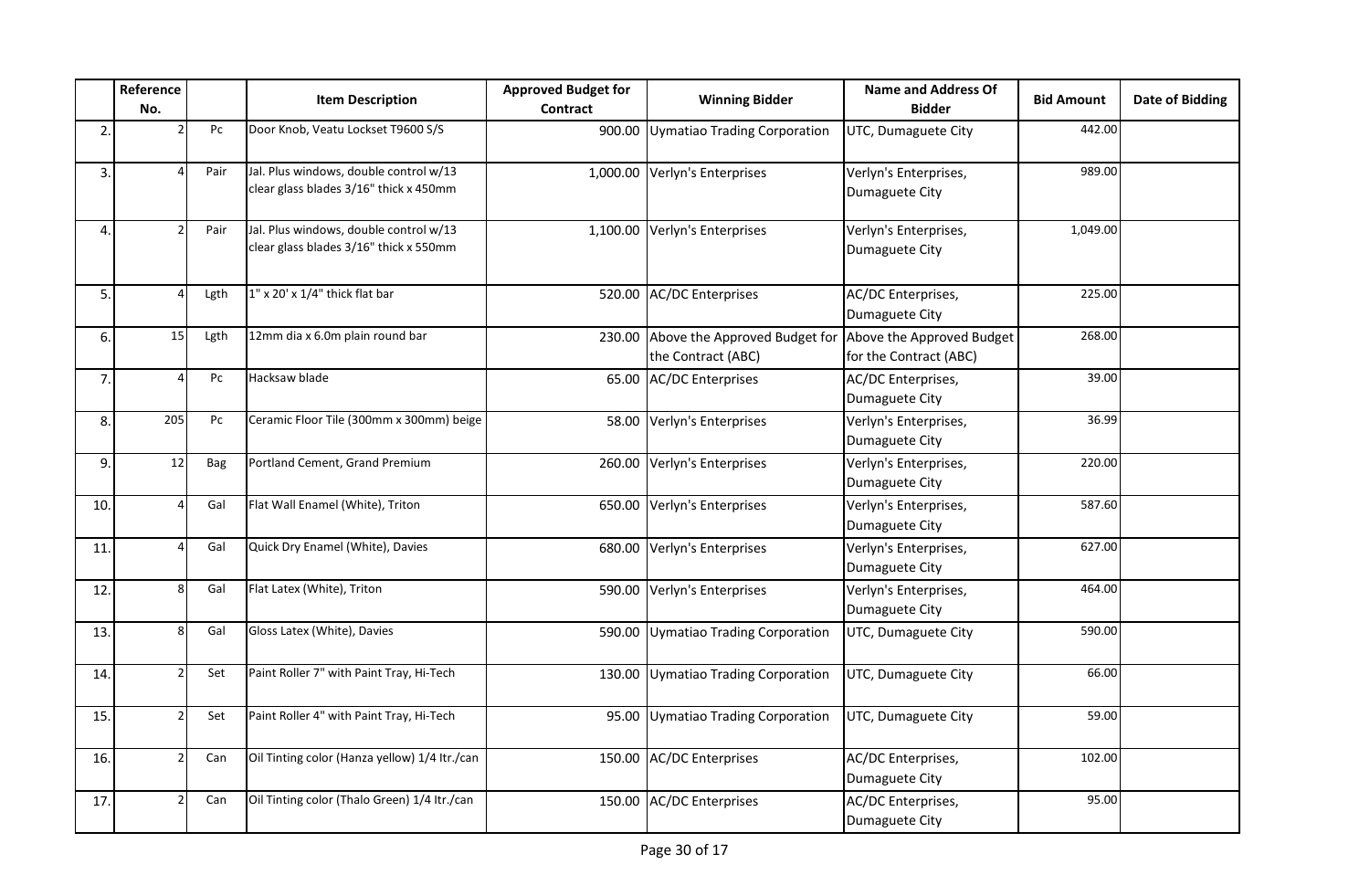|                | Reference<br>No. |      | <b>Item Description</b>                                 | <b>Approved Budget for</b><br><b>Contract</b> | <b>Winning Bidder</b>               | <b>Name and Address Of</b><br><b>Bidder</b> | <b>Bid Amount</b> | <b>Date of Bidding</b> |
|----------------|------------------|------|---------------------------------------------------------|-----------------------------------------------|-------------------------------------|---------------------------------------------|-------------------|------------------------|
| 18.            |                  | Can  | Latex Tinting color (raw sienna) 1/4ltr./can,<br>Boysen |                                               | 150.00 Uymatiao Trading Corporation | UTC, Dumaguete City                         | 47.00             |                        |
| 19.            | 3                | Gal  | Paint Thinner, Best                                     |                                               | 450.00 Verlyn's Enterprises         | Verlyn's Enterprises,<br>Dumaguete City     | 269.00            |                        |
| 20.            | $\mathcal{P}$    | Pc   | Paint Brush 4", Globe                                   |                                               | 130.00 Verlyn's Enterprises         | Verlyn's Enterprises,<br>Dumaguete City     | 48.00             |                        |
| 21             |                  | Pc   | Paint Brush 2", Globe                                   |                                               | 90.00 Verlyn's Enterprises          | Verlyn's Enterprises,<br>Dumaguete City     | 14.60             |                        |
| 22.            |                  | Pc   | Paint Brush 1", Globe                                   |                                               | 60.00 Verlyn's Enterprises          | Verlyn's Enterprises,<br>Dumaguete City     | 8.30              |                        |
| 23.            |                  | Gal  | Roofing Paint (Baguio Green)                            |                                               | 800.00 AC/DC Enterprises            | AC/DC Enterprises,<br>Dumaguete City        | 530.00            |                        |
| 24.            | 8                | Кg   | Moralo (White)                                          |                                               | 20.00 Uymatiao Trading Corporation  | UTC, Dumaguete City                         | 10.00             |                        |
| 25.            |                  | Lt   | Body Filler w/ hardener                                 |                                               | 450.00 AC/DC Enterprises            | AC/DC Enterprises,<br>Dumaguete City        | 170.00            |                        |
| 26.            |                  | Gal  | Red Oxide, Orient Metal Primer                          |                                               | 450.00 Uymatiao Trading Corporation | UTC, Dumaguete City                         | 341.00            |                        |
|                | 7486849          |      |                                                         |                                               |                                     |                                             |                   |                        |
| $\mathbf{1}$   | 200              | Bag  | Portland Cement, 40 kg/bag, Grand<br>Premium            |                                               | 260.00 Verlyn's Enterprises         | Verlyn's Enterprises,<br>Dumaguete City     | 217.49            |                        |
| $\overline{2}$ | 40               | CuM  | Sand (Washed), Tanjay Source                            |                                               | 600.00 Verlyn's Enterprises         | Verlyn's Enterprises,<br>Dumaguete City     | 598.00            |                        |
| 3.             | 200              | Lgth | Deformed Steel Bars, 10mmØ x6.0m                        |                                               | 165.00 AC/DC Enterprises            | AC/DC Enterprises,<br>Dumaguete City        | 152.00            |                        |
| 4.             |                  | Box  | Welding Electrodes, 1/8" Ø E6013                        |                                               | 2,400.00 AC/DC Enterprises          | AC/DC Enterprises,<br>Dumaguete City        | 1,250.00          |                        |
| 5.             | 40               | Sht  | Marine Plywood, 5mm x 1.20 x 2.40                       |                                               | 450.00 AC/DC Enterprises            | AC/DC Enterprises,<br>Dumaguete City        | 440.00            |                        |
| 6.             | 50               | Кg   | Common Wire Nails, 4"                                   |                                               | 55.00 Uymatiao Trading Corporation  | UTC, Dumaguete City                         | 51.00             |                        |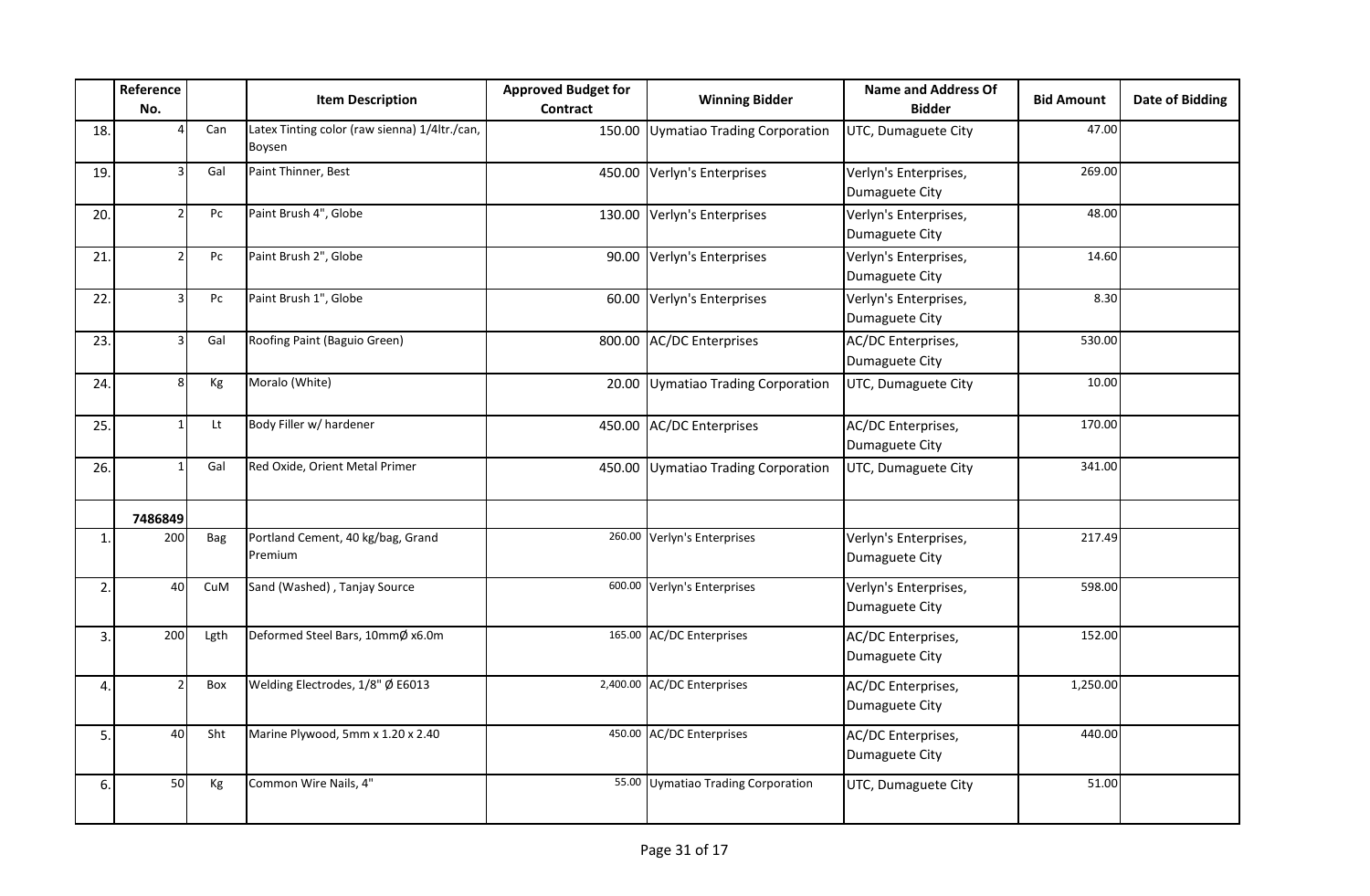|     | Reference<br>No. |     | <b>Item Description</b>                           | <b>Approved Budget for</b><br><b>Contract</b> | <b>Winning Bidder</b>                                                                | <b>Name and Address Of</b><br><b>Bidder</b> | <b>Bid Amount</b> | <b>Date of Bidding</b> |
|-----|------------------|-----|---------------------------------------------------|-----------------------------------------------|--------------------------------------------------------------------------------------|---------------------------------------------|-------------------|------------------------|
| 7.  | 50               | Кg  | Common Wire Nails, 2 1/2"                         |                                               | 55.00 Uymatiao Trading Corporation                                                   | UTC, Dumaguete City                         | 55.00             |                        |
| 8.  | 50               | Kg  | Common Wire Nails, 1 1/2"                         |                                               | 60.00 Uymatiao Trading Corporation                                                   | UTC, Dumaguete City                         | 58.00             |                        |
| 9.  | 40               | Sht | 4.5mm x 1.20m x 2.40m Ord. Plywood                |                                               | 400.00 Verlyn's Enterprises                                                          | Verlyn's Enterprises,<br>Dumaguete City     | 379.00            |                        |
| 10. | 50               | Gal | Quick Dry Enamel (White)                          |                                               | 680.00 AC/DC Enterprises                                                             | AC/DC Enterprises,<br>Dumaguete City        | 559.00            |                        |
| 11. | 50               | Gal | Flat Wall Enamel (white)                          |                                               | 650.00 AC/DC Enterprises                                                             | AC/DC Enterprises,<br>Dumaguete City        | 509.00            |                        |
| 12. | 60               | Gal | Flat Latex (white), Triton                        |                                               | 560.00 Verlyn's Enterprises                                                          | Verlyn's Enterprises,<br>Dumaguete City     | 464.00            |                        |
| 13. | 60               | Gal | Gloss Latex (white)                               |                                               | 560.00 Above the Approved Budget for the Above the Approved Budget<br>Contract (ABC) | for the Contract (ABC)                      | 575.00            |                        |
| 14. | 80               | Pc  | 2" x 2" x 10' G. melina                           |                                               | 200.00 AC/DC Enterprises                                                             | AC/DC Enterprises,<br>Dumaguete City        | 189.00            |                        |
| 15. | 40               | Pc  | 2" x 3" x 10' G. melina                           |                                               | 300.00 AC/DC Enterprises                                                             | AC/DC Enterprises,<br>Dumaguete City        | 275.00            |                        |
| 16. | 20               | Pc  | 2" x 4" x 10' G. melina                           |                                               | 400.00 AC/DC Enterprises                                                             | AC/DC Enterprises,<br>Dumaguete City        | 365.00            |                        |
| 17. | 60               | Can | Oil Tinting Color (Raw Sienna) 1/4 Itr/can        |                                               | 150.00 Verlyn's Enterprises                                                          | Verlyn's Enterprises,<br>Dumaguete City     | 63.90             |                        |
| 18. | 60               | Can | Oil Tinting Color (Thalo Green) 1/4 Itr/can       |                                               | 150.00 AC/DC Enterprises                                                             | AC/DC Enterprises,<br>Dumaguete City        | 95.00             |                        |
| 19. | 60               | Can | Oil Tinting Color (Hanza Yellow) 1/4 Itr/can      |                                               | 150.00 Verlyn's Enterprises                                                          | Verlyn's Enterprises,<br>Dumaguete City     | 104.90            |                        |
| 20. | 60               | Can | Latex Tinting Color (Hanza Yellow) 1/4<br>Itr/can |                                               | 150.00 Verlyn's Enterprises                                                          | Verlyn's Enterprises,<br>Dumaguete City     | 53.00             |                        |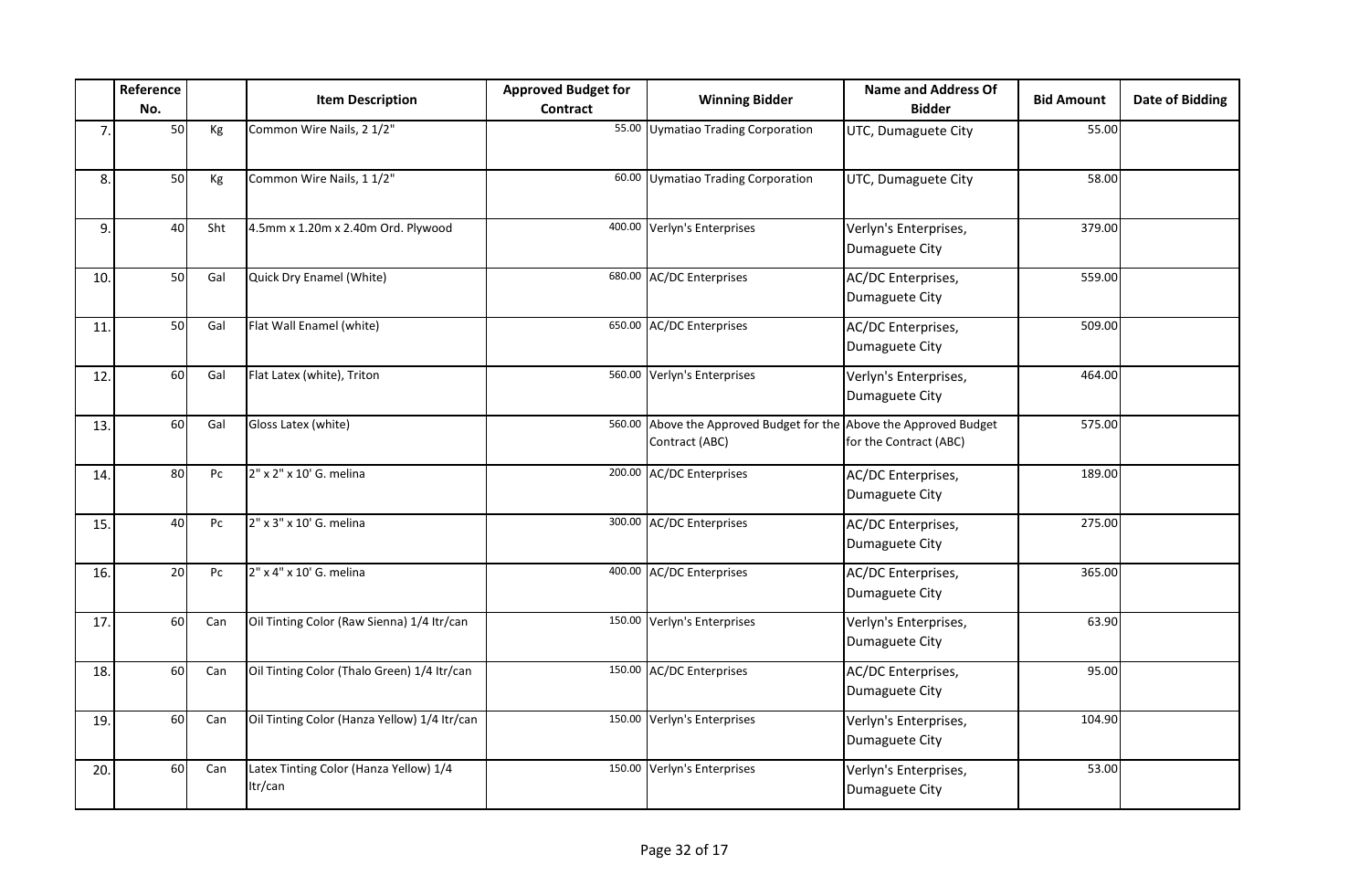|     | Reference<br>No. |      | <b>Item Description</b>                          | <b>Approved Budget for</b><br><b>Contract</b> | <b>Winning Bidder</b>                                                         | <b>Name and Address Of</b><br><b>Bidder</b> | <b>Bid Amount</b> | <b>Date of Bidding</b> |
|-----|------------------|------|--------------------------------------------------|-----------------------------------------------|-------------------------------------------------------------------------------|---------------------------------------------|-------------------|------------------------|
| 21. | 60               | Can  | Latex Tinting Color (Thalo Green) 1/4<br>Itr/can |                                               | 150.00 Verlyn's Enterprises                                                   | Verlyn's Enterprises,<br>Dumaguete City     | 44.89             |                        |
| 22. | 40               | Can  | Latex Tinting Color (Thalo Blue) 1/4 ltr/can     | 150.00                                        | Verlyn's Enterprises                                                          | Verlyn's Enterprises,<br>Dumaguete City     | 44.89             |                        |
| 23. | 10 <sup>1</sup>  | Pc   | Door Knob                                        |                                               | 900.00 AC/DC Enterprises                                                      | AC/DC Enterprises,<br>Dumaguete City        | 425.00            |                        |
| 24. | 20               | Pair | Loose Pin Butt Hinges 4" x 4", Ordinary          |                                               | 130.00 Verlyn's Enterprises                                                   | Verlyn's Enterprises,<br>Dumaguete City     | 99.00             |                        |
| 25. | 12               | Gal  | Roofguard, water-base, baguio green              |                                               | 800.00 AC/DC Enterprises                                                      | AC/DC Enterprises,<br>Dumaguete City        | 580.00            |                        |
| 26. | 20               | Pair | Loose Pin Butt Hinges 3" x 3", Ordinary          |                                               | 95.00 Verlyn's Enterprises                                                    | Verlyn's Enterprises,<br>Dumaguete City     | 79.00             |                        |
| 27. | 30               | Pc   | Drawer Handle (good quality), PVC/ Plastic       |                                               | 200.00 Verlyn's Enterprises                                                   | Verlyn's Enterprises,<br>Dumaguete City     | 29.00             |                        |
| 28. | 30               | Sht  | Corrugated G.I. Sht. GA.# 24 x 10'               |                                               | 390.00 AC/DC Enterprises                                                      | AC/DC Enterprises,<br>Dumaguete City        | 320.00            |                        |
| 29. | 30               | Sht  | Corrugated G.I. Sht. GA.#24 x 12'                |                                               | 420.00 AC/DC Enterprises                                                      | AC/DC Enterprises,<br>Dumaguete City        | 365.00            |                        |
| 30. | 20               | Sht  | Plain G.ISht. GA. #24 x 8'                       |                                               | 300.00 AC/DC Enterprises                                                      | AC/DC Enterprises,<br>Dumaguete City        | 285.00            |                        |
| 31. | 15               | Lt   | Masonry Putty, Boysen                            |                                               | 250.00 Uymatiao Trading Corporation                                           | UTC, Dumaguete City                         | 90.00             |                        |
| 32. |                  | Gal  | Aluminum (Silver) enamel paint                   | 600.00                                        | Above the Approved Budget for the Above the Approved Budget<br>Contract (ABC) | for the Contract (ABC)                      | 625.00            |                        |
| 33. | 10 <sup>1</sup>  | Gal  | Aqua Epoxy Traffic Paint, Yellow, Boysen         |                                               | 1,350.00 Uymatiao Trading Corporation                                         | UTC, Dumaguete City                         | 1,340.00          |                        |
| 34. | 10 <sup>1</sup>  | Pc   | Roller paint brush 4"with pan, Hi-Tech           |                                               | 100.00 Verlyn's Enterprises                                                   | Verlyn's Enterprises,<br>Dumaguete City     | 64.84             |                        |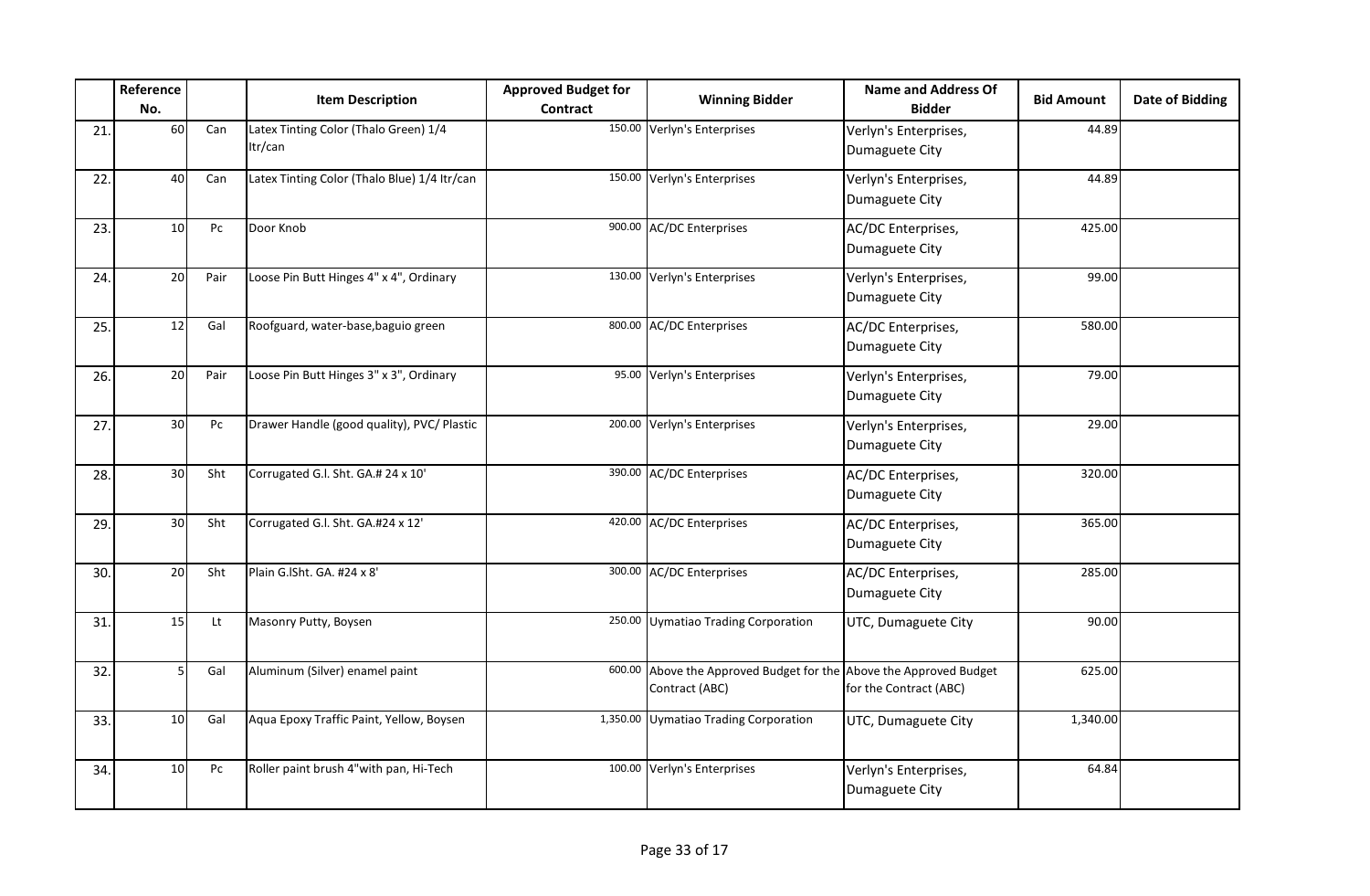|     | Reference<br>No. |      | <b>Item Description</b>                  | <b>Approved Budget for</b><br><b>Contract</b> | <b>Winning Bidder</b>                                                                  | <b>Name and Address Of</b><br><b>Bidder</b> | <b>Bid Amount</b> | <b>Date of Bidding</b> |
|-----|------------------|------|------------------------------------------|-----------------------------------------------|----------------------------------------------------------------------------------------|---------------------------------------------|-------------------|------------------------|
| 35. | 12               | Pc   | Paint Brush #4, Globe                    |                                               | 70.00 Verlyn's Enterprises                                                             | Verlyn's Enterprises,<br>Dumaguete City     | 47.99             |                        |
| 36. |                  | Gal  | Paint Thinner, 3 ltr./can, Best          |                                               | 400.00 Verlyn's Enterprises                                                            | Verlyn's Enterprises,<br>Dumaguete City     | 269.00            |                        |
| 37. | 12               | Pc   | Paint Brush #1 1/2, Globe                |                                               | 45.00 Verlyn's Enterprises                                                             | Verlyn's Enterprises,<br>Dumaguete City     | 11.99             |                        |
| 38. | 15               | Gal  | Spar varnish, natural, Boysen            |                                               | 800.00 Uymatiao Trading Corporation                                                    | UTC, Dumaguete City                         | 569.00            |                        |
| 39. | 10 <sup>1</sup>  | Gal  | Rubberized Paint (green)                 |                                               | 1,200.00 Above the Approved Budget for the Above the Approved Budget<br>Contract (ABC) | for the Contract (ABC)                      | 1,360.00          |                        |
| 40. |                  | Gal  | Quick Dry Enamel (choco brown), Davies   |                                               | 680.00 Verlyn's Enterprises                                                            | Verlyn's Enterprises,<br>Dumaguete City     | 459.00            |                        |
| 41. | 30 <sup>1</sup>  | Lgth | PVC Pipe 3" x 10' (S-1000)               |                                               | 400.00 Above the Approved Budget for the Above the Approved Budget<br>Contract (ABC)   | for the Contract (ABC)                      | 435.00            |                        |
| 42. | 50               | Lgth | PVC Pipe 4" x 10' (S-1000)               |                                               | 550.00 Above the Approved Budget for the Above the Approved Budget<br>Contract (ABC)   | for the Contract (ABC)                      | 559.45            |                        |
| 43. | 30 <sup>1</sup>  | Kg   | Moralo (white)                           |                                               | 15.00 Uymatiao Trading Corporation                                                     | UTC, Dumaguete City                         | 10.00             |                        |
| 44. | 30 <sub>o</sub>  | Кg   | Common Wire Nails #3"                    |                                               | 55.00 Uymatiao Trading Corporation                                                     | UTC, Dumaguete City                         | 53.00             |                        |
| 45. | 60               | Kg   | Common Wire Nails #1"                    |                                               | 60.00 Above the Approved Budget for the Above the Approved Budget<br>Contract (ABC)    | for the Contract (ABC)                      | 63.00             |                        |
| 46. | 50               | Set  | Paint Roller 7" with Paint Tray, Hi-Tech |                                               | 130.00 Uymatiao Trading Corporation                                                    | UTC, Dumaguete City                         | 66.00             |                        |
| 47. | 50               | Set  | Paint Roller 4" with Paint Tray, Hi-Tech |                                               | 95.00 Uymatiao Trading Corporation                                                     | UTC, Dumaguete City                         | 59.00             |                        |
| 48. | 60               | Кg   | Umbrella Head Nails #2 1/2               |                                               | 130.00 Verlyn's Enterprises                                                            | Verlyn's Enterprises,<br>Dumaguete City     | 68.00             |                        |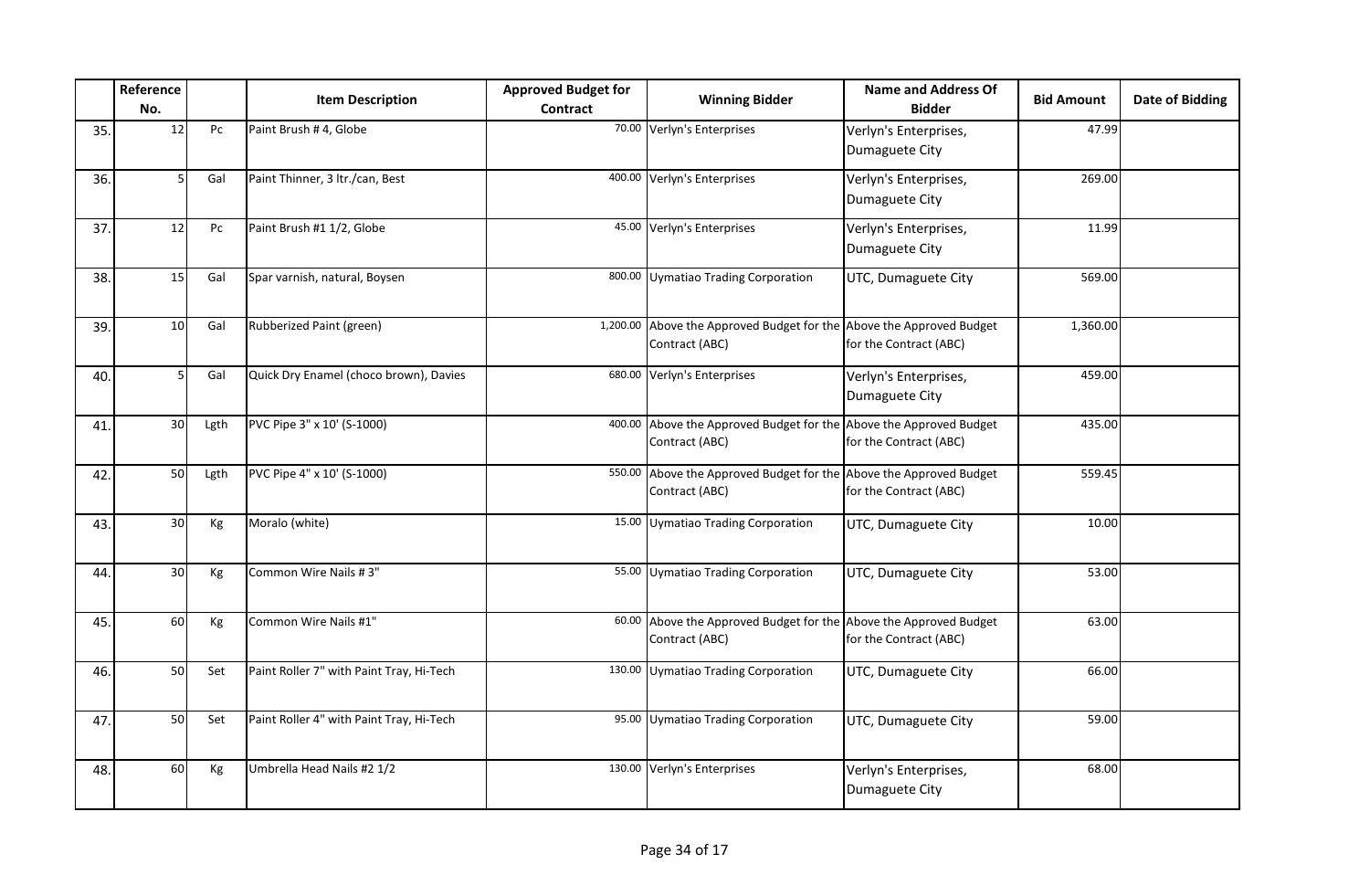|     | Reference<br>No. |      | <b>Item Description</b>                                           | <b>Approved Budget for</b><br><b>Contract</b> | <b>Winning Bidder</b>               | <b>Name and Address Of</b><br><b>Bidder</b> | <b>Bid Amount</b> | <b>Date of Bidding</b> |
|-----|------------------|------|-------------------------------------------------------------------|-----------------------------------------------|-------------------------------------|---------------------------------------------|-------------------|------------------------|
| 49. | 80               | Кg   | G.I Tie Wire #16                                                  |                                               | 65.00 AC/DC Enterprises             | AC/DC Enterprises,<br>Dumaguete City        | 60.00             |                        |
| 50. | 40               | Lgth | PVC Pipe 2"Ø x 10' (S-1000)                                       |                                               | 300.00 Verlyn's Enterprises         | Verlyn's Enterprises,<br>Dumaguete City     | 216.45            |                        |
| 51. | 80               | Pc   | PVC Pipe 2"Ø x 90° (S-1000)                                       |                                               | 100.00 Verlyn's Enterprises         | Verlyn's Enterprises,<br>Dumaguete City     | 26.90             |                        |
| 52. | 40               | Pc   | PVC Pipe 3"Ø x 90° (S-1000)                                       |                                               | 150.00 Verlyn's Enterprises         | Verlyn's Enterprises,<br>Dumaguete City     | 54.00             |                        |
| 53. | 50               | Pc   | PVC Pipe 4"Ø x 9Q°t(S-1000)                                       |                                               | 200.00 Verlyn's Enterprises         | Verlyn's Enterprises,<br>Dumaguete City     | 79.80             |                        |
| 54. | 20               | Kg   | Concrete Nails #1"                                                |                                               | 100.00 AC/DC Enterprises            | AC/DC Enterprises,<br>Dumaguete City        | 78.00             |                        |
| 55. | 20               | Kg   | Concrete Nails #2"                                                |                                               | 100.00 AC/DC Enterprises            | AC/DC Enterprises,<br>Dumaguete City        | 78.00             |                        |
| 56. | 20               | Kg   | Concrete Nails #3"                                                |                                               | 120.00 AC/DC Enterprises            | AC/DC Enterprises,<br>Dumaguete City        | 78.00             |                        |
| 57. | 20               | Кg   | Concrete Nails #4"                                                |                                               | 130.00 AC/DC Enterprises            | AC/DC Enterprises,<br>Dumaguete City        | 78.00             |                        |
| 58. | 40               | Lgth | PVC Pipe 1/2" Øx10' (Blue)                                        |                                               | 120.00 AC/DC Enterprises            | AC/DC Enterprises,<br>Dumaguete City        | 48.00             |                        |
| 59. | 80               | Pc   | 1/2"Ø PVC Elbow x 90°                                             |                                               | 15.00 AC/DC Enterprises             | AC/DC Enterprises,<br>Dumaguete City        | 7.00              |                        |
| 60. | 30 <sup>1</sup>  | Pc   | Floor Drain (4" x 4") Stainless, Chicago                          |                                               | 140.00 Uymatiao Trading Corporation | UTC, Dumaguete City                         | 50.00             |                        |
| 61. | 40               | Pc   | G.I Faucet 1/2"Ø                                                  |                                               | 200.00 Verlyn's Enterprises         | Verlyn's Enterprises,<br>Dumaguete City     | 146.00            |                        |
| 62. | 15               | Pc   | Repair Kit (water closet), AMC with Closet<br>Floor Flange, (DIY) |                                               | 450.00 Uymatiao Trading Corporation | UTC, Dumaguete City                         | 373.00            |                        |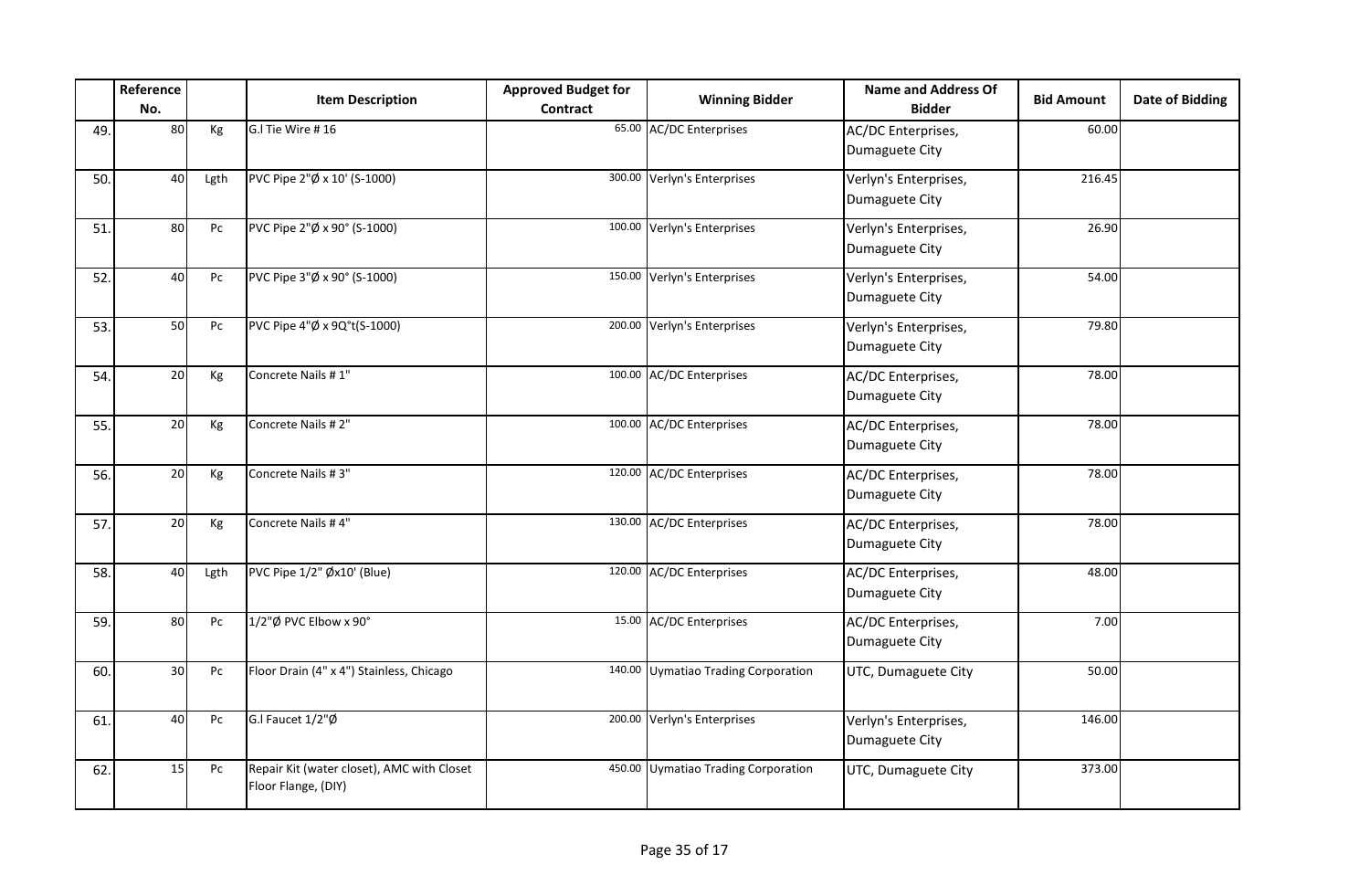|     | Reference<br>No. |      | <b>Item Description</b>                  | <b>Approved Budget for</b><br><b>Contract</b> | <b>Winning Bidder</b>                                                                | <b>Name and Address Of</b><br><b>Bidder</b> | <b>Bid Amount</b> | <b>Date of Bidding</b> |
|-----|------------------|------|------------------------------------------|-----------------------------------------------|--------------------------------------------------------------------------------------|---------------------------------------------|-------------------|------------------------|
| 63. | 40               | Pc   | Teflon Tape 1"Ø, Ordinary                |                                               | 50.00 Verlyn's Enterprises                                                           | Verlyn's Enterprises,<br>Dumaguete City     | 30.00             |                        |
| 64. | 3                | Pc   | Welding Machine (handle) 300 tap         |                                               | 500.00 AC/DC Enterprises                                                             | AC/DC Enterprises,<br>Dumaguete City        | 295.00            |                        |
| 65. | 50               | Lt   | Roofing Sealant                          |                                               | 450.00 AC/DC Enterprises                                                             | AC/DC Enterprises,<br>Dumaguete City        | 330.00            |                        |
| 66. | 50               | Pc   | Hooked                                   |                                               | 20.00 Verlyn's Enterprises                                                           | Verlyn's Enterprises,<br>Dumaguete City     | 19.49             |                        |
| 67. | 3000             | Pc   | Hardiflex Screw 3/4                      |                                               | 2.00 AC/DC Enterprises                                                               | AC/DC Enterprises,<br>Dumaguete City        | 0.75              |                        |
| 68. | 30 <sub>o</sub>  | Gal  | Reflextorized Paint                      |                                               | 700.00 Above the Approved Budget for the Above the Approved Budget<br>Contract (ABC) | for the Contract (ABC)                      | 818.00            |                        |
| 69. | 30 <sub>o</sub>  | Lgth | C-Purlins 2 x 3 x 1.20mm thick           |                                               | 650.00 Verlyn's Enterprises                                                          | Verlyn's Enterprises,<br>Dumaguete City     | 481.90            |                        |
| 70. | 30 <sub>o</sub>  | Lgth | C-Purlins 2x4x1.20mm thick               |                                               | 700.00 AC/DC Enterprises                                                             | AC/DC Enterprises,<br>Dumaguete City        | 495.00            |                        |
| 71. | 30 <sub>2</sub>  | Lgth | G.I Pipe 1/2"Ø x 6.0M (S-40)             |                                               | 500.00 Verlyn's Enterprises                                                          | Verlyn's Enterprises,<br>Dumaguete City     | 409.48            |                        |
| 72. | 30               | Lgth | G.I Pipe $1''$ $\emptyset$ x 6.0M (S-40) |                                               | 850.00 Verlyn's Enterprises                                                          | Verlyn's Enterprises,<br>Dumaguete City     | 797.00            |                        |
|     |                  |      |                                          |                                               |                                                                                      |                                             |                   |                        |
|     |                  |      |                                          |                                               |                                                                                      |                                             |                   |                        |
|     |                  |      |                                          |                                               |                                                                                      |                                             |                   |                        |
|     |                  |      |                                          |                                               |                                                                                      |                                             |                   |                        |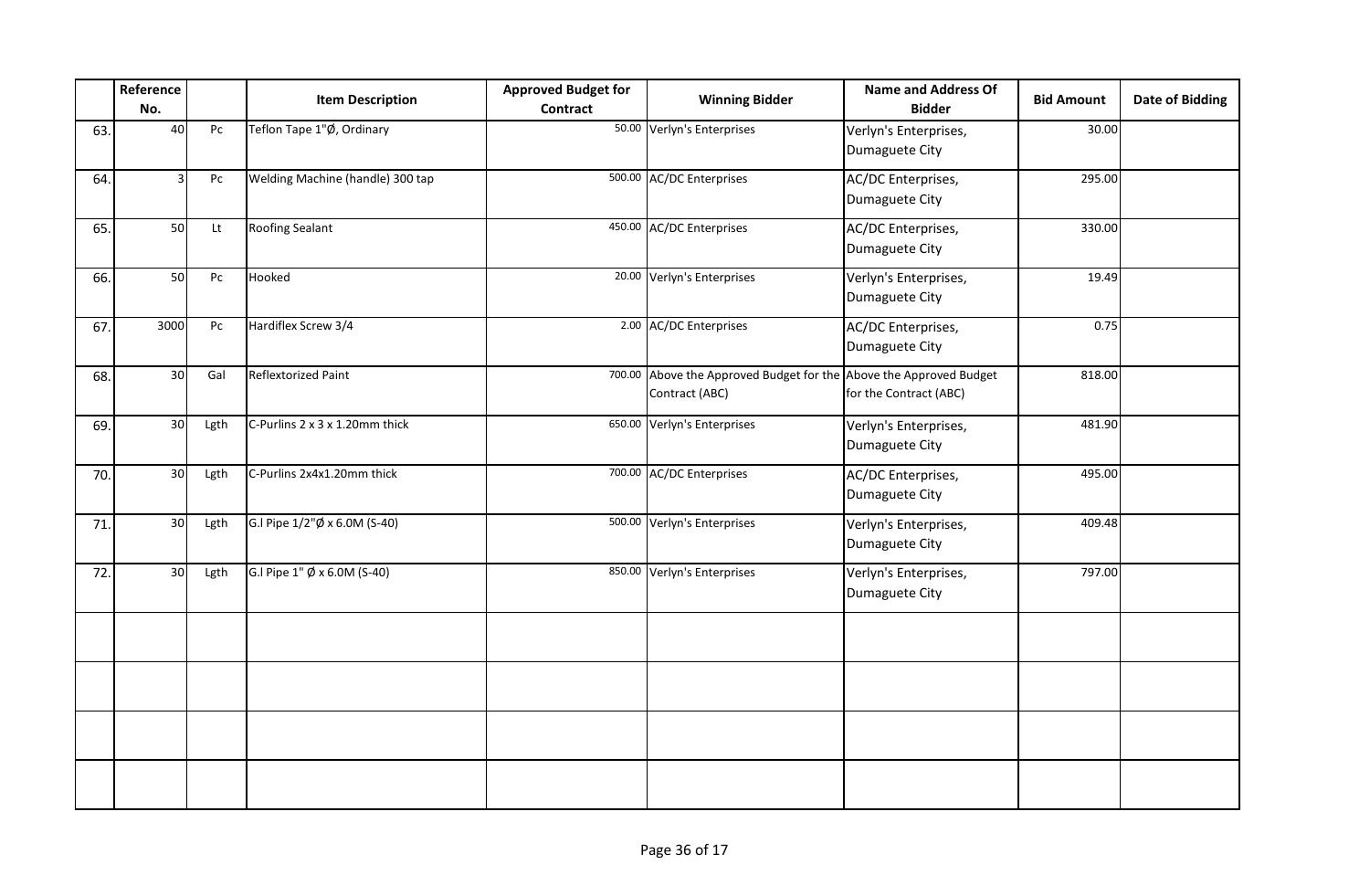| Reference<br>No. | <b>Item Description</b> | <b>Approved Budget for</b><br><b>Contract</b> | <b>Winning Bidder</b> | <b>Name and Address Of</b><br><b>Bidder</b> | <b>Bid Amount</b> | <b>Date of Bidding</b> |
|------------------|-------------------------|-----------------------------------------------|-----------------------|---------------------------------------------|-------------------|------------------------|
|                  |                         |                                               |                       |                                             |                   |                        |
|                  |                         |                                               |                       |                                             |                   |                        |
|                  |                         |                                               |                       |                                             |                   |                        |
|                  |                         |                                               |                       |                                             |                   |                        |
|                  |                         |                                               |                       |                                             |                   |                        |
|                  |                         |                                               |                       |                                             |                   |                        |
|                  |                         |                                               |                       |                                             |                   |                        |
|                  |                         |                                               |                       |                                             |                   |                        |
|                  |                         |                                               |                       |                                             |                   |                        |
|                  |                         |                                               |                       |                                             |                   |                        |
|                  |                         |                                               |                       |                                             |                   |                        |
|                  |                         |                                               |                       |                                             |                   |                        |
|                  |                         |                                               |                       |                                             |                   |                        |
|                  |                         |                                               |                       |                                             |                   |                        |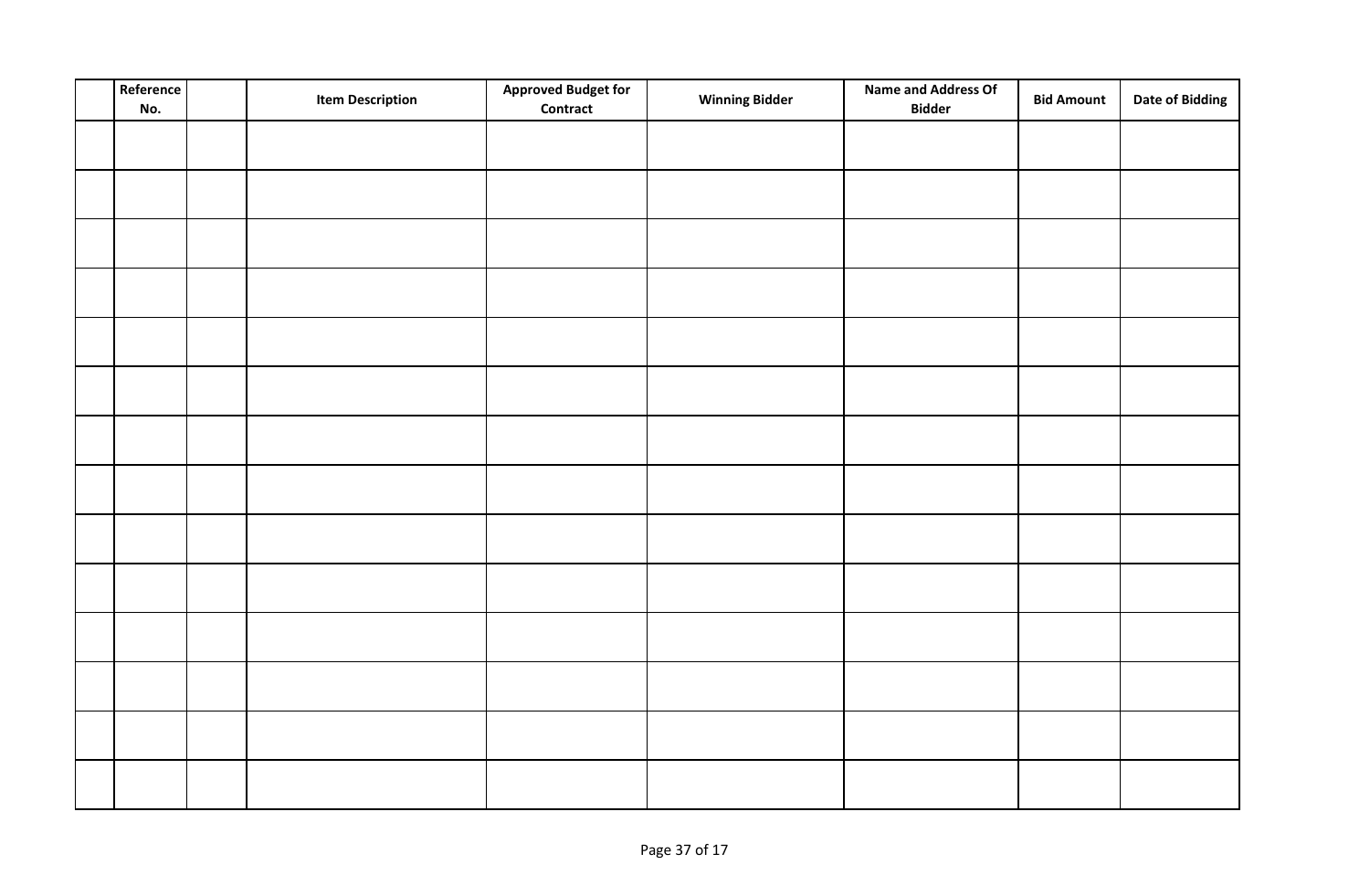| Reference<br>No. | <b>Item Description</b> | <b>Approved Budget for</b><br><b>Contract</b> | <b>Winning Bidder</b> | Name and Address Of<br><b>Bidder</b> | <b>Bid Amount</b> | <b>Date of Bidding</b> |
|------------------|-------------------------|-----------------------------------------------|-----------------------|--------------------------------------|-------------------|------------------------|
|                  |                         |                                               |                       |                                      |                   |                        |
|                  |                         |                                               |                       |                                      |                   |                        |
|                  |                         |                                               |                       |                                      |                   |                        |
|                  |                         |                                               |                       |                                      |                   |                        |
|                  |                         |                                               |                       |                                      |                   |                        |
|                  |                         |                                               |                       |                                      |                   |                        |
|                  |                         |                                               |                       |                                      |                   |                        |
|                  |                         |                                               |                       |                                      |                   |                        |
|                  |                         |                                               |                       |                                      |                   |                        |
|                  |                         |                                               |                       |                                      |                   |                        |
|                  |                         |                                               |                       |                                      |                   |                        |
|                  |                         |                                               |                       |                                      |                   |                        |
|                  |                         |                                               |                       |                                      |                   |                        |
|                  |                         |                                               |                       |                                      |                   |                        |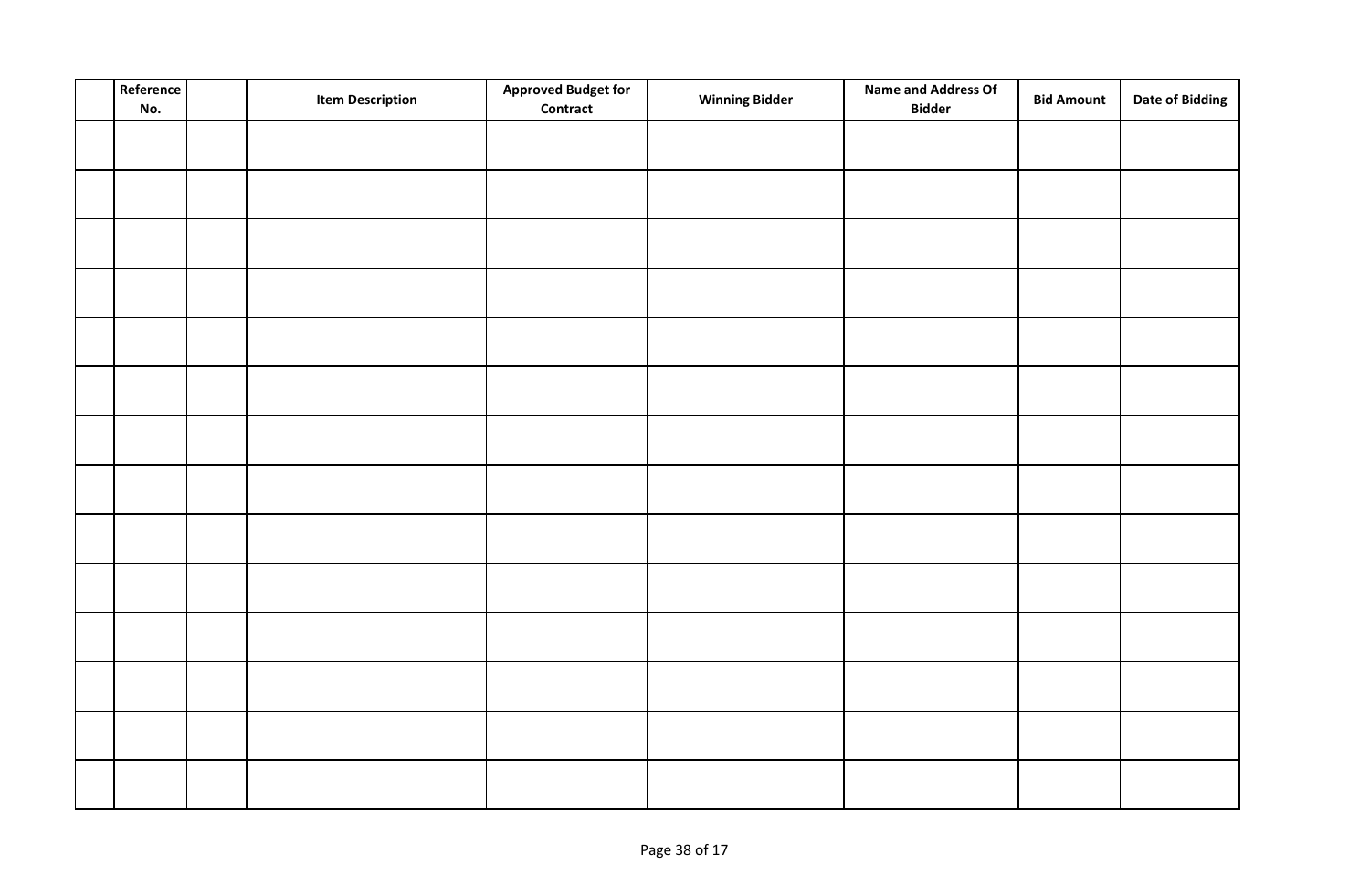| Reference<br>No. | <b>Item Description</b> | <b>Approved Budget for</b><br>Contract | <b>Winning Bidder</b> | <b>Name and Address Of</b><br><b>Bidder</b> | <b>Bid Amount</b> | <b>Date of Bidding</b> |
|------------------|-------------------------|----------------------------------------|-----------------------|---------------------------------------------|-------------------|------------------------|
|                  |                         |                                        |                       |                                             |                   |                        |
|                  |                         |                                        |                       |                                             |                   |                        |
|                  |                         |                                        |                       |                                             |                   |                        |
|                  |                         |                                        |                       |                                             |                   |                        |
|                  |                         |                                        |                       |                                             |                   |                        |
|                  |                         |                                        |                       |                                             |                   |                        |
|                  |                         |                                        |                       |                                             |                   |                        |
|                  |                         |                                        |                       |                                             |                   |                        |
|                  |                         |                                        |                       |                                             |                   |                        |
|                  |                         |                                        |                       |                                             |                   |                        |
|                  |                         |                                        |                       |                                             |                   |                        |
|                  |                         |                                        |                       |                                             |                   |                        |
|                  |                         |                                        |                       |                                             |                   |                        |
|                  |                         |                                        |                       |                                             |                   |                        |

**We hereby certify that we have reviewed the contents and hereby attest to the veracity and correctness of the data or information contained in this document.**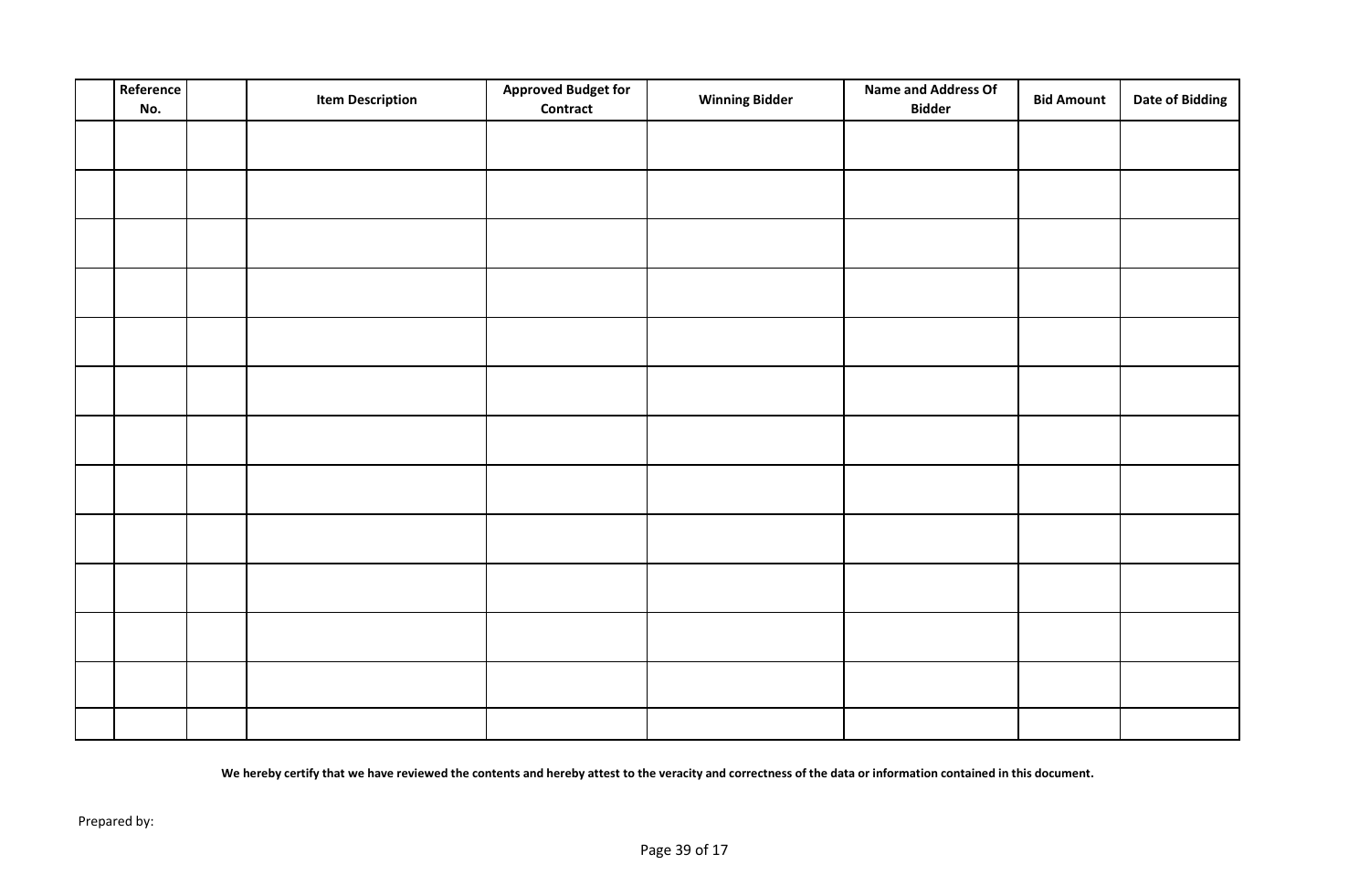| Reference I<br>No.        | <b>Item Description</b> |                             | <b>Approved Budget for</b><br><b>Winning Bidder</b><br><b>Contract</b> |                                                  | <b>Bid Amount</b> | Date of Bidding |
|---------------------------|-------------------------|-----------------------------|------------------------------------------------------------------------|--------------------------------------------------|-------------------|-----------------|
| <b>CHAVELLE F. ALONSO</b> |                         | <b>RONILO N. CABLAO</b>     |                                                                        | MA. ANGELES SOCORRO A. A. BANOGON, CE, EnP, CSEE |                   |                 |
| Member-BAC Secretariat    |                         | <b>BAC Secretariat Head</b> | <b>BAC Chairperson</b>                                                 |                                                  |                   |                 |